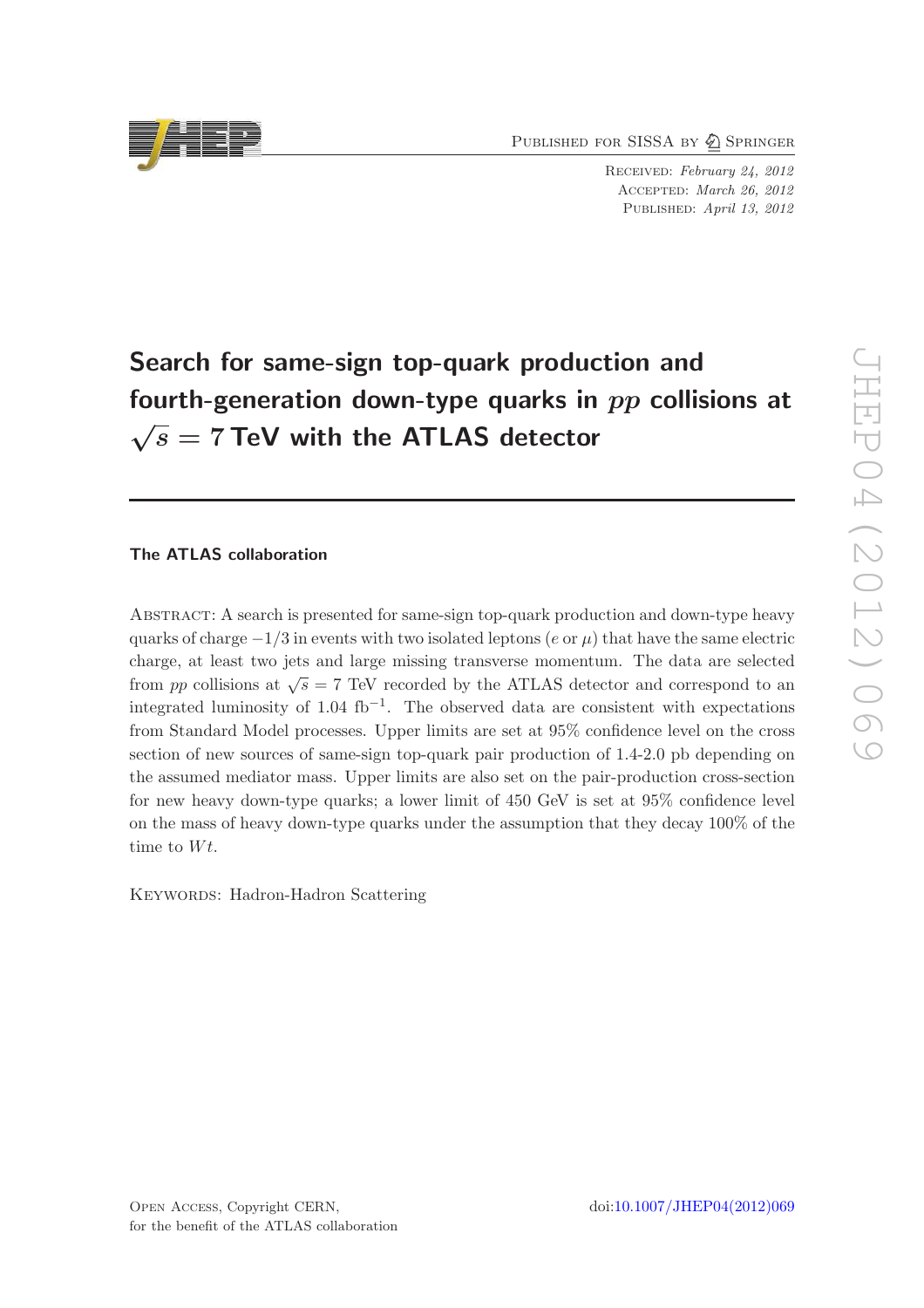# Contents

| $\mathbf 1$             | Introduction                                                     | $\mathbf{1}$            |  |
|-------------------------|------------------------------------------------------------------|-------------------------|--|
| $\bf{2}$                | The ATLAS detector                                               |                         |  |
| 3                       | Data and Monte Carlo samples                                     | $\overline{\mathbf{4}}$ |  |
|                         | Data sample<br>3.1                                               | $\overline{4}$          |  |
|                         | Monte Carlo samples<br>3.2                                       | $\overline{4}$          |  |
| 4                       | Object reconstruction                                            | $\bf{5}$                |  |
| 5                       | Event selection                                                  | $5\overline{a}$         |  |
| 6                       | Standard model backgrounds                                       | $\bf{6}$                |  |
|                         | Backgrounds with leptons originating from jets or photons<br>6.1 | $\overline{7}$          |  |
|                         | 6.2<br>Background from charge misidentification                  | 8                       |  |
|                         | Backgrounds from processes with two electroweak bosons<br>6.3    | 9                       |  |
|                         | 6.4<br>Background control regions                                | 9                       |  |
| $\overline{7}$          | Systematic uncertainties                                         | 10                      |  |
| 8                       | Results                                                          | 11                      |  |
| 9                       | Interpretation of the results                                    | 13                      |  |
|                         | Same-sign top-quark production<br>9.1                            | 14                      |  |
|                         | Heavy down-type quarks<br>9.2                                    | 19                      |  |
|                         | 10 Conclusion                                                    | 19                      |  |
| The ATLAS collaboration |                                                                  |                         |  |
|                         |                                                                  |                         |  |

# <span id="page-1-0"></span>1 Introduction

The Standard Model (SM) of the electroweak and strong interactions is extremely successful in explaining most of the measurements in particle physics at energies accessible today. Its predicted behaviour at high energies, however, presents some theoretical problems which have motivated a large variety of theories encompassing and extending it. Due to the large variety of models proposed, signature-based searches are often useful when exploring the consequences of these theories in an economical way. In hadron collisions it is useful to group final states by the number of charged leptons (electrons or muons). Within this classification, a signal with two leptons of the same electric charge (same-sign leptons) is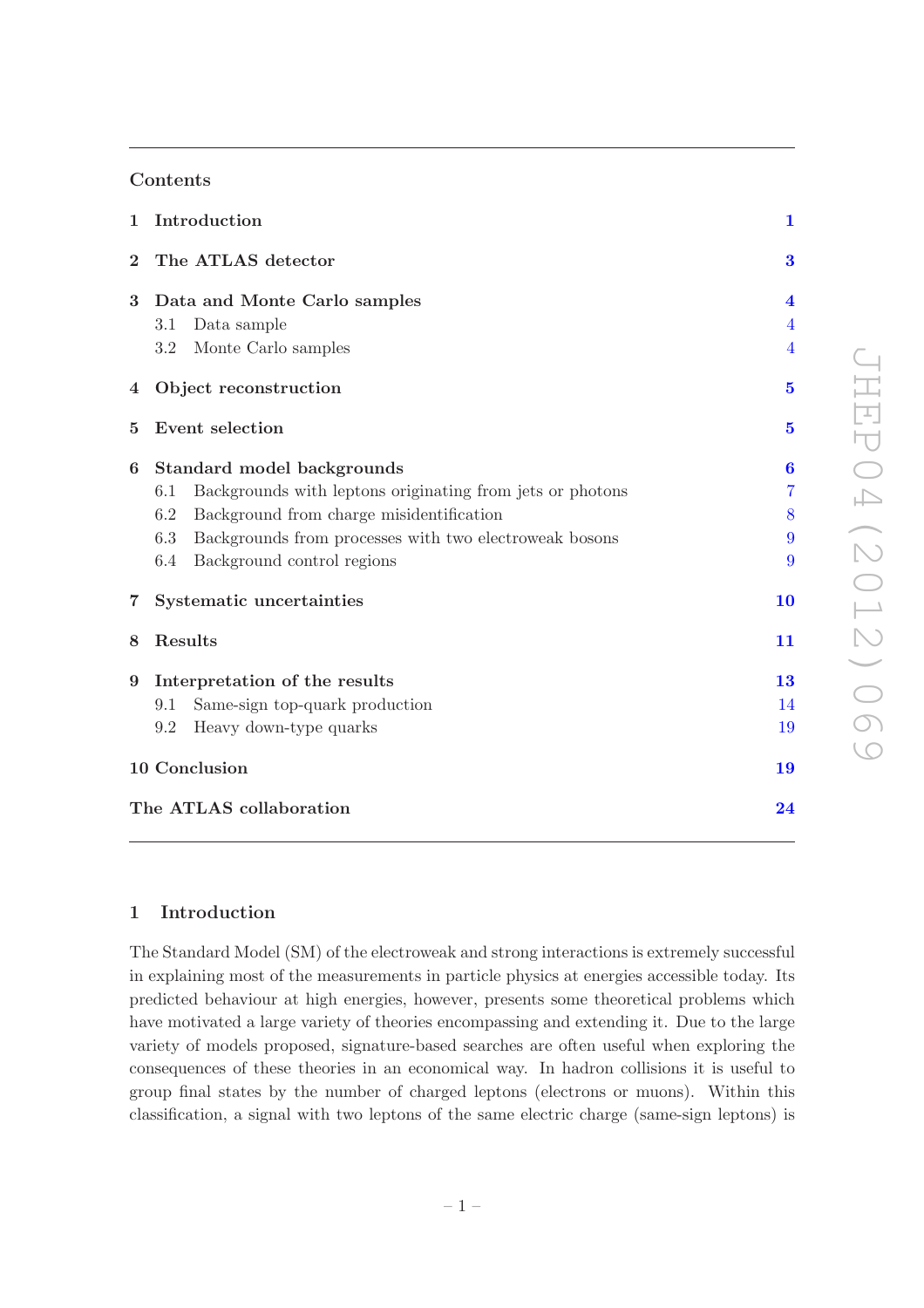

<span id="page-2-0"></span>Figure 1. Production of same-sign top-quark pairs via the production of a heavy vector boson (such as color-triplet  $\mathcal{Q}_{\mu}^{5}$  or color-sextet  $\mathcal{Y}_{\mu}^{5}$  [\[17\]](#page-21-0)) in the s-channel (left) or exchange of a heavy vector boson (such as  $Z'$  or  $g'$ ) in the t-channel (right). For large resonance masses, both cases can be described by a four-fermion interaction (middle).



<span id="page-2-1"></span>Figure 2. Pair production and decay of heavy quarks with decays to  $W^+W^-\bar{b}W^-W^+b$ .

interesting since it has a low background rate in the Standard Model, and potentially large contributions from new theories, for example new flavour-changing  $Z'$  bosons, proposed  $[1]$ to explain the forward-backward asymmetry  $(A_{FB})$  measured at the Tevatron [\[2,](#page-20-1) [3](#page-20-2)], or new heavy quarks [\[4](#page-20-3), [5](#page-20-4)].

In this paper we present a search for events characterised by two isolated same-sign leptons in association with at least two jets and large missing transverse momentum  $(E_{\text{T}}^{\text{miss}})$ . Two specific signal processes are considered, same-sign top-quark production [\[6](#page-20-5)[–8\]](#page-21-1) and pair production of down-type heavy quarks of charge  $-1/3$  [\[9\]](#page-21-2). Feynman diagrams of these processes are shown in figures [1](#page-2-0) and [2,](#page-2-1) respectively. The  $uu \rightarrow tt$  process illustrated in figure 1 can be mediated at the tree level by the exchange of a s-channel resonance (left), or a t-channel resonance (right). In the case of new vector bosons exchanged in the s-channel, the new particle must be a colour-triplet or colour-sextet (respectively labelled as  $\mathcal{Q}_\mu^5$ ,  $\mathcal{Y}_\mu^5$ ) with charge  $4/3$ , while for t-channel exchange it can be a colour-singlet  $Z'$  or colour-octet  $g'$ , both with zero charge. For resonance masses m much larger than the electroweak symmetry breaking scale  $v$  and the typical energy scales in the process, all these cases can be described by a gauge-invariant effective four-fermion interaction, as shown in figure 1 (middle). For the heavy quark search, a specific model in which the heavy quark is a fourth-generation chiral quark is taken as representative and referred to as  $b'$ . The search uses data recorded by the ATLAS detector from pp collisions at a centre-of-mass energy of  $\sqrt{s}$  = 7 TeV produced by the Large Hadron Collider (LHC) with an integrated luminosity of  $1.04 \pm 0.04$  fb<sup>-1</sup> [\[10,](#page-21-3) [11](#page-21-4)].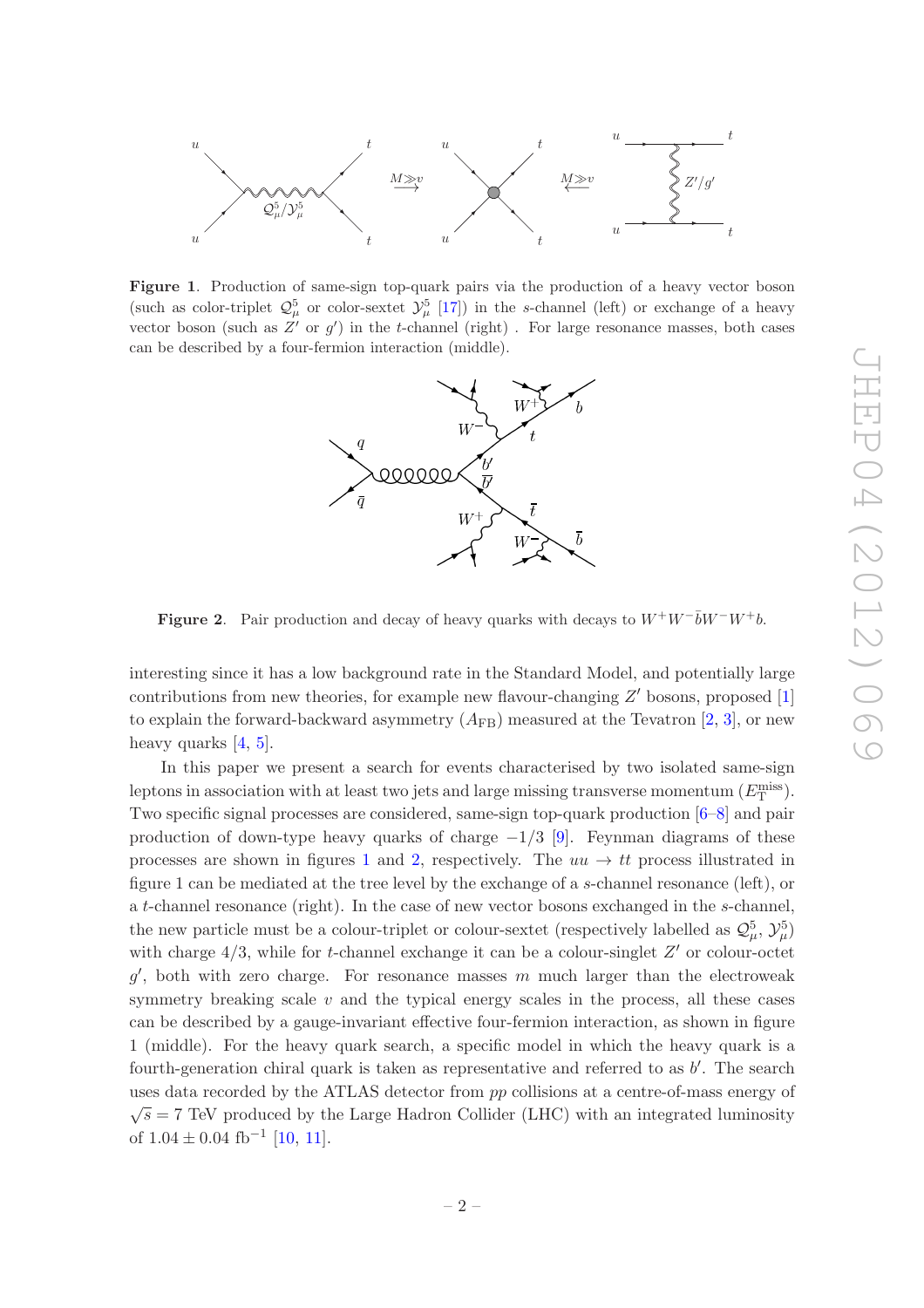The CMS and CDF Collaborations searched for fourth-generation down-type quarks with same-sign leptons using 34 pb<sup>-1</sup> of pp collisions [\[12\]](#page-21-5) and 2.7 fb<sup>-1</sup> of pp collisions [\[13\]](#page-21-6), respectively. They set lower mass limits of 361 GeV and 338 GeV, respectively, at 95% confidence level. The ATLAS and CDF Collaborations searched for fourth-generation down-type quarks in single-lepton events with many jets using 1.1 fb<sup>-1</sup> of pp collisions [\[14\]](#page-21-7) and 4.8 fb<sup>-1</sup> of  $p\bar{p}$  collisions [\[15\]](#page-21-8), respectively. They set lower mass limits of 480 GeV and 372 GeV, respectively, at 95% confidence level.

In this analysis, the data are found to be consistent with SM expectations, and upper limits on the same-sign top quark production cross section are presented. These limits are interpreted as constraints on the coefficients for a set of dimension-six effective operators [\[16\]](#page-21-9) that can be used to parameterise same-sign top-quark production as four-fermion contact interactions. Limits on these coefficients are translated into limits on a wide range of SM extensions mediating same-sign top-quark production at the tree level [\[17](#page-21-0)], assuming that the new particles are heavy, which is consistent with the non-observation of an excess over the SM prediction. Limits are also obtained for the specific case of light flavourchanging  $Z'$  bosons [\[1\]](#page-20-0). Additionally, upper limits are placed on the cross section of pair production of b', and a lower limit on the heavy quark mass is presented.

# <span id="page-3-0"></span>2 The ATLAS detector

The ATLAS detector [\[18](#page-21-10)] is a multipurpose detector with precision tracking, calorimetry and muon spectrometry. The transverse momenta  $(p_T)$  of charged particles with pseudorapidity  $|\eta| < 2.5^1$  $|\eta| < 2.5^1$  are measured by the inner detector (ID), which is a combination of a silicon pixel detector, a silicon microstrip detector and a straw-tube detector. The ID operates in a uniform 2 tesla magnetic field. Measurements from the pixel detector enable precise determination of production vertices. Electromagnetic calorimetry for electron, photon, and jet reconstruction is provided by a high granularity, three layer depth-sampling liquidargon (LAr) detector with lead absorbers in the region  $|\eta| < 3.2$ . Jet reconstruction also uses hadron calorimetry provided by a scintillating tile detector with iron absorbers in the central region for  $|\eta| < 1.7$ , and a LAr active-medium sampling calorimeter for 1.5  $<|\eta|<4.9$ . A presampler detector is used to correct for energy losses by electrons and photons in material in front of the calorimeter for  $|\eta| < 1.8$ .

Muons are detected with a multi-system muon spectrometer (MS). Precision measurements of the track coordinates are provided by monitored drift tubes over most of the  $\eta$ range. These are supplemented by cathode-strip chambers measuring both the  $\eta$  and  $\phi$ coordinates for  $2.0 < |\eta| < 2.7$  in the innermost endcap muon station. Fast measurements required for initiating trigger logic are provided by resistive-plate chambers for  $|\eta| < 1.05$ , and beyond that by thin-gap chambers for  $|\eta| < 2.4$ . The muon detectors operate in a

<span id="page-3-1"></span><sup>1</sup>ATLAS uses a right-handed system with its origin at the nominal interaction point (IP) in the center of the detector and the z-axis along the beam pipe. The x-axis points from the IP to the center of the LHC ring, and the y-axis points upward. Cylindrical coordinates  $(r, \phi)$  are used in the transverse plane,  $\phi$  being the azimuthal angle around the beam pipe. The pseudorapidity is defined in terms of the polar angle  $\theta$  as  $\eta = -\ln \tan(\theta/2)$ . Distances in  $\eta - \phi$  space are given as  $\Delta R = \sqrt{\Delta \phi^2 + \Delta \eta^2}$ .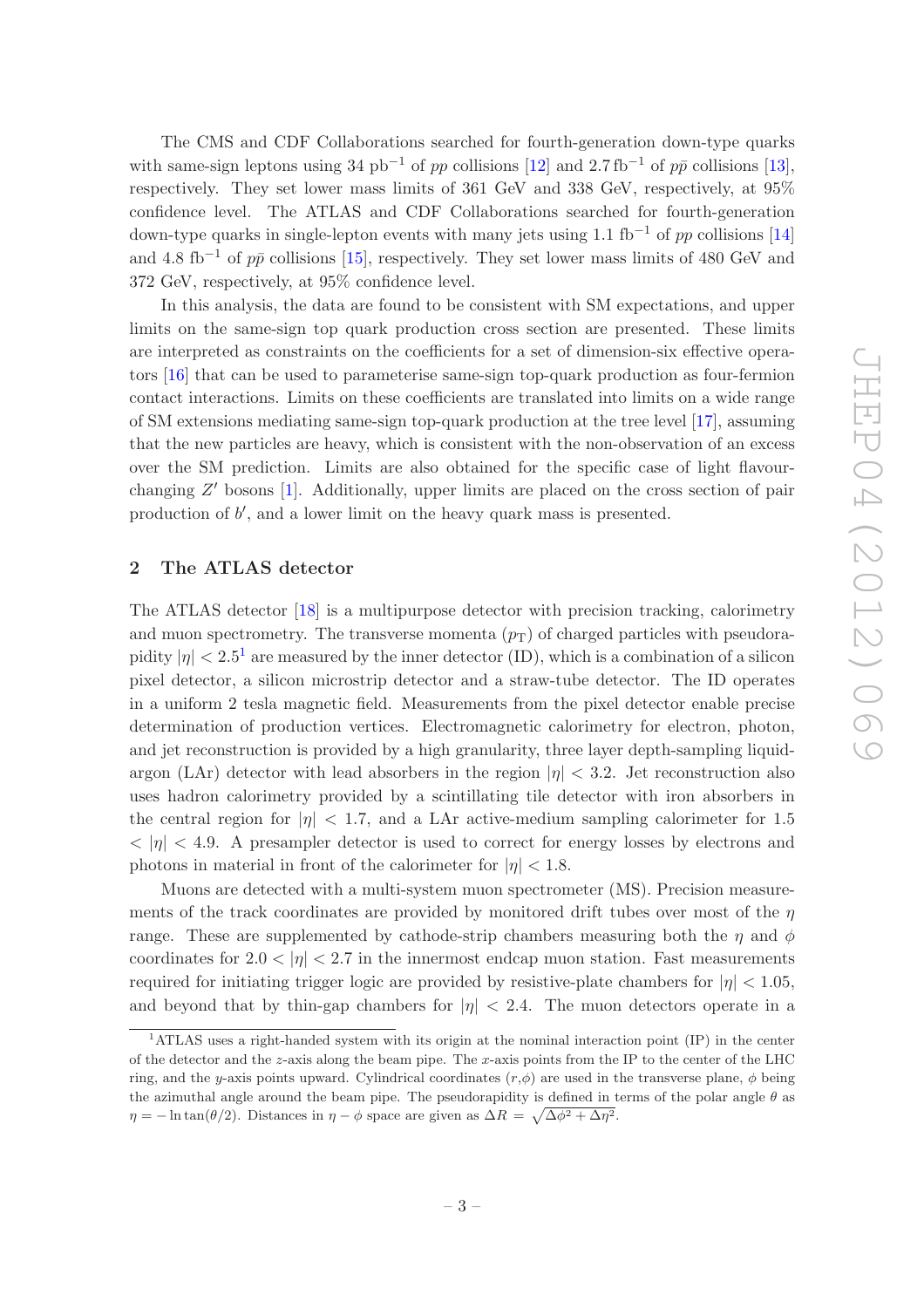non-uniform magnetic field generated by three superconducting air-core toroid magnetic systems with eight coils per toroid.

To trigger readout, full event reconstruction and event storage by the data acquisition system, electron candidates must have transverse energy greater than  $20 \,\text{GeV}$ . They must satisfy shower-shape requirements and correspond to an ID track. Muon candidates must have transverse momentum greater than 18 GeV and a consistent trajectory reconstructed in the ID and muon spectrometer. The full trigger chain uses signals from all muon detectors. These triggers reach their efficiency plateau at lepton  $p<sub>T</sub>$  thresholds of 20 GeV for muons and 25 GeV for electrons.

#### <span id="page-4-1"></span><span id="page-4-0"></span>3 Data and Monte Carlo samples

#### 3.1 Data sample

The data used in this search were collected by the ATLAS detector at the CERN LHC between March and June of 2011, using a single muon or electron trigger as described above. The data sample corresponds to an integrated luminosity of  $1.04 \pm 0.04$  fb<sup>-1</sup> [\[10](#page-21-3), [11\]](#page-21-4).

## <span id="page-4-2"></span>3.2 Monte Carlo samples

Monte Carlo simulation samples have been used to develop and validate the analysis procedures, calculate the acceptance for signal events and to evaluate the contributions from some background processes. The ATLAS software  $[19]$  uses GEANT4  $[20]$  to simulate the detector response.

In order to describe properly the effects of multiple proton-proton interactions per bunch crossing, the Monte Carlo samples contain multiple interactions per beam-crossing, weighted to match the data. Except where specifically noted, all simulated samples are generated with the CTEQ6L1 [\[21](#page-21-13)] parton distribution functions (PDF). Simulated samples of same-sign top-quark production with dileptonic decay have been generated by  $PROTOS [16]$  $PROTOS [16]$ , accurate to leading order (LO) in QCD, with showering and hadronisation performed by pythia [\[22\]](#page-21-14). Samples have been generated for each of the three possible chirality configurations (left-left, left-right, right-right).

Simulated samples of heavy down-type quark pair production and decay have been generated by PYTHIA using the MRST2007  $LO^*$  PDF set [\[23](#page-22-0)] for several mass values, between 300 and 600 GeV; the cross section is normalized to NNLO [\[24](#page-22-1)].

Several background processes contribute to the final state of same-sign leptons with associated jets. The largest backgrounds (including top-quark pair production,  $W +$ jets and single top quark production) are estimated from data, as described in detail below (thereafter referred to as 'data-driven'). Additional background estimates are described using simulated Monte Carlo samples as listed here:

• Di-boson production  $(W^{\pm}W^{\mp}, WZ, ZZ)$  was generated using ALPGEN [\[25](#page-22-2)] to explicitly account for hard emission of up to two partons and herwig [\[26,](#page-22-3) [27](#page-22-4)] to describe soft emission, showering and hadronisation. The cross sections are normalised to next-to-leading-order (NLO) theoretical calculations [\[28\]](#page-22-5).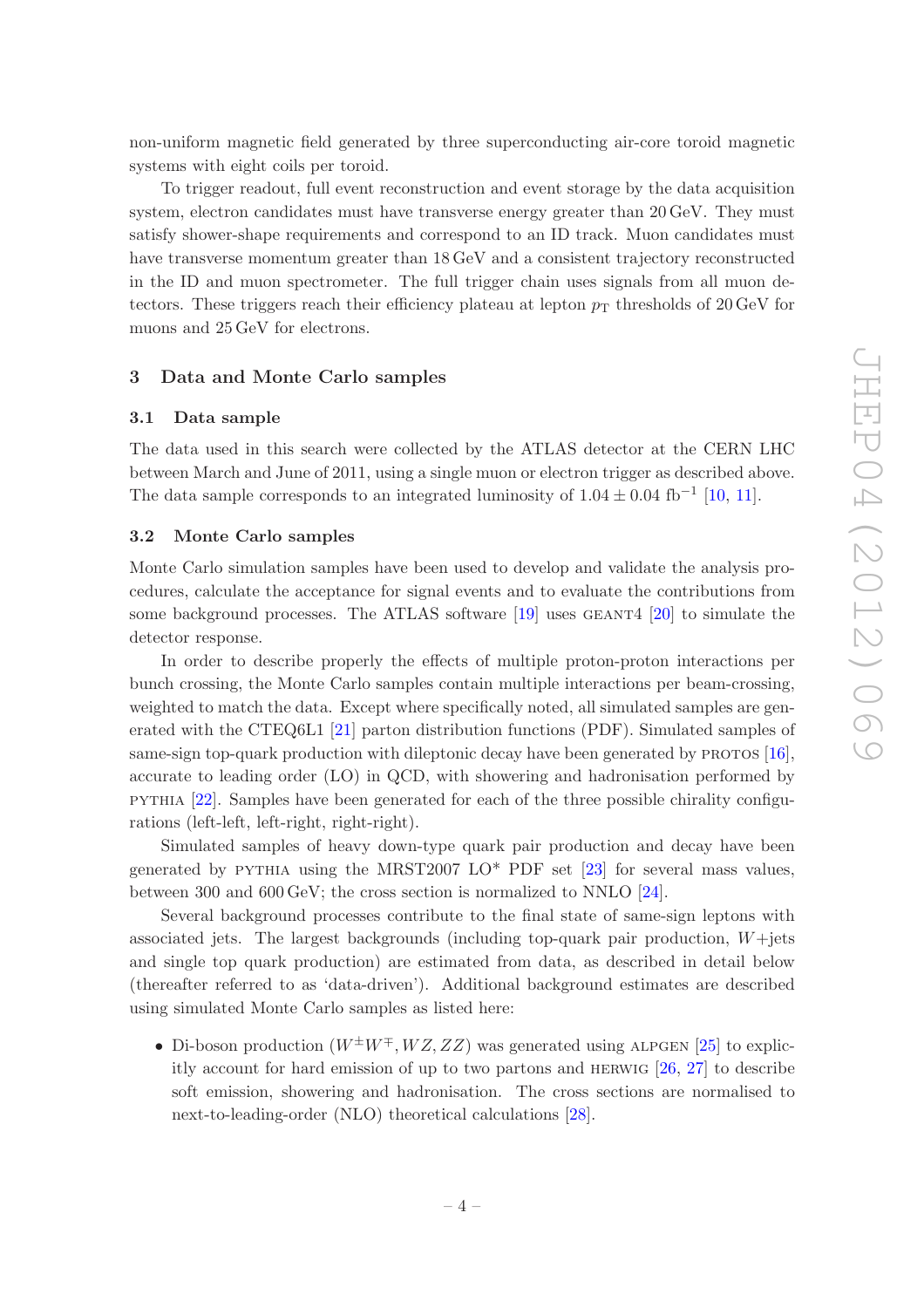•  $t\bar{t}+W$ ,  $t\bar{t}+Z$ ,  $t\bar{t}+W+\text{jet}$ ,  $t\bar{t}+Z+\text{jet}$ ,  $t\bar{t}+W^{\pm}W^{\mp}$ ,  $W^{\pm}W^{\pm}+2$  jets were generated with madgraph [\[29](#page-22-6)], and showered and hadronised with pythia. These are normalised to LO theoretical calculations [\[29](#page-22-6)].

### <span id="page-5-0"></span>4 Object reconstruction

Electrons are found by a calorimeter-seeded reconstruction algorithm and are matched to a track. They are required to satisfy  $E_T = E_{\text{cluster}}/\text{cosh}(\eta_{\text{track}}) > 25 \,\text{GeV}$  (where 'cluster' refers to the calorimeter electron cluster) in a pseudorapidity range  $|\eta_{\text{cluster}}| < 2.47$  but excluding the transition region between the barrel and endcap calorimeters covering 1.37  $< |\eta_{\text{cluster}}| < 1.52$ . We require a 'tight' electron selection [\[30\]](#page-22-7). Electrons must also satisfy calorimeter isolation: the difference between the transverse energy deposited inside a cone of size  $\Delta R = \sqrt{\Delta \phi^2 + \Delta \eta^2} = 0.2$  around the electron direction and the electron transverse energy has to be lower than 3.5 GeV.

Muons are found with an algorithm which requires that tracks reconstructed in the muon spectrometer match a track in the inner detector [\[31](#page-22-8)]. We apply a loose cosmic ray rejection by removing all back-to-back muon pairs  $(\Delta\phi(\mu_1, \mu_2) > 3.1)$  whose transverse impact parameter with respect to the beam spot is greater than 0.5 mm. Muon candidates must satisfy  $p_T > 20$  GeV and  $|\eta| < 2.5$ . We also require that the muons are isolated. An  $\eta$ - $\phi$  cone of  $\Delta R = 0.3$  about the muon direction must contain less than 4 GeV of additional energy in the calorimeter and less than 4 GeV from additional tracks. Finally, we remove all muons within an  $\eta$ - $\phi$  cone of  $\Delta R = 0.4$  of any jet with  $p_T > 20 \,\text{GeV}$ .

Jets [\[32\]](#page-22-9) are reconstructed from topological clusters of calorimeter energy deposits [\[33\]](#page-22-10) using the anti- $k_t$  algorithm [\[34](#page-22-11)] with a radius parameter equal to 0.4. A jet energy scale (JES) correction is applied to account for the energy response and non-uniformity of the EM and hadronic calorimeters. Jets are required to satisfy  $p_T > 20 \,\text{GeV}$  and  $|\eta| < 2.5$ . Jets overlapping with selected electrons within an  $\eta$ - $\phi$  cone of  $\Delta R = 0.2$  are removed. During part of the data-taking period, data from a small portion of the LAr electromagnetic calorimeter was not read out due to a technical problem; this results in a signal efficiency loss of 10-15%, depending on jet multiplicity.

Missing transverse momentum  $(E_{\textrm{T}}^{\textrm{miss}})$  is constructed from the vector sum of topological calorimeter cluster deposits, projected in the transverse plane [\[35](#page-22-12)]. Deposits associated with selected jets or electrons are corrected to the energy scale appropriate for jets or electrons, respectively. Muons are included in the  $E_{\rm T}^{\rm miss}$  calculation after a correction for the muon contribution to calorimeter energy deposits. All other energy deposits with  $|\eta| < 4.5$  and not associated with leptons or jets contribute to the calculation of  $E_{\rm T}^{\rm miss}$ .

## <span id="page-5-1"></span>5 Event selection

In the mass range considered, where  $m_{b'} > m_t + m_W$ , each b' is assumed to decay exclusively to a top quark and a W boson, giving a signature of  $t\bar{t}$  with two additional W bosons, as shown in figure [2.](#page-2-1) The signature for same-sign top-quark production is similar to  $t\bar{t}$ , but with two positive leptons in the final state from top-quark decay due to the asymmetric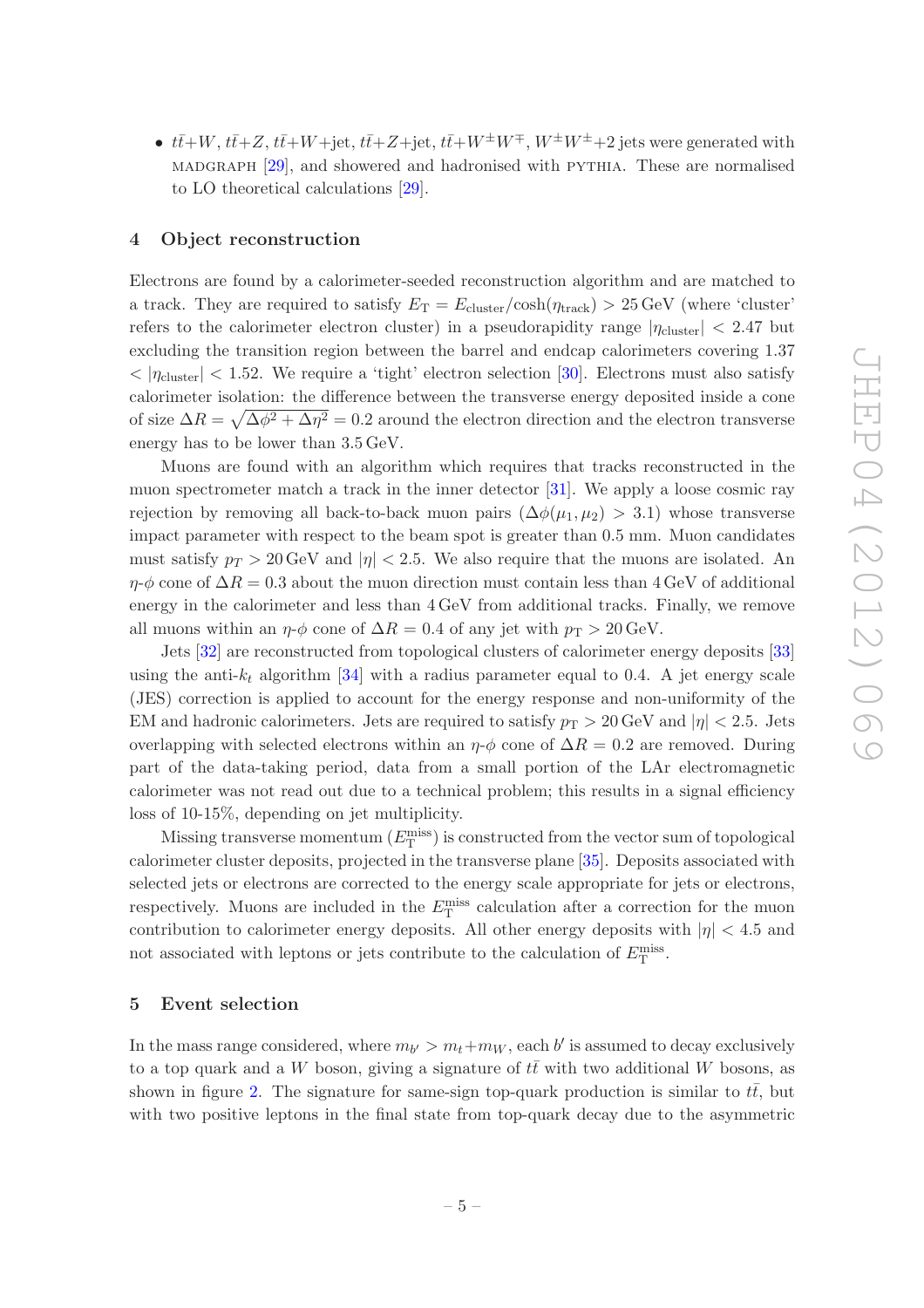charge of the pp collisions. In this analysis, the final state for both signatures must contain at least one lepton pair with the same electric charge, plus missing transverse momentum from neutrinos, and a large jet multiplicity.

Events are selected that satisfy the following requirements:

- Events must contain a primary vertex, consistent with the beam spot position, determined with at least five tracks, each with  $p_T > 0.4 \,\text{GeV}$ ;
- Events must contain at least two leptons with the same electric charge, each within  $|\eta| < 2.5$ . Muons must have  $p_T > 20 \,\text{GeV}$  and electrons must have  $E_T > 25 \,\text{GeV}$ . In events with more than one same-sign pair, the pairs are sorted according to the leading lepton  $p<sub>T</sub>$ , then by the subleading lepton  $p<sub>T</sub>$ . The first pair is chosen;
- In the ee or  $\mu\mu$  channel, the invariant mass of the two leptons must exceed 15 GeV and not be in the Z-boson mass window:  $|m_{\ell\ell} - m_Z| > 10 \,\text{GeV}$ ;
- Events must contain at least two jets, each with  $p_T > 20 \,\text{GeV}$  and  $|\eta| < 2.5$ ;
- The magnitude of the missing transverse momentum must be greater than 40 GeV;
- Three signal regions are defined, as follows.
	- For a heavy down-type quark, and for same-sign top quarks produced from highmass  $Z'$  exchange, the scalar sum  $H<sub>T</sub>$  of the transverse energy of the selected leptons and jets must exceed 350 GeV. This cut has been optimised in order to reach the maximum sensitivity with  $m_{b'} = 400 \,\text{GeV}$  (close to previous exclusion limits) and for same-sign top quarks produced from high-mass  $Z'$  exchange. Including both lepton charge configurations, we refer to this as the 'heavy-quark signal region'.
	- When applied to searches for same-sign top-quarks, the events are required to satisfy all the requirements of the heavy-quark signal region, but including only events with positively-charged leptons, as the pp initial state of the LHC gives predominantly positively-charged top quarks; we refer to this as the 'same-sign top-quark signal region'.
	- $-$  For same-sign top quarks produced from low-mass  $Z'$  exchange, the signal region is optimised by requiring positively-charged leptons,  $H_T > 150 \,\text{GeV}$  and invariant mass of the lepton pair  $m_{\ell\ell} > 100 \,\text{GeV}$ ; we refer to this as the 'low-mass Z' boson signal region'.

The efficiencies of the event selection for heavy-quark and same-sign top-quark events are given in table [1.](#page-7-1)

## <span id="page-6-0"></span>6 Standard model backgrounds

In the SM, events with the same-sign dilepton signature are due to three categories of processes: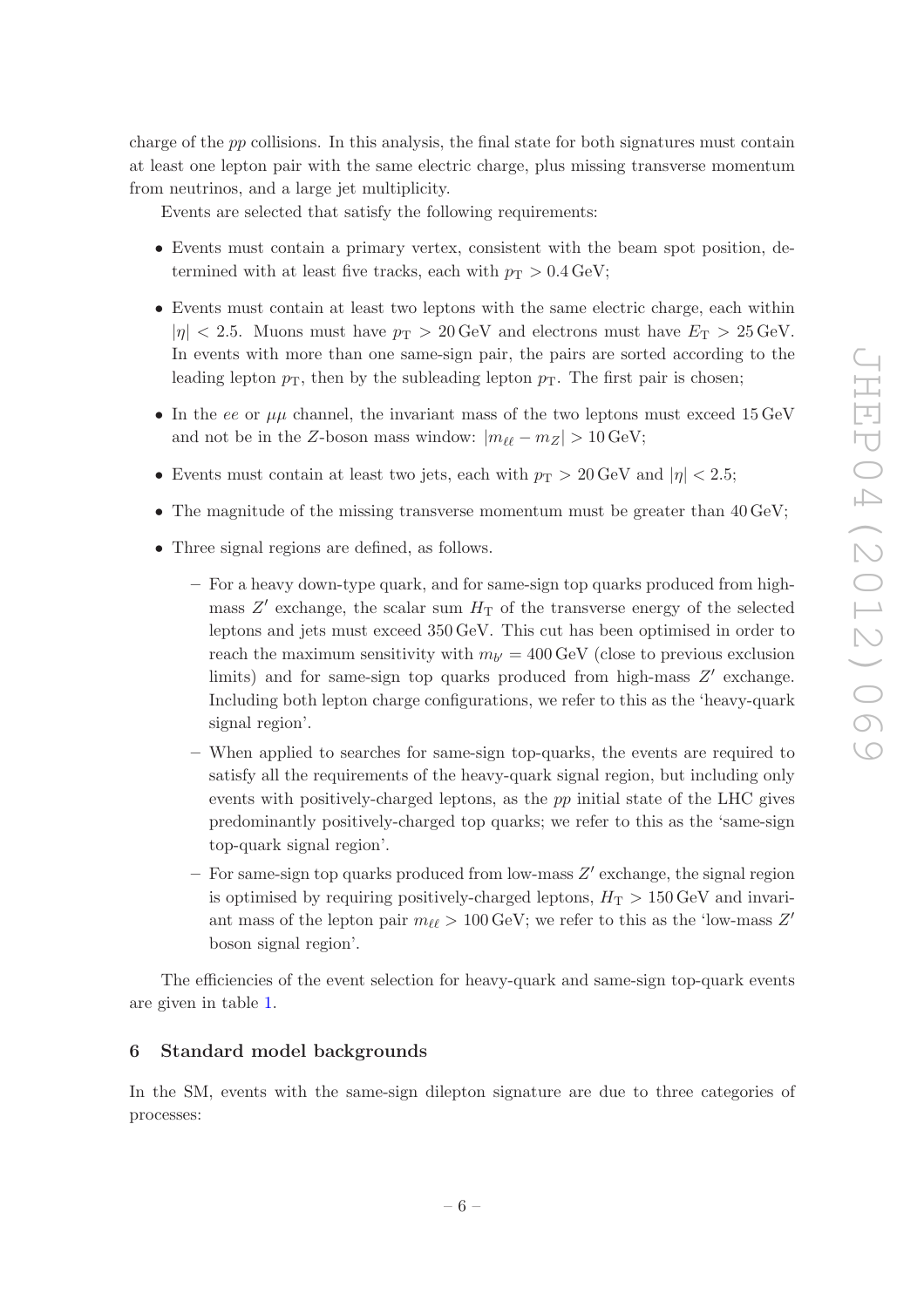| Heavy-quark and same-sign top-quark signal regions |                                   |                                   |  |  |  |
|----------------------------------------------------|-----------------------------------|-----------------------------------|--|--|--|
|                                                    | $\ell^+\ell^+$ and $\ell^-\ell^-$ |                                   |  |  |  |
| $b'_{m_{h'}=350 \text{ GeV}}$                      |                                   | $2.0\%$                           |  |  |  |
| $b'_{m_{h'}=450 \text{ GeV}}$                      |                                   | 2.5%                              |  |  |  |
| $b'_{m_{h'}=550 \text{ GeV}}$                      |                                   | 2.7%                              |  |  |  |
|                                                    | $\ell^+ \ell^+$                   | $\rho-\rho-$                      |  |  |  |
| $tt_{LL}$                                          | 0.7%                              | negligible                        |  |  |  |
| $tt_{LR}$                                          | $0.8\%$                           | negligible                        |  |  |  |
| $tt_{RR}$                                          | $0.8\%$                           | negligible                        |  |  |  |
|                                                    |                                   | Low-mass $Z'$ boson signal region |  |  |  |
| $tt_{RR,m_Z=100}$ GeV                              | 0.7%                              | negligible                        |  |  |  |
| $tt_{RR,m_Z=150}$ GeV                              | $0.8\%$                           | negligible                        |  |  |  |
| $tt_{RR,m_Z=200~\text{GeV}}$                       | $1.0\%$                           | negligible                        |  |  |  |

<span id="page-7-1"></span>Table 1. Efficiencies of the event selection for heavy-quark and same-sign top-quark events in the heavy-quark signal region (two same-sign leptons, at least two jets, and  $E_{\rm T}^{\rm miss} > 40\,\rm GeV$  and  $H<sub>T</sub> > 350 \,\text{GeV}$  as well as efficiencies of the event selection for same-sign top-quark events via a low-mass Z' boson in the low-mass Z' boson signal region (two same-sign leptons, at least two jets,  $E_{\rm T}^{\rm miss} > 40 \,\text{GeV}, H_{\rm T} > 150 \,\text{GeV}$  and  $m_{\ell\ell} > 100 \,\text{GeV}$ ). Efficiencies are relative to the total cross section, and so include the effect of branching ratios  $(4.5\%$  for tt and 9% for b', without including  $W \to \tau \nu$  contributions) as well as acceptance. Statistical uncertainty is 0.01% for tt and  $0.05\%$  for  $b'$ .

- those in which one lepton originates from a jet or from a photon conversion,
- those with an opposite-sign dilepton pair in which the reconstructed charge of one lepton is mismeasured, and
- those that originate from a pair of  $Z/W$  gauge bosons.

The diboson contribution is estimated using simulated samples, and the remaining backgrounds are estimated by extrapolation from control samples selected in the data as described in the following sections.

#### <span id="page-7-0"></span>6.1 Backgrounds with leptons originating from jets or photons

A significant SM background source is due to events in which one of the two leptons comes from the decay of a  $W$  or  $Z$  boson (called 'real' below) and the second is a 'fake' lepton, a jet or photon misreconstructed as an isolated lepton. Here 'fake' is used to indicate both non-prompt leptons and misidentified  $\pi^0$ s, conversions, etc.

The dominant fake-lepton mechanism is the semi-leptonic decay of a  $b$ - or  $c$ -hadron, in which a muon survives the isolation requirements. In the case of electrons, the three mechanisms are b- or c-hadron decay, light flavour jets with a leading  $\pi^0$  overlapping with a charged particle, and conversion of photons. Processes that contribute are opposite-sign top-quark pair production, production of W bosons in association with jets and multi-jet production.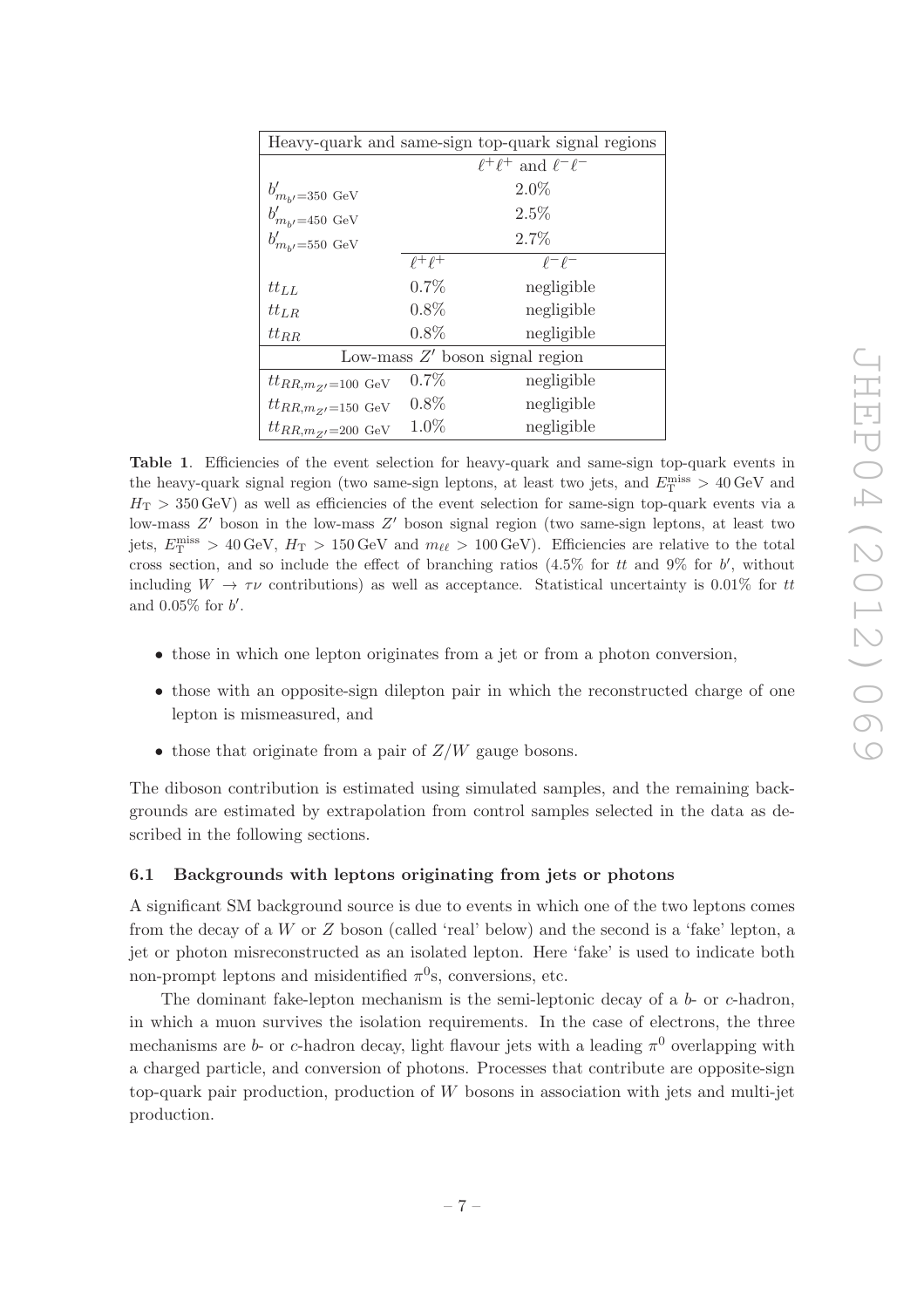The 'matrix method' [\[36](#page-22-13)] is applied to estimate the fraction of events in the signal regions that contains at least one fake lepton. A selection is defined to isolate leptonlike jets and used to count the number of observed dilepton events with zero, one or two selected leptons ('L') together with two, one or zero lepton-like jets ('J'), respectively  $(N_{JJ}, N_{LI}, N_{JL}, N_{LL})$ . The categories  $N_{LJ}$  and  $N_{JL}$  are distinguished by p<sub>T</sub>-ordering.

Two probabilities are defined and measured:  $r$  and  $f$ , the probabilities that real or fake leptons, respectively, which satisfy the lepton-like jet selection also satisfy the final lepton selection requirements. Using  $r$  and  $f$ , linear expressions are obtained for the observed yields as a function of the number of events with zero, one and two real leptons  $({}^{\circ}R)$ together with two, one and zero fake leptons ('F'), respectively  $(N_{FF}, N_{RF}, N_{FR}, N_{RR}, N_{RR}, N_{RR})$ respectively). These linear expressions form a matrix that is inverted in order to extract the real and fake content of the selected dilepton event sample. The categories  $N_{RF}$  and  $N_{FR}$  are distinguished by  $p_T$ -ordering.

For muons, lepton-like jets are found by removing the three isolation requirements: calorimeter, track and jet isolation as described above. For electrons, lepton-like jets are found by removing the requirement on the electron isolation and the quality of the associated ID track.

The probability for real leptons  $r$  is measured in samples of opposite-sign dielectron and dimuon events, with one selected lepton and one lepton-like jet, which are dominated by  $Z \to \ell \ell$  decays. The requirement 86 GeV  $\langle m_{\ell+\ell-} \rangle$  = 96 GeV is applied to achieve a high purity.

The corresponding probability for fake leptons  $f$  is measured in data from a sample of single-lepton candidate events dominated by multi-jet production, where contributions from real leptons are suppressed using kinematic requirements. The probability  $f$  is found to decrease significantly with rising lepton  $p<sub>T</sub>$  or event  $H<sub>T</sub>$ , and is therefore parameterised in these variables [\[37](#page-22-14)].

The value of the probability  $f$  is found to be substantially different in samples with and without a large heavy-flavour contribution. If the heavy-flavour fraction in the signal region is different from the control region, using the value of  $f$  from the control region would lead to a biased estimate of the fake-lepton contribution in the signal regions. Instead, individual jets are assigned either a heavy-flavour probability  $(f_{HF})$  or a light-flavour probability  $(f_{LF})$  based on a standard heavy-flavour tagging algorithm which identifies jets with tracks which have large impact parameter significance [\[38\]](#page-22-15). This algorithm correctly identifies 90% of heavy-flavour jets and misidentifies 50% of light-flavour jets in  $t\bar{t}$  simulated events. The probability  $f_{\rm HF}$  is measured in samples of heavy-flavour jets, selected using the same tagging algorithm with a stricter requirement. The probability  $f_{LF}$  is measured in a sample of jets constructed by requiring small impact parameter significance.

#### <span id="page-8-0"></span>6.2 Background from charge misidentification

Events in which a pair of opposite-sign leptons are produced may be reconstructed as a pair of same-sign leptons if a lepton charge is misidentified. This is referred to as 'charge flip' in the plots and the tables.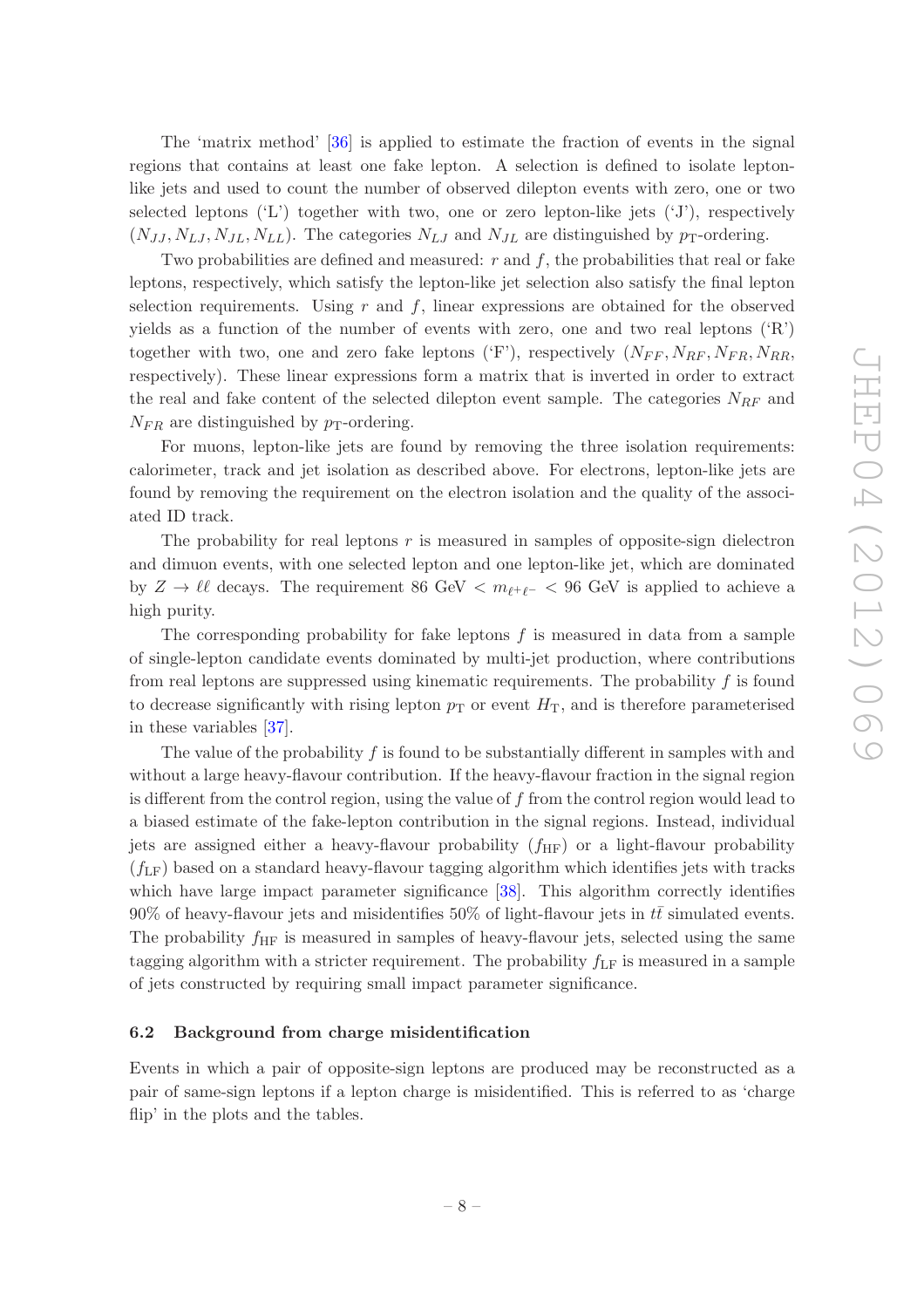For electrons, the dominant mechanism is hard bremsstrahlung, producing a photon which carries a large fraction of the electron momentum and then converts asymmetrically, giving most of its momentum to an electron of the opposite charge. Processes susceptible to this effect are those with opposite-sign electrons, such as  $Z/\gamma^* \rightarrow e^+e^-$  (including  $Z/\gamma^* \to \tau^+\tau^- \to e^+e^- + 4\nu$ ) and  $t\bar{t}$  dileptonic decays with at least one electron. For both electrons and muons, misidentification of the charge may occur due to misreconstruction of the ID track. For muons, the requirement that the measured charges in the ID and MS agree reduces this to negligible levels in the range of  $p<sub>T</sub>$  found in the sample.

The charge-flip rate for electrons is derived as a function of electron  $\eta$  from the rate of same-sign and opposite-sign electron pairs in events with  $m_{\ell\ell} \in [81, 101]$  GeV. This rate is then applied to events with an opposite-sign ee or  $e\mu$  pair to model the charge-flip contribution to the same-sign sample.

A fraction of the charge-flip electron background is included in the data-driven estimate of the fake lepton events described above. However, studies of Z events show that electron charge-flips are well modeled using the weighted opposite-sign lepton pair events as described here. To avoid double counting, the overlap is removed from the fake-lepton background prediction. The charge-flip overlap fraction is measured by normalizing the prediction to the observed same-sign dilepton peak from  $Z \to e^+e^-$  processes in events with  $m_{\ell\ell} \in [81, 101] \,\text{GeV}$  and found to be  $(23\pm3)\%$ .

#### <span id="page-9-0"></span>6.3 Backgrounds from processes with two electroweak bosons

True same-sign dilepton events are produced from SM diboson processes such as  $WZ$  or ZZ production. With a total cross section to same-sign leptons equal to 0.7 pb, small with respect to the expected b' or same-sign top-quark production, SM diboson events are a rare but irreducible background to new physics sources, since events with more than two leptons are not excluded by the selection. This category includes events from the processes  $t\bar{t}+W$ ,  $t\bar{t}+Z$ ,  $t\bar{t}+W+$ jet,  $t\bar{t}+Z+$ jet,  $t\bar{t}+W^{\pm}W^{\mp}$ , and  $W^{\pm}W^{\pm}+2$  jets, which together contribute 12-29% of the diboson background. The contribution to the selected sample is estimated using simulated events, as described above, and referred to as 'real' in plots and tables.

#### <span id="page-9-1"></span>6.4 Background control regions

To validate the modeling of the SM backgrounds, two control regions are examined. Control regions are orthogonal to signal regions and defined by selections which suppress possible signal contributions.

The first control region inverts the charge selection, requiring a pair of opposite-sign leptons, at least two reconstructed jets and missing transverse momentum greater than 40 GeV. This region validates the lepton efficiencies and the modeling of the missing transverse momentum and  $H<sub>T</sub>$ . Figure [3](#page-10-1) shows the observed and expected missing transverse momentum and  $H<sub>T</sub>$  distributions, which are in good agreement within uncertainties.

The second control region is used to validate modeling of the same-sign background sources, but in events with no reconstructed jets. Figure [4](#page-10-2) shows the observed and expected missing transverse momentum and  $H<sub>T</sub>$  distributions, which are in good agreement within uncertainties.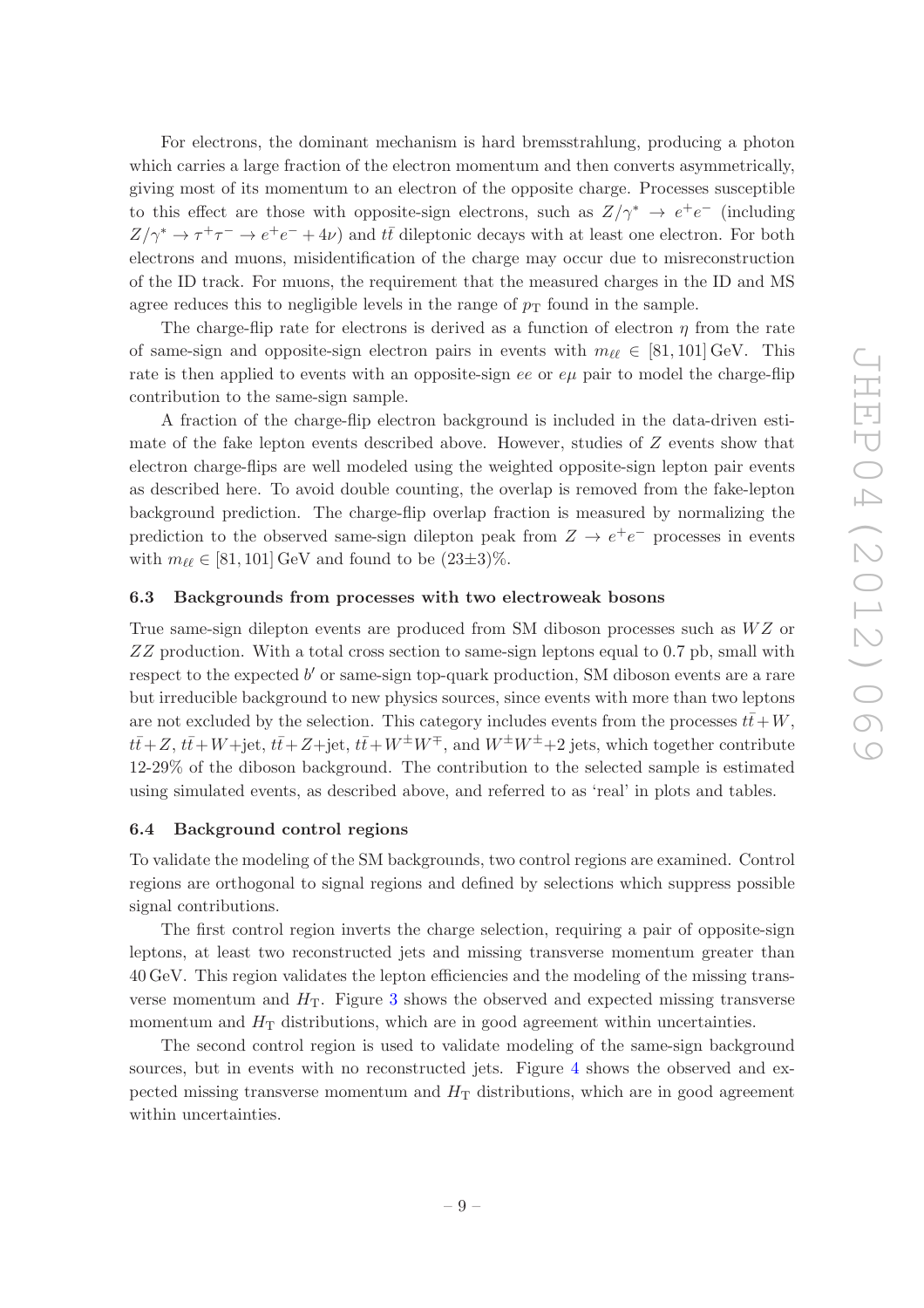

<span id="page-10-1"></span>Figure 3. Comparison of observed data and expected SM backgrounds in events with a pair of opposite-sign leptons, at least two reconstructed jets and missing transverse momentum greater than 40 GeV. Distribution of missing transverse momentum (left) and  $H_T$  (right). Uncertainties (hatched) are systematic and statistical. The last bin includes overflow events.



<span id="page-10-2"></span>Figure 4. Comparison of observed data and expected SM backgrounds in events with a pair of same-sign leptons and no reconstructed jets; the invariant mass requirement is not made here. Distribution of missing transverse momentum (left) and  $H<sub>T</sub>$  (right). Uncertainties (hatched) are systematic and statistical. The last bin includes overflow events.

# <span id="page-10-0"></span>7 Systematic uncertainties

Several sources of systematic uncertainties have been considered, and their estimates are summarised below.

- Object calibration and resolutions: Uncertainties in the jet [\[32\]](#page-22-9) and lepton efficiency, energy or momentum calibration, and resolution lead to systematic uncertainties on the signal and background acceptances. There is also some uncertainty in estimating the effect of problems with the LAr calorimeter readout as described above. These uncertainties are summarised in table [2](#page-12-0) for signal and background separately.
- Fake-lepton background: A 20%-70% uncertainty on the estimate of the fake lepton background is estimated from a combination of two sources. First, we vary the heavy-flavour tagging threshold defined in section [5](#page-5-1) to modify the heavy-flavour iden-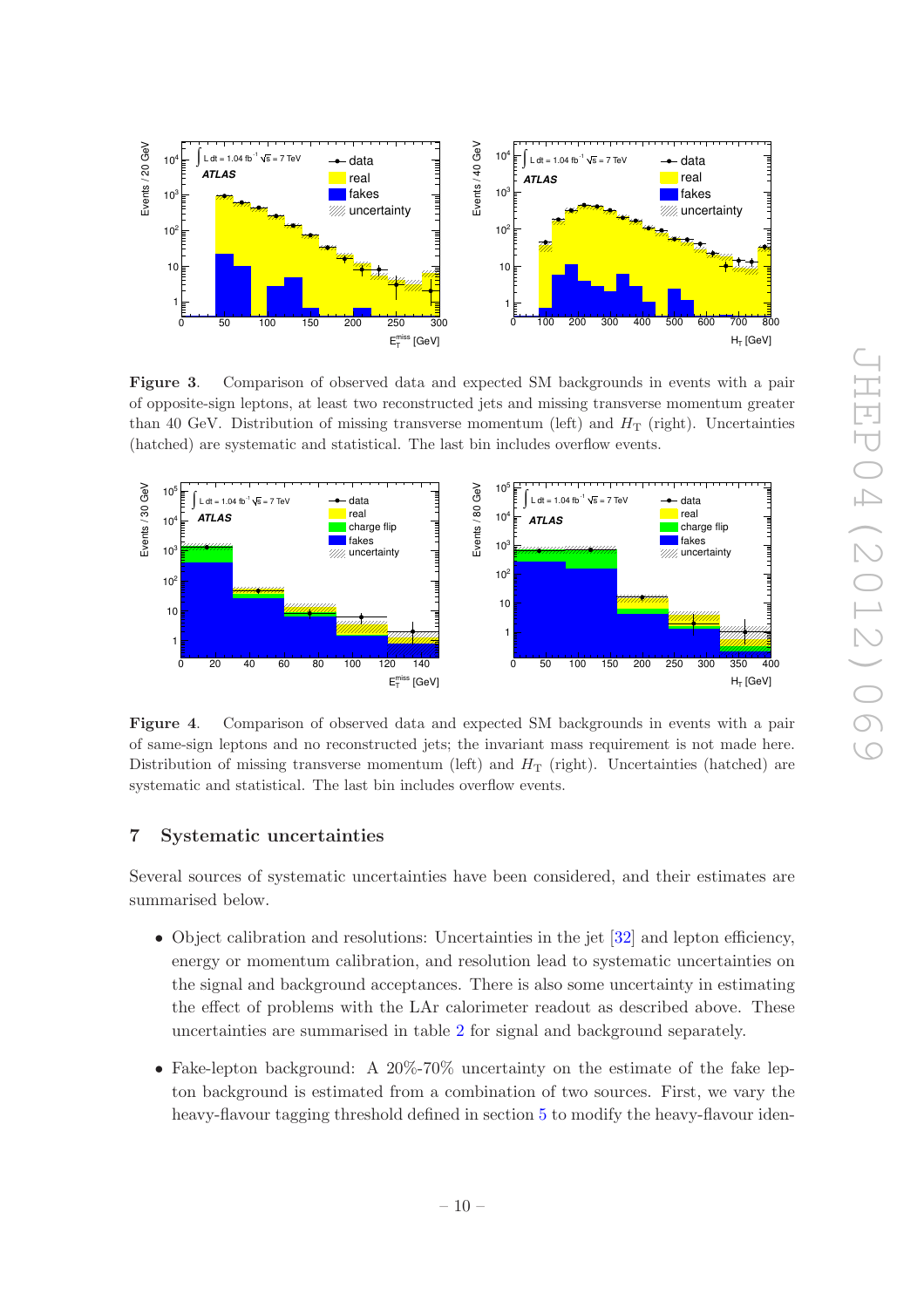tification efficiency within its uncertainties; the difference in the estimated fake-lepton background is taken as an uncertainty. Second, we compare the fake probability  $f$ measured from the simulated multijet samples to probabilities measured in  $t\bar{t}$  and W boson+jets simulated samples; the difference in the probabilities is propagated to the fake-lepton background estimate.

- Charge-flip background: the uncertainty on the overall scale of the charge-flip background in the signal regions is derived from a comparison of the charge-flip rate extracted by several methods. All techniques use dielectron events with dilepton invariant mass close to the Z boson mass. The primary technique uses a maximum likelihood fit to extract the charge-flip rates in different kinematic regions simultaneously. An alternative method, tag-and-probe, identifies a tag electron in the low pseudorapidity region which satisfies strict track-matching requirements to ensure a negligible charge-flip rate; the probe electron is used to measure the charge-flip rate. In a third method, the rates for each region are derived from electron pairs in that region. The difference in the method results is used to estimate the systematic uncertainty, which is found to be  $30\% - 100\%$ , increasing as a function of lepton  $|\eta|$  and  $p_T$ .
- Uncertainties affecting the Monte Carlo backgrounds and signals: luminosity and Monte Carlo cross sections. The uncertainty on the measured luminosity from van der Meer scans was estimated to be 3.7% [\[10,](#page-21-3) [11\]](#page-21-4). Uncertainties on Monte Carlo cross sections depend on the process. The main source of systematic uncertainty on the production cross section originates from the diboson contribution. This uncertainty, which is nearly 100%, is estimated from the difference between the nominal sample described above and an alternative sample which uses herwig to model the generation and emission of hard partons.
- Initial and final state QCD radiation: parameters describing the level of radiation in the simulation are varied over a range consistent with experimental data [\[39\]](#page-22-16). In the signal regions, the corresponding uncertainty on the acceptance is  $12.3\%$  for the tt signal and  $6.8\%$  for the  $b'$  signal.
- Parton Distribution Functions: the uncertainty is evaluated using a range of current PDF sets [\[39](#page-22-16)]. In the signal regions, the uncertainty on the acceptance is 2.0% for both the  $tt$  and  $b'$  signals.

# <span id="page-11-0"></span>8 Results

Due to the charge of the initial state in  $pp$  collisions, the SM and same-sign top-quark expectation for positively- and negatively-charged pairs are not equal. This makes the negatively-charged pairs a control region for the same-sign top-quark signal. In both cases, the observed number of events agrees well with the SM expectation within uncertainties. Heavy down-type quarks are expected in both the positively- and negatively-charged samples.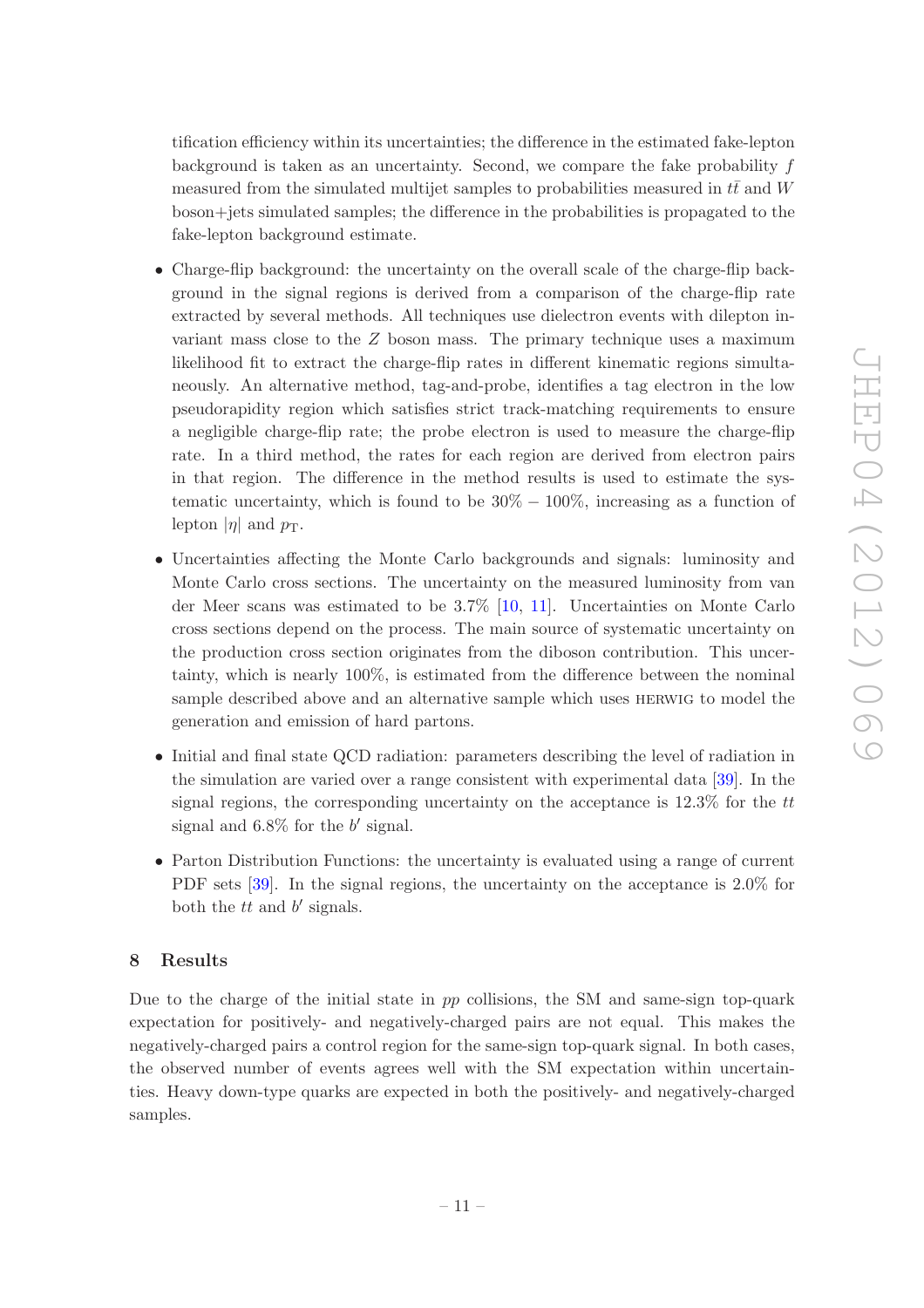|                               | $acceptance (\%)$ | $acceptance (\%)$ | background        |
|-------------------------------|-------------------|-------------------|-------------------|
|                               |                   |                   | $acceptance (\%)$ |
| Jet energy scale              | $+1.7, -2.3$      | $+0.5, -0.5$      | $+7.1, -5.5$      |
| Jet energy resolution         | $+0.7, -0.8$      | $+0.7, -0.8$      | $+4.1, -4.2$      |
| Jet reconstruction efficiency | $+0.1, -0.1$      | $+0.1, -0.1$      | $+0.1, -0.1$      |
| Electron energy scale         | $+0.5, -0.7$      | $+0.2, -0.3$      | $+1.1, -1.2$      |
| Electron energy resolution    | $+0.1, -0.3$      | $+0.1, -0.1$      | $+0.8, -0.8$      |
| Electron efficiency           | $+3.5, -4.2$      | $+3.3, -4.9$      | $+1.8, -2.0$      |
| Muon energy scale             | $+0.1, -0.1$      | $+0.1, -0.1$      | $+0.1, -0.1$      |
| Muon energy resolution        | $+0.2, -0.3$      | $+0.1, -0.2$      | $+0.6, -0.7$      |
| Muon efficiency               | $+4.7, -5.8$      | $+4.3, -5.2$      | $+2.3, -3.0$      |
| Missing transverse momentum   | $+0.8, -0.8$      | $+0.8, -0.8$      | $+0.9, -0.9$      |
| LAr calorimeter readout       | $+2.0, -3.0$      | $+2.0, -3.0$      | $+1.0, -2.0$      |

Uncertainty on

<span id="page-12-0"></span>

Source Uncertainty on  $tt$  Uncertainty on  $b'$ 

<span id="page-12-1"></span>Figure 5.  $E_{\rm T}^{\rm miss}$  distribution: comparison of observed data and expected SM backgrounds for events with a pair of same-sign leptons, at least two reconstructed jets,  $E_{\rm T}^{\rm miss} > 40\,\rm GeV$  and  $H_{\rm T}$ > 350 GeV. Left are negatively-charged lepton pairs, right are positively-charged lepton pairs. Uncertainties (hatched) are systematic and statistical. The last bin includes overflow events.  $t_{RR}$ (scaled by 0.1 and assuming  $C/\Lambda^2 = 1/\text{TeV}^2$ , see eq. [\(9.1\)](#page-16-0)) and b' signals include both signal and background.

In each of the three signal regions, the largest source of SM background is due to diboson production, followed by the fake lepton background. In table [3](#page-13-1) (table [4\)](#page-13-2) the expected and observed yields are shown for events with two negatively (positively) charged leptons in the heavy-quark signal region. The positive-lepton sample is the same-sign top-quark signal region. The distributions of  $E_{\rm T}^{\rm miss}$  and  $H_{\rm T}$  are shown in figures [5](#page-12-1) and [6.](#page-14-1)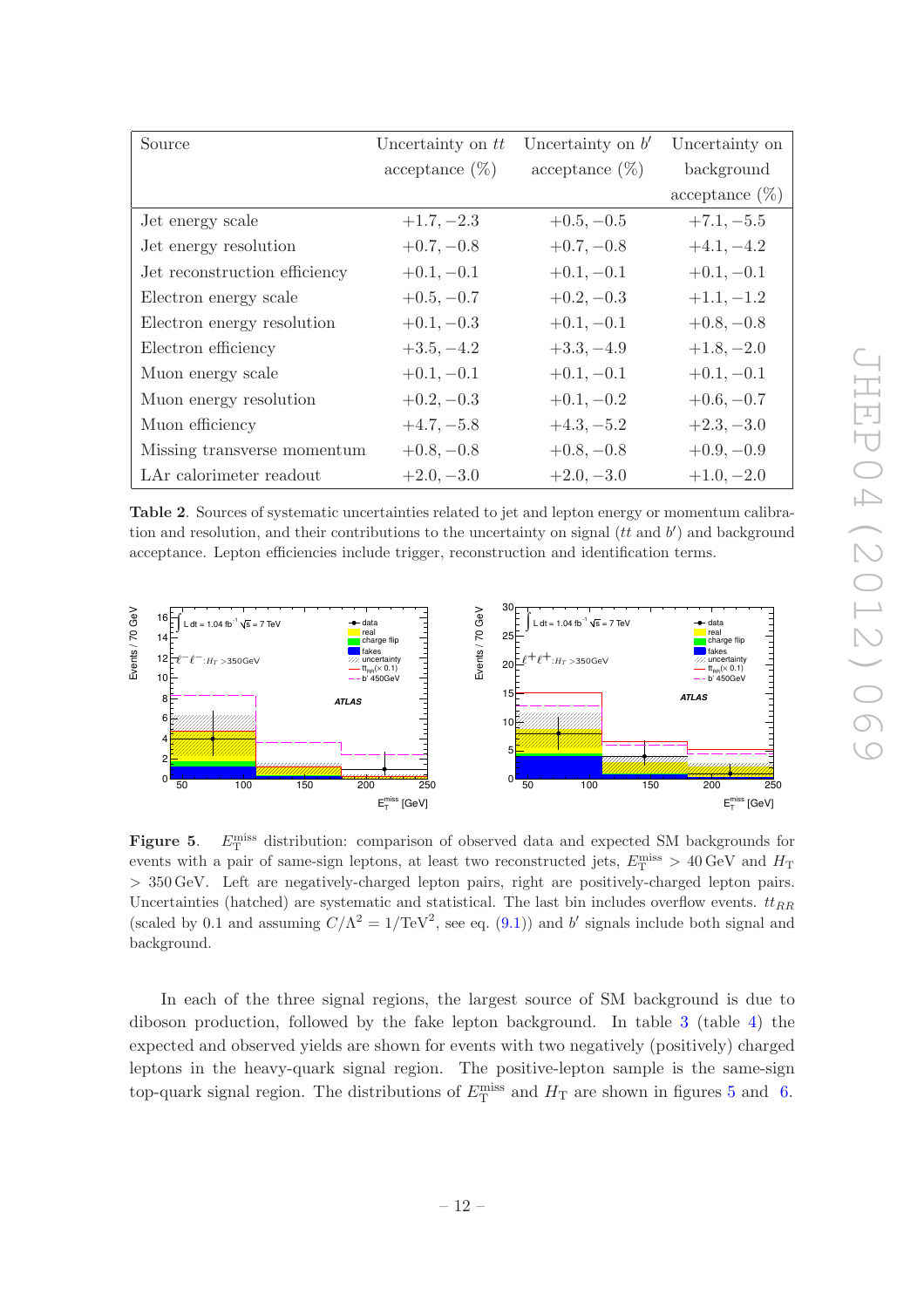|              | $e^-e^-$                    | $\mu^-\mu^-$                   | $e^-\mu^-$                  |
|--------------|-----------------------------|--------------------------------|-----------------------------|
| Fake         | $0.2 \pm 0.3 \pm 0.1$       | $0.7 \pm 0.3_{-0.3}^{+0.6}$    | $0.5 \pm 0.2^{+0.7}_{-0.3}$ |
| Charge flip  | $0.3 \pm 0.1^{+0.3}_{-0.1}$ | $0 \pm 0^{+0.1}_{-0.0}$        | $0.3 \pm 0.1^{+0.2}_{-0.1}$ |
| Real         | $0.8 \pm 0^{+0.3}_{-0.6}$   | $1.0 \pm 0^{+0.4}_{-0.6}$      | $2.3 \pm 0^{+0.8}_{-1.9}$   |
| Total        | $1.4 \pm 0.3^{+0.4}_{-0.6}$ | $1.7 \pm 0.3 \pm 0.7$          | $3.1 \pm 0.2_{-1.9}^{+1.1}$ |
| Data         | 1                           | $\mathfrak{D}$                 | $\overline{2}$              |
| $tt_{LL}$    | $0.2 \pm 0 \pm 0.1$         | $0.2 \pm 0 \pm 0.1$            | $0.5 \pm 0 \pm 0.3$         |
| $tt_{LR}$    | $0.02 \pm 0 \pm 0.01$       | $0.001 \pm 0^{+0.01}_{-0.001}$ | $0.02 \pm 0 \pm 0.02$       |
| $tt_{RR}$    | $0.5 \pm 0 \pm 0.3$         | $0.1 \pm 0 \pm 0.2$            | $0.8 \pm 0 \pm 0.3$         |
| $b'$ 450 GeV | $1.8 \pm 0 \pm 0.3$         | $2.1 \pm 0 \pm 0.3$            | $4.3 \pm 0 \pm 0.5$         |

<span id="page-13-1"></span>Table 3. Predicted number of SM background events and observed data with two negativelycharged leptons, at least two jets,  $E_{\rm T}^{\rm miss} > 40\,{\rm GeV}$  and  $H_{\rm T} > 350\,{\rm GeV}$ . Uncertainties are statistical followed by systematic. The expected contribution from same-sign top-quark pairs is shown (assuming  $C/\Lambda^2 = 1/\text{TeV}^2$ , see eq. [\(9.1\)](#page-16-0)) as well as from a 450 GeV b'.

|              | $e^+e^+$                    | $\mu^+\mu^+$                | $e^+\mu^+$                  |
|--------------|-----------------------------|-----------------------------|-----------------------------|
| Fake         | $0.8 \pm 0.6^{+0.2}_{-0.4}$ | $1.0 \pm 0.3_{-0.4}^{+0.6}$ | $3.3 \pm 1.1_{-1.4}^{+1.6}$ |
| Charge flip  | $0.3 \pm 0.1^{+0.3}_{-0.1}$ | $0 \pm 0^{+0.1}_{-0.0}$     | $0.4 \pm 0.1^{+0.3}_{-0.1}$ |
| Real         | $1.9 \pm 0^{+0.7}_{-1.5}$   | $1.6 \pm 0^{+0.7}_{-0.9}$   | $4.4 \pm 0^{+1.3}_{-3.1}$   |
| Total        | $3.0 \pm 0.6_{-1.5}^{+0.8}$ | $2.6 \pm 0.3_{-1.1}^{+0.9}$ | $8.1 \pm 1.1^{+2.2}_{-3.4}$ |
| Data.        | $\overline{2}$              | 1                           | 10                          |
| $tt_{LL}$    | $30.1 \pm 0 \pm 5.0$        | $30.4 \pm 0 \pm 4.8$        | $64.2 \pm 0 \pm 10.3$       |
| $tt_{LR}$    | $3.8 \pm 0 \pm 0.6$         | $4.2 \pm 0 \pm 0.7$         | $8.3 \pm 0 \pm 1.3$         |
| $tt_{RR}$    | $35.5 \pm 0 \pm 6.0$        | $29.5 \pm 0 \pm 4.6$        | $65.7 \pm 0 \pm 10.4$       |
| $b'$ 450 GeV | $1.8 \pm 0 \pm 0.3$         | $2.7 \pm 0 \pm 0.4$         | $5.0 \pm 0 \pm 0.7$         |

<span id="page-13-2"></span>Table 4. Predicted number of SM background events and observed data with two positively-charged leptons, at least two jets,  $E_{\rm T}^{\rm miss} > 40\,{\rm GeV}$  and  $H_{\rm T} > 350\,{\rm GeV}$ . Uncertainties are statistical followed by systematic. The expected contribution from same-sign top-quark pairs is shown (assuming  $C/\Lambda^2 = 1/\text{TeV}^2$ , see eq. [\(9.1\)](#page-16-0)) as well as from a 450 GeV b'.

In the signal region tuned for same-sign top quarks due to low-mass  $Z'$  exchange, the expected and observed yields are shown for events with two negatively (positively) charged leptons in table [5](#page-14-2) (table [6\)](#page-15-0). The distribution of  $E_{\rm T}^{\rm miss}$  and  $H_{\rm T}$  are shown in figures [7](#page-15-1) and [8.](#page-16-1)

## <span id="page-13-0"></span>9 Interpretation of the results

Since the data are consistent with the Standard Model expectations, the analysis sets limits on the production of two processes producing same-sign dilepton signals from new physics sources. For each model, upper limits at 95% confidence level on the cross sections of the hypothetical processes are derived using the  $CLs$  method [\[40](#page-23-0), [41\]](#page-23-1). In both cases,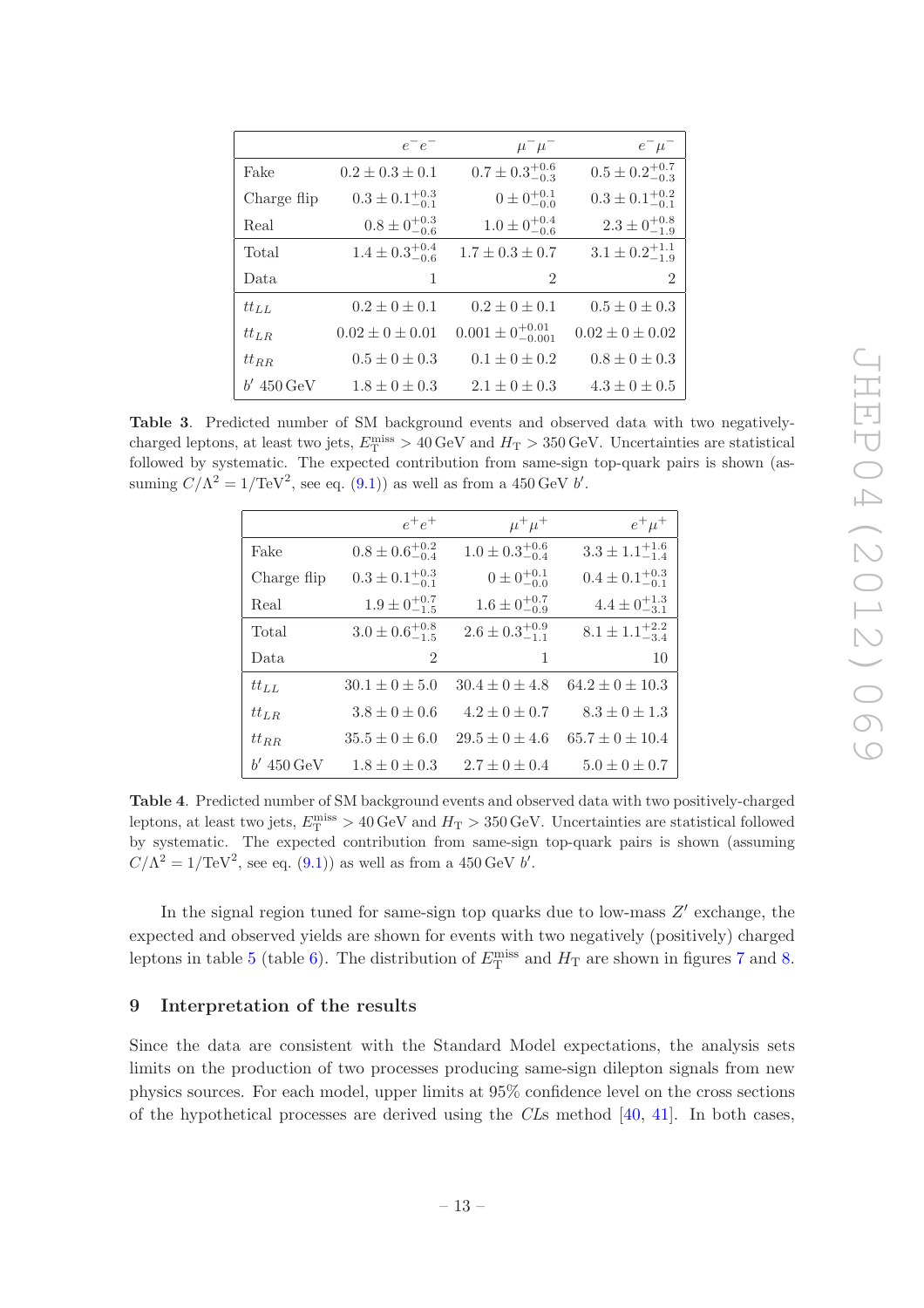

<span id="page-14-1"></span>**Figure 6.**  $H_T$  distribution: comparison of observed data and expected SM backgrounds for events with a pair of same-sign leptons, at least two reconstructed jets,  $E_{\rm T}^{\rm miss} > 40\,\rm GeV$  and  $H_{\rm T}$ > 350 GeV. Left are negatively-charged lepton pairs, right are positively-charged lepton pairs. Uncertainties (hatched) are systematic and statistical. The last bin includes overflow events.  $tt_{RR}$ (scaled by 0.1 and assuming  $C/\Lambda^2 = 1/\text{TeV}^2$ , see eq. [\(9.1\)](#page-16-0)) and b' signals include both signal and background.

|                      | $e^-e^-$                    | $\mu^{-}\mu^{-}$            | $e^-\mu^-$                  |
|----------------------|-----------------------------|-----------------------------|-----------------------------|
| Fake                 | $0.2 \pm 0.4 \pm 0.1$       | $0.8 \pm 0.4^{+0.4}_{-0.3}$ | $0.4 \pm 0.3^{+1.0}_{-0.1}$ |
| Charge flip          | $0.7 \pm 0.1^{+0.7}_{-0.2}$ | $0.2 \pm 0 \pm 0.2$         | $0.5 \pm 0.1^{+0.5}_{-0.1}$ |
| Real                 | $1.5 \pm 0^{+0.6}_{-1.0}$   | $1.4 \pm 0^{+0.5}_{-0.8}$   | $2.9 \pm 0^{+0.8}_{-1.8}$   |
| Total                | $2.4 \pm 0.4^{+0.9}_{-1.1}$ | $2.4 \pm 0.4^{+0.6}_{-0.8}$ | $3.9 \pm 0.3_{-1.8}^{+1.4}$ |
| Data.                | 1                           | 3                           |                             |
| $tt_{RR,m_Z=100GeV}$ | $0.01 \pm 0 \pm 0.01$       | $0.01 \pm 0 \pm 0.01$       | $0.01 \pm 0 \pm 0.01$       |
| $tt_{RR,m_Z=150GeV}$ | $0.02 + 0 + 0.01$           | $0.02 + 0 + 0.01$           | $0.03 \pm 0 \pm 0.01$       |
| $tt_{RR,m_Z=200GeV}$ | $0.01 \pm 0 \pm 0.01$       | $0.01 \pm 0 \pm 0.01$       | $0.06 \pm 0 \pm 0.02$       |

<span id="page-14-2"></span>Table 5. Predicted number of SM background events and observed data with two negativelycharged leptons, at least two jets,  $E_{\rm T}^{\rm miss} > 40 \,\text{GeV}$ ,  $H_{\rm T} > 150 \,\text{GeV}$  and  $m_{\ell\ell} > 100 \,\text{GeV}$ . Uncertainties are statistical followed by systematic. The expected contribution from same-sign top-quark pairs with low-mass Z' exchange is shown, using a fixed value  $C/\Lambda^2 = -1 \text{ TeV}^{-2}$ , where  $\Lambda = m_Z$ in each case, see eq.  $(9.1)$ .

we use a single-bin counting experiment, fitting the data to extract the most likely signal cross section. Systematic uncertainties are included as variations in the expected signal and background yields, which are fluctuated in the ensembles used to generate the CLs distributions.

# <span id="page-14-0"></span>9.1 Same-sign top-quark production

We calculate upper limits on the cross section of same-sign top-quark pair production using only the positively-charged lepton pairs. Modeling  $tt$  production in terms of effective four-fermion operators, the expected 95% confidence level limits on  $\sigma(pp \to tt)$  are shown in table [7](#page-16-2) for the three possible chirality combinations of the  $tt$  pair, which influence the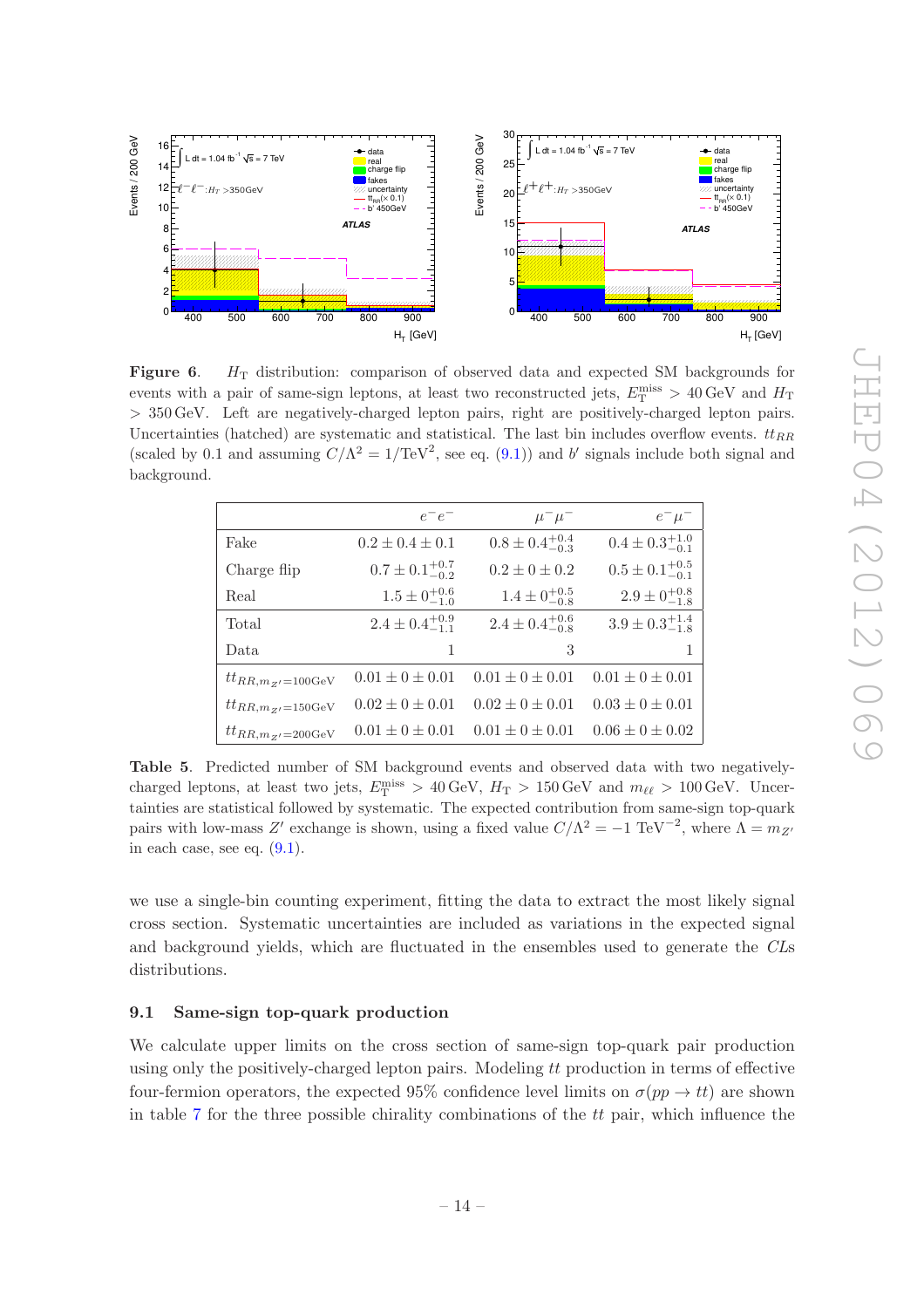|                                | $e^+e^+$                    | $\mu^+\mu^+$                | $e^+\mu^+$                  |
|--------------------------------|-----------------------------|-----------------------------|-----------------------------|
| Fake                           | $0.5 \pm 0.4^{+0.1}_{-0.2}$ | $1.6 \pm 0.5^{+1.2}_{-1.3}$ | $3.1 \pm 1.0^{+2.2}_{-1.5}$ |
| Charge flip                    | $0.6 \pm 0.1^{+0.6}_{-0.2}$ | $0 \pm 0^{+0.1}_{-0.0}$     | $0.9 \pm 0.1^{+0.6}_{-0.2}$ |
| Real                           | $1.9 \pm 0^{+0.7}_{-1.1}$   | $2.1 \pm 0^{+0.8}_{-0.7}$   | $5.6 \pm 0^{+1.6}_{-3.5}$   |
| Total                          | $3.0 \pm 0.4^{+0.9}_{-1.2}$ | $3.7 \pm 0.5 \pm 1.5$       | $9.6 \pm 1.0^{+2.8}_{-3.8}$ |
| Data                           | 3                           | 4                           | 8                           |
| $tt_{RR,m_Z=100GeV}$           | $0.24 \pm 0 \pm 0.04$       | $0.36 \pm 0 \pm 0.06$       | $0.6 \pm 0 \pm 0.1$         |
| $tt_{RR,m_Z=150GeV}$           | $0.6 \pm 0 \pm 0.1$         | $0.9 \pm 0 \pm 0.2$         | $1.5 \pm 0 \pm 0.3$         |
| $tt_{RR,m_{Z'}=200\text{GeV}}$ | $1.1 \pm 0 \pm 0.2$         | $1.7 \pm 0 \pm 0.3$         | $3.2 \pm 0 \pm 0.6$         |

<span id="page-15-0"></span>Table 6. Predicted number of SM background events and observed data with two positively-charged leptons, at least two jets,  $E_{\rm T}^{\rm miss} > 40 \,\text{GeV}$ ,  $H_{\rm T} > 150 \,\text{GeV}$  and  $m_{\ell\ell} > 100 \,\text{GeV}$ . Uncertainties are statistical followed by systematic. The expected contribution from same-sign top-quark pairs with low-mass Z' exchange is shown, using a fixed value of the coupling  $C/\Lambda^2 = -1 \text{ TeV}^{-2}$ , where  $\Lambda = m_{Z'}$  in each case, see eq. [\(9.1\)](#page-16-0).



<span id="page-15-1"></span>Figure 7.  $E_{\rm T}^{\rm miss}$  distribution: comparison of observed data and expected SM backgrounds for events with a pair of same-sign leptons, at least two reconstructed jets,  $E_{\rm T}^{\rm miss} > 40 \,\text{GeV}, H_{\rm T} >$ 150 GeV and  $m_{\ell\ell} > 100$  GeV. Left are negatively-charged lepton pairs, right are positively-charged lepton pairs. Uncertainties (hatched) are systematic and statistical. The last bin includes overflow events.  $tt_{RR}$  from  $Z'$  100 GeV ( $\times$ 10) signal histogram includes both signal and background.

efficiency primarily through the lepton transverse momentum. In table [8](#page-16-3) the limits are given for a model with a light flavour-changing  $Z'$  boson with right-handed couplings, and three values of its mass. These limits supersede those on this process previously reported by ATLAS [\[42\]](#page-23-2). The limits reported here are more stringent than those of ref. [\[42](#page-23-2)] due to the use of both electrons and muons, and an event selection optimized for same-sign top-quark pair production including a jet multiplicity requirement. Ref. [\[42\]](#page-23-2) used a more inclusive selection examining a range of new physics models.

The cross-section limits in table [7](#page-16-2) can be directly translated into limits on coefficients of effective operators corresponding to each pair of chiralities. There are five independent dimension-six four-fermion operators mediating  $uu \rightarrow tt$  [\[16](#page-21-9)], with four possible structures.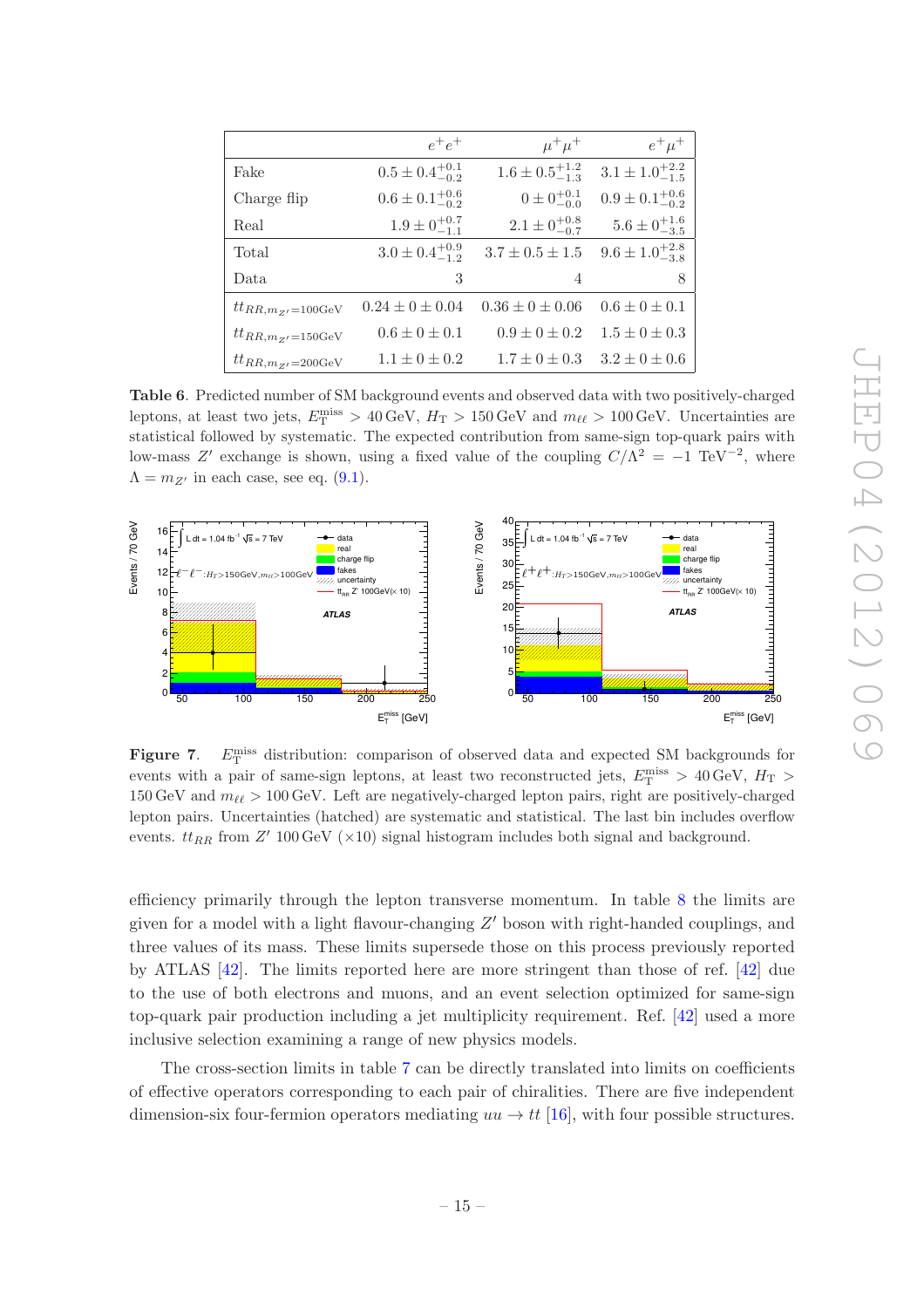

<span id="page-16-1"></span>**Figure 8.**  $H_T$  distributions: comparison of observed data and expected SM backgrounds for events with a pair of same-sign leptons, at least two reconstructed jets,  $E_{\rm T}^{\rm miss} > 40 \,\text{GeV}, H_{\rm T} >$ 150 GeV and  $m_{\ell\ell} > 100$  GeV. Left are negatively-charged lepton pairs, right are positively-charged lepton pairs. Uncertainties (hatched) are systematic and statistical. The last bin includes overflow events.  $tt_{RR}$  from  $Z'$  100 GeV ( $\times$ 10) signal histogram includes both signal and background.

|         | Chirality Median expected 68% range |                     | Observed                     | Observed                                                                                       |
|---------|-------------------------------------|---------------------|------------------------------|------------------------------------------------------------------------------------------------|
| config. | $\lim$ it, $\sigma$                 | $\lim$ it, $\sigma$ | limit, $\sigma$              | $\lim$ it, $C$                                                                                 |
| LL      | $\sigma$ < 1.8 pb                   |                     | 1.1-3.2 pb $\sigma$ < 1.7 pb | $C_{LL}/\Lambda^2 < 0.35 \,\, \rm TeV^{-2}$                                                    |
| LR      | $\sigma$ < 1.7 pb                   |                     |                              | 1.0-3.0 pb $\sigma$ < 1.7 pb $C_{RL}/\Lambda^2$ , $C'_{LR}/\Lambda^2$ < 0.98 TeV <sup>-2</sup> |
| RR      | $\sigma$ < 1.7 pb                   |                     | 1.0-3.0 pb $\sigma$ < 1.7 pb | $C_{RR}/\Lambda^2 < 0.35 \text{ TeV}^{-2}$                                                     |

<span id="page-16-2"></span>Table 7. Expected and observed upper limits on same-sign top-quark cross section at 95% confidence level. The uncertainties for the expected limits describe a range which includes 68% of pseudo-experiments drawn from the background-only hypothesis. A dileptonic decay branching ratio of 10.6% has been taken into account, so that the limits are directly on  $\sigma(pp \to tt)$ . The observed limit on the coefficients  $C_{LL}$ ,  $C_{LR} = C'_{RL}$ ,  $C_{RR}$  of the effective operator is also indicated.

| $Z'$ mass            | Median expected $68\%$ range |                     | Observed                     |
|----------------------|------------------------------|---------------------|------------------------------|
|                      | limit, $\sigma$              | $\lim$ it, $\sigma$ | $\lim$ it, $\sigma$          |
| $100 \,\mathrm{GeV}$ | $\sigma$ < 2.1 pb            |                     | 1.4-3.3 pb $\sigma$ < 2.0 pb |
| $150 \,\mathrm{GeV}$ | $\sigma$ < 1.7 pb            |                     | 1.0-2.8 pb $\sigma$ < 1.6 pb |
| $200 \,\mathrm{GeV}$ | $\sigma$ < 1.5 pb            |                     | 0.9-2.3 pb $\sigma$ < 1.4 pb |

<span id="page-16-3"></span>Table 8. Expected and observed upper limits on same-sign top-quark production from low mass Z' cross sections at 95% confidence level. The uncertainties for the expected limits describe a range which includes 68% of pseudo-experiments drawn from the background-only hypothesis. A dileptonic decay branching ratio of 10.6% has been taken into account.

The resulting Lagrangian relevant for tt production reads

<span id="page-16-0"></span>
$$
\mathcal{L}_{4F} = \frac{1}{2} \frac{C_{LL}}{\Lambda^2} (\bar{u}_L \gamma^\mu t_L)(\bar{u}_L \gamma_\mu t_L) + \frac{1}{2} \frac{C_{RR}}{\Lambda^2} (\bar{u}_R \gamma^\mu t_R)(\bar{u}_R \gamma_\mu t_R)
$$

$$
- \frac{1}{2} \frac{C_{LR}}{\Lambda^2} (\bar{u}_L \gamma^\mu t_L)(\bar{u}_R \gamma_\mu t_R) - \frac{1}{2} \frac{C_{LR}'}{\Lambda^2} (\bar{u}_{La} \gamma^\mu t_{Lb})(\bar{u}_{Rb} \gamma_\mu t_{Ra}) + \text{h.c.}, \qquad (9.1)
$$

where the subindices  $a, b$  in the last term indicate the colour contractions. The limits on operator coefficients are the most relevant for a comparison between different experiments,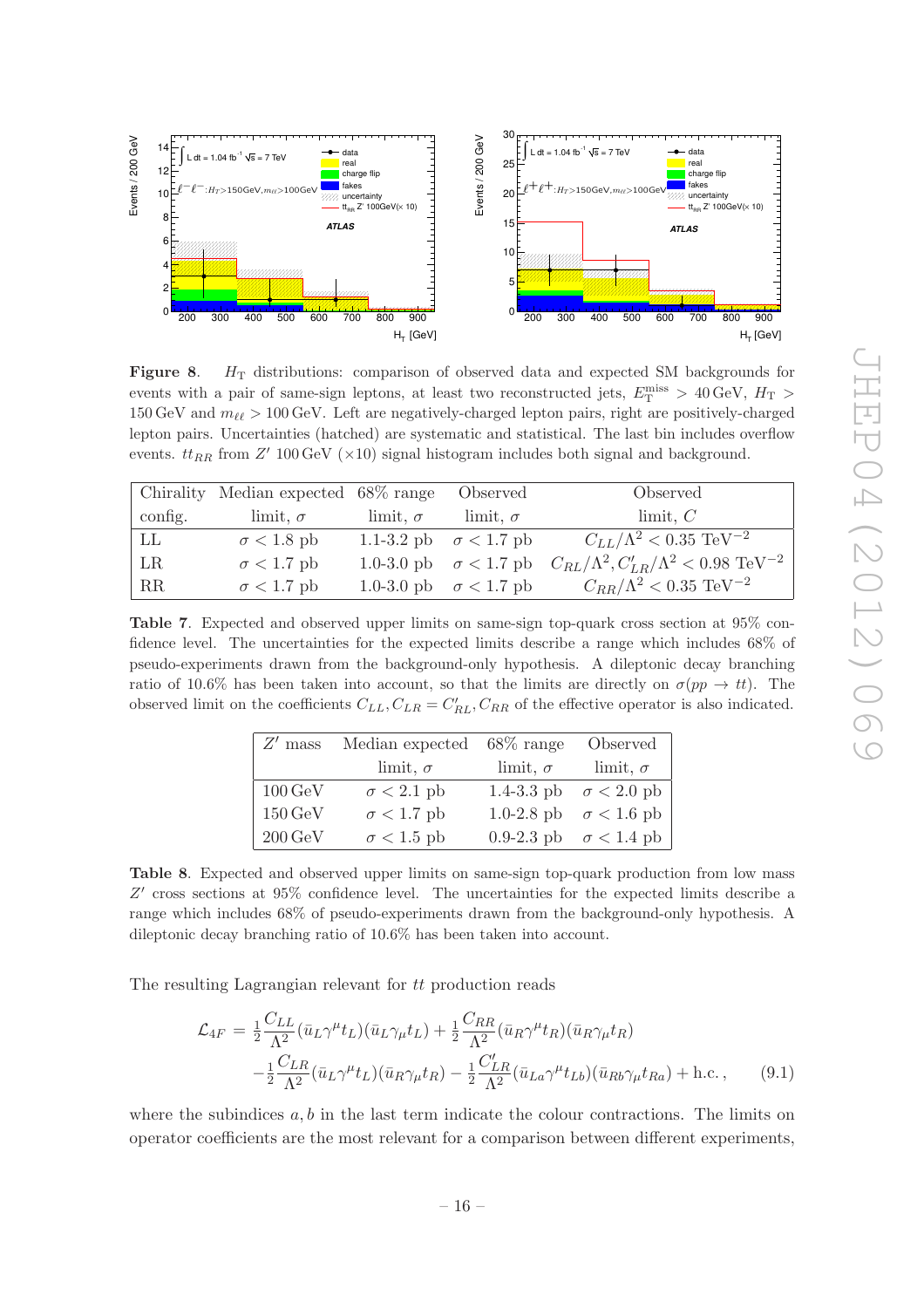| (<br>$\overline{\phantom{a}}$                               |
|-------------------------------------------------------------|
| IJ                                                          |
| C                                                           |
| Ì.<br>Š                                                     |
| C                                                           |
| $\overline{\phantom{0}}$                                    |
|                                                             |
| J<br>C<br>$\setminus$<br>$\overline{\phantom{0}}$<br>)<br>C |

| Label               | Spin         | Quantum numbers               | Limit                                                    | Mass Limit           |
|---------------------|--------------|-------------------------------|----------------------------------------------------------|----------------------|
| $\mathcal{B}_{\mu}$ | 1            | $(1,1)_0$                     | $ g_{13} /\Lambda < 0.57 \,\mathrm{TeV^{-1}}$            | $1.7 \,\mathrm{TeV}$ |
| $\mathcal{W}_\mu$   | $\mathbf{1}$ | $(1,3)_0$                     | $ g_{13} /\Lambda < 0.57 \,\mathrm{TeV^{-1}}$            | $1.7 \,\mathrm{TeV}$ |
| $\mathcal{G}_\mu$   | $\mathbf{1}$ | $(8,1)_0$                     | $ g_{13} /\Lambda < 0.99 \,\mathrm{TeV^{-1}}$            | $1.0 \,\mathrm{TeV}$ |
| $\mathcal{H}_\mu$   | $\mathbf{1}$ | $(8,3)_0$                     | $ g_{13} /\Lambda < 0.99 \,\mathrm{TeV^{-1}}$            | $1.0 \,\mathrm{TeV}$ |
| $\mathcal{Q}_\mu^5$ | 1            | $(3,2)_{-\frac{5}{6}}$        | $ g_{11}g_{33} /\Lambda^2 < 0.34 \,\mathrm{TeV^{-2}}$    | $1.7 \,\mathrm{TeV}$ |
| $\mathcal{Y}_\mu^5$ | 1            | $(\bar{6}, 2)_{-\frac{5}{6}}$ | $ g_{11}g_{33} /\Lambda^2 < 0.63 \,\mathrm{TeV^{-2}}$    | $1.3 \,\mathrm{TeV}$ |
| $\phi$              | $\Omega$     | $(1,2)_{-\frac{1}{2}}$        | $ g_{13}^ug_{31}^u /\Lambda^2 < 0.92 \,\text{TeV}^{-2}$  | $1.1 \,\mathrm{TeV}$ |
| Φ                   | $\Omega$     | $(8,2)_{-\frac{1}{2}}$        | $ g_{13}^ug_{31}^u /\Lambda^2 < 1.8 \,\mathrm{TeV^{-2}}$ | $0.8 \,\mathrm{TeV}$ |
| $\Omega^4$          | $\Omega$     | $(\bar{6},1)_{-\frac{4}{2}}$  | $ g_{11}g_{33} /\Lambda^2 < 0.33 \,\mathrm{TeV^{-2}}$    | $1.8 \,\mathrm{TeV}$ |
| $\Sigma$            | $\Omega$     | $(\bar{6},3)_{-\frac{1}{3}}$  | $ g_{11}g_{33} /\Lambda^2 < 0.16 \,\mathrm{TeV^{-2}}$    | $2.5 \,\mathrm{TeV}$ |

<span id="page-17-0"></span>Table 9. Lower (upper) limits at 95% confidence level on the masses (couplings) for generic heavy vector bosons and scalars which mediate the production of same-sign top-quark pairs. A theoretical uncertainty due to variations of the  $Q^2$  scale gives a 5% uncertainty on the limits of the couplings g. Quantum numbers are defined in the text.

because the production cross sections themselves depend on the type of particles being collided and their centre-of-mass energy. These limits improve on those reported by the CMS Collaboration,  $C_{RR}/\Lambda^2 < 2.7 \text{ TeV}^{-2}$  [\[43\]](#page-23-3) using 35 pb<sup>-1</sup> of 2010 data.

Constraints can also be placed on generic classes of models with new particles mediating same-sign top-quark production at the tree level. These new particles can be classified according to their quantum numbers under the SM group  $SU(3)_C \times SU(2)_L \times U(1)_Y$ . In table [9](#page-17-0) limits are given for different types of particles, using the notation of ref. [\[17\]](#page-21-0); the quantum numbers  $(C, I)_Y$  refer to the transformation properties under the SM group, where C is the colour (octet, sextet, triplet or singlet); I the weak isospin (triplet, doublet or singlet) and Y is the hypercharge. The couplings labeled as  $g_{13}$  involve a flavour change between the up and top quark, whereas  $g_{11}$ ,  $g_{33}$  are flavour-diagonal couplings of the new particle to the up and top quarks, respectively; for  $\mathcal{B}_{\mu}$  and  $\mathcal{G}_{\mu}$  vector bosons  $|g_{13}| \equiv$  $(|g_{13}^q|^2+|g_{13}^u|^2)^{1/2}$ , where  $g_{13}^q$  is left-handed and  $g_{13}^u$  is right-handed. In particular, limits are placed on new colour-sextet scalars and vector bosons produced in the s-channel  $[6, 7]$  $[6, 7]$ , as well as on heavy flavour-changing scalars and vector bosons. The last column gives the mass limits for unit couplings. Notice that for larger couplings the mass limits are more stringent, and conversely for smaller couplings the mass limits are looser.

Limits for neutral colour singlets  $(\mathcal{B}_{\mu})$  are of interest because the exchange of a t-channel  $Z'$  boson, corresponding to  $\mathcal{B}_{\mu}$  in table [9,](#page-17-0) has been proposed as a possible mechanism which could increase the value of the forward-backward production asymmetry  $A_{\text{FB}}$ in  $t\bar{t}$  production at the Tevatron. CDF and D0 have reported measurements [\[2](#page-20-1), [3\]](#page-20-2) of this asymmetry which lie above the Standard Model expectation. In the simplest realisation of this idea, the  $Z'$  boson is real and leads to same-sign top-quark pair production  $[1, 44]$  $[1, 44]$ .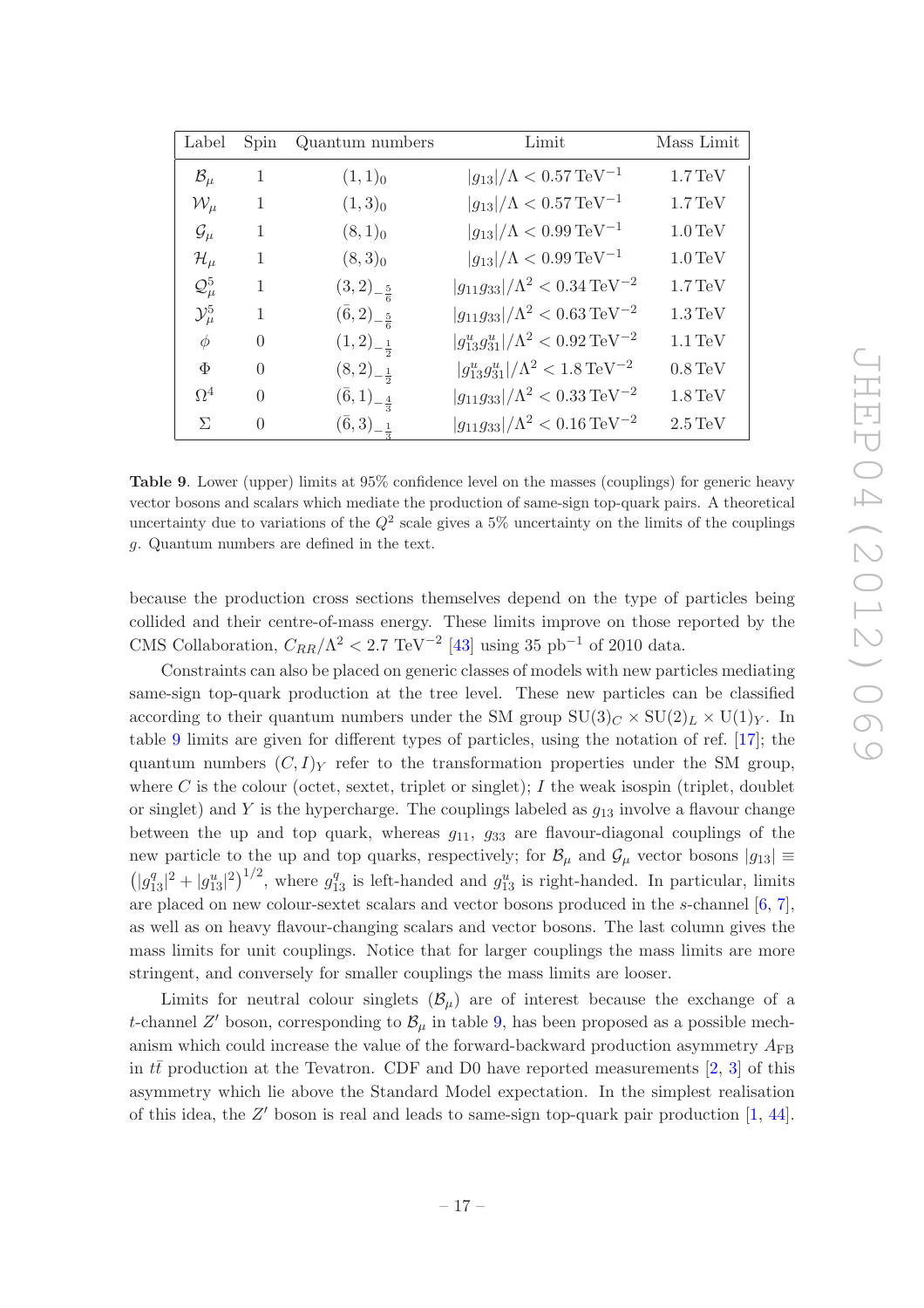

<span id="page-18-0"></span>Figure 9. Allowed regions for the new physics contributions to the inclusive (left) and high-mass (right)  $A_{FB}$  at Tevatron, and the *tt* cross section at LHC. Limits from this analysis are the solid horizontal lines. The measurements of  $A_{FB}$  from CDF and D0 are shown as vertical lines with bands representing the uncertainties.

For a given mass and coupling of the new  $Z'$  boson, its contribution to the  $A_{FB}$  at the Tevatron and the tt cross section at the LHC are related. Figure [9](#page-18-0) shows the contributions to the inclusive (left) and high-mass (right)  $A_{FB}$  from the exchange of a  $Z'$  boson with right-handed couplings, versus the same-sign top-quark pair cross sections at the LHC. They have been obtained following the method outlined in ref. [\[45](#page-23-5)].

For each curve in figure  $9$ , corresponding to a different  $Z'$  boson mass ranging between 100 GeV and 1 TeV from bottom to top, the lower end (out of scale) corresponds to vanishing coupling  $g_{13} = 0$ . The shape of the curves is due to the interference of the Z' with the  $t\bar{t}$  production amplitude, which gives a negative contribution to the forward-backward production asymmetry, while the quadratic  $Z'$  contribution increases it. As the coupling is increased from zero, the contribution to the forward-backward asymmetry is first negative and then becomes positive at larger couplings.

The solid horizontal line represents the 95% CL limit on same-sign top-quark production obtained from this analysis, taken as the most conservative one in tables [7](#page-16-2) and [8.](#page-16-3) For comparison, limits from previous analyses [\[42,](#page-23-2) [43\]](#page-23-3) are also shown. Previous ATLAS limits [\[42\]](#page-23-2) already exclude the possibility of any positive contributions to either the inclusive or the high-mass  $A_{\text{FB}}$  in  $t\bar{t}$  production in minimal models with a single, real Z' boson. Still, these constraints can be evaded in non-minimal models [\[46\]](#page-23-6) which involve more than one Z ′ boson so as to partially cancel their contribution to same-sign top quark production. The tighter constraints reported here narrow the parameter space for such cancellations.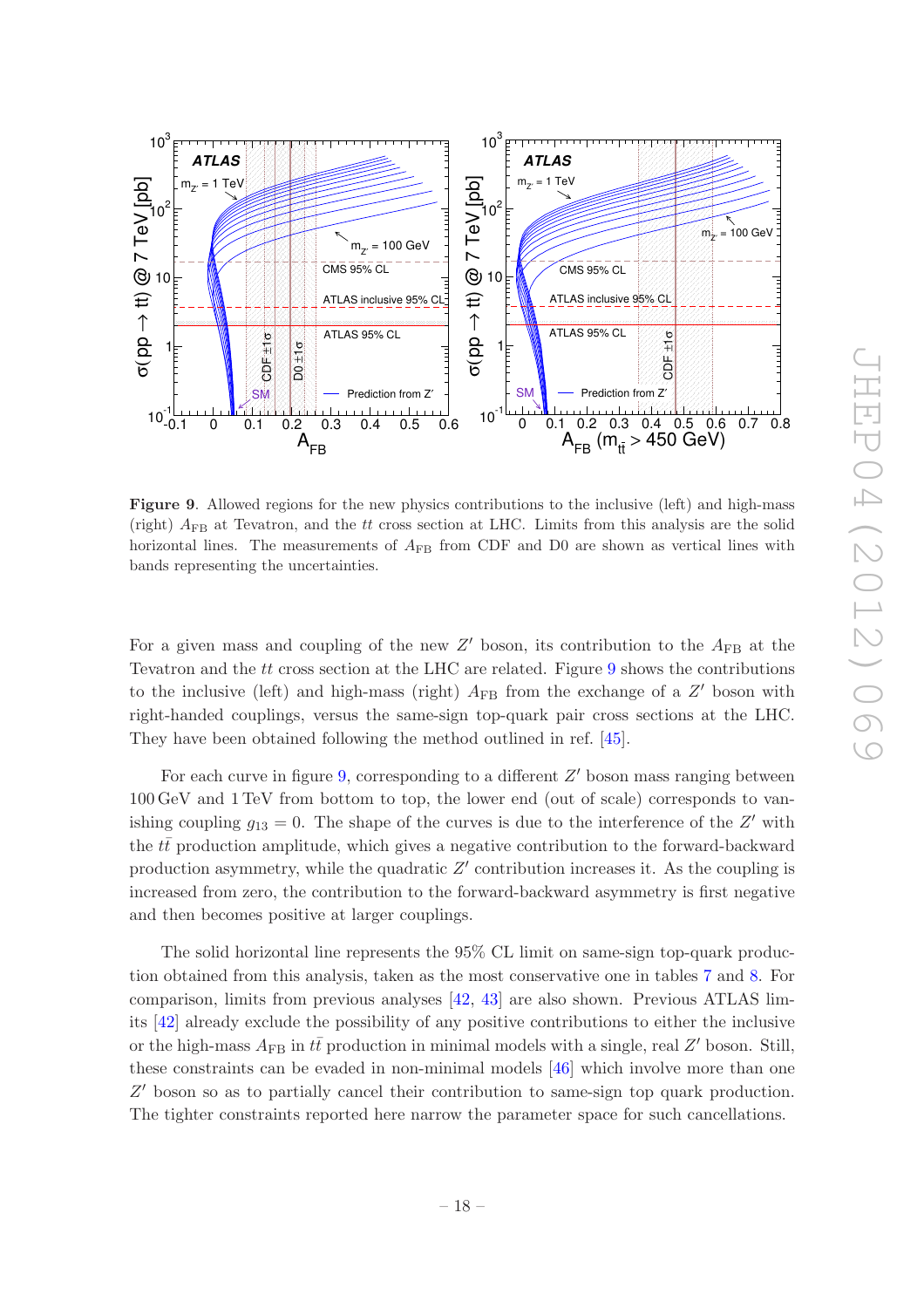

<span id="page-19-2"></span>Figure 10. 95% confidence level exclusion limits on cross section times branching ratio for  $b^{\prime}b^{\prime}$ production with decay  $b' \to tW$ .

# <span id="page-19-0"></span>9.2 Heavy down-type quarks

The second process investigated is pair production of chiral down-type charge  $-1/3$  quarks b' with decay  $b\bar{b}' \to W^-tW^+\bar{t}$ . The branching ratio for  $b' \to Wt$  is assumed to be unity for fourth-generation quarks  $b'$  if  $m_{b'} > m_{t'} + m_W$  or for other heavy quark models such as exotic isodoublets  $(T_B)_{L,R}$  coupling predominantly to the third generation [\[5\]](#page-20-4). The cross section for strong pair production is the same in both cases. The observed and expected cross-section limits for  $b^{\dagger}b^{\dagger}$  production are shown in figure [10.](#page-19-2) The intersection of the limit with the theoretical cross-section calculation at next-to-next-to-leading order in QCD yields a lower bound of 450 GeV on the new quark mass.

# <span id="page-19-1"></span>10 Conclusion

A search is presented for anomalous same-sign top-quark production and heavy fourthgeneration down-type quark production in events with two isolated leptons (e or  $\mu$ ) having the same electric charge, large missing transverse momentum, and at least two jets. The data are selected from events collected from pp collisions at  $\sqrt{s} = 7$  TeV by the ATLAS detector and correspond to an integrated luminosity of 1.04 fb−<sup>1</sup> . The observed data are consistent with expectations from Standard Model processes. Upper limits are set at 95% confidence level on the cross section of new sources of same-sign top-quark pair production via a heavy mediator at 1.7 pb for each chirality. For light  $Z'$  mediators, limits range from 1.4-2.0 pb depending on the  $Z'$  mass. These limits are translated into limits on coefficients of effective operators which mediate  $uu \rightarrow tt$  production, and an interpretation is presented for the case of a flavor-changing  $Z'$  boson, which has been proposed as an explanation for the measurement of the top-quark pair production forward-backward asymmetry at the Tevatron. In addition, limits are set on the production of heavy down-type quarks. A lower limit of 450 GeV is set at 95% confidence level on the mass of fourth-generation downtype quarks. This is the strongest limit in the same-sign lepton channel, complementing a stronger limit in the single-lepton channel [\[14](#page-21-7)], which has a larger branching ratio but significantly higher background levels.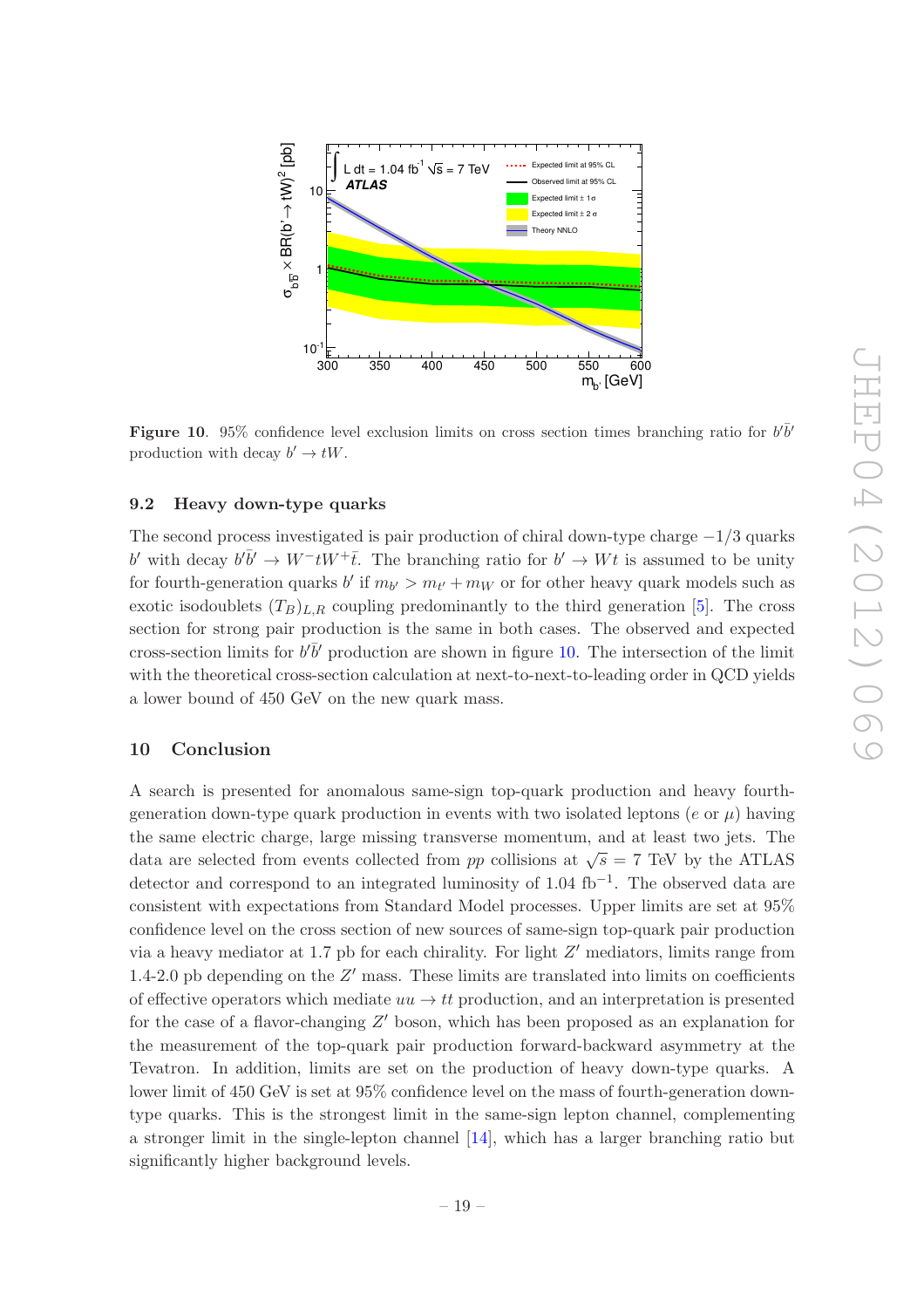## Acknowledgments

We thank CERN for the very successful operation of the LHC, as well as the support staff from our institutions without whom ATLAS could not be operated efficiently.

We acknowledge the support of ANPCyT, Argentina; YerPhI, Armenia; ARC, Australia; BMWF, Austria; ANAS, Azerbaijan; SSTC, Belarus; CNPq and FAPESP, Brazil; NSERC, NRC and CFI, Canada; CERN; CONICYT, Chile; CAS, MOST and NSFC, China; COLCIENCIAS, Colombia; MSMT CR, MPO CR and VSC CR, Czech Republic; DNRF, DNSRC and Lundbeck Foundation, Denmark; EPLANET and ERC, European Union; IN2P3-CNRS, CEA-DSM/IRFU, France; GNAS, Georgia; BMBF, DFG, HGF, MPG and AvH Foundation, Germany; GSRT, Greece; ISF, MINERVA, GIF, DIP and Benoziyo Center, Israel; INFN, Italy; MEXT and JSPS, Japan; CNRST, Morocco; FOM and NWO, Netherlands; RCN, Norway; MNiSW, Poland; GRICES and FCT, Portugal; MERYS (MECTS), Romania; MES of Russia and ROSATOM, Russian Federation; JINR; MSTD, Serbia; MSSR, Slovakia; ARRS and MVZT, Slovenia; DST/NRF, South Africa; MICINN, Spain; SRC and Wallenberg Foundation, Sweden; SER, SNSF and Cantons of Bern and Geneva, Switzerland; NSC, Taiwan; TAEK, Turkey; STFC, the Royal Society and Leverhulme Trust, United Kingdom; DOE and NSF, United States of America.

The crucial computing support from all WLCG partners is acknowledged gratefully, in particular from CERN and the ATLAS Tier-1 facilities at TRIUMF (Canada), NDGF (Denmark, Norway, Sweden), CC-IN2P3 (France), KIT/GridKA (Germany), INFN-CNAF (Italy), NL-T1 (Netherlands), PIC (Spain), ASGC (Taiwan), RAL (U.K.) and BNL (U.S.A.) and in the Tier-2 facilities worldwide.

Open Access. This article is distributed under the terms of the Creative Commons Attribution License which permits any use, distribution and reproduction in any medium, provided the original author(s) and source are credited.

# References

- <span id="page-20-0"></span>[1] S. Jung, H. Murayama, A. Pierce and J.D. Wells, Top quark forward-backward asymmetry from new t-channel physics, Phys. Rev.  $\bf{D} 81$  [\(2010\) 015004](http://dx.doi.org/10.1103/PhysRevD.81.015004)  $\bf{arXiv:}$  0907.4112 [IN[SPIRE](http://inspirehep.net/search?p=find+J+Phys.Rev.,D81,015004)].
- <span id="page-20-1"></span>[2] CDF collaboration, T. Aaltonen et al., Evidence for a mass dependent forward-backward asymmetry in top quark pair production, Phys. Rev.  $\bf{D} 83$  [\(2011\) 112003](http://dx.doi.org/10.1103/PhysRevD.83.112003) [[arXiv:1101.0034](http://arxiv.org/abs/1101.0034)] [IN[SPIRE](http://inspirehep.net/search?p=find+J+Phys.Rev.,D83,112003)].
- <span id="page-20-2"></span>[3] D0 collaboration, V.M. Abazov et al., Forward-backward asymmetry in top quark-antiquark production, *Phys. Rev. D* 84 [\(2011\) 112005](http://dx.doi.org/10.1103/PhysRevD.84.112005) [[arXiv:1107.4995](http://arxiv.org/abs/1107.4995)] [IN[SPIRE](http://inspirehep.net/search?p=find+J+Phys.Rev.,D84,112005)].
- <span id="page-20-3"></span>[4] R. Contino and G. Servant, Discovering the top partners at the LHC using same-sign dilepton final states, JHEP  $06$  [\(2008\) 026](http://dx.doi.org/10.1088/1126-6708/2008/06/026)  $\left[$ [arXiv:0801.1679](http://arxiv.org/abs/0801.1679) $\right]$   $\left[$ IN[SPIRE](http://inspirehep.net/search?p=find+J+JHEP,0806,026) $\right]$ .
- <span id="page-20-4"></span>[5] J. Aguilar-Saavedra, *Identifying top partners at LHC*, *JHEP* 11 [\(2009\) 030](http://dx.doi.org/10.1088/1126-6708/2009/11/030) [[arXiv:0907.3155](http://arxiv.org/abs/0907.3155)] [IN[SPIRE](http://inspirehep.net/search?p=find+J+JHEP,0911,030)].
- <span id="page-20-5"></span>[6] E.L. Berger, Q.-H. Cao, C.-R. Chen, G. Shaughnessy and H. Zhang, Color sextet scalars in early LHC experiments, [Phys. Rev. Lett.](http://dx.doi.org/10.1103/PhysRevLett.105.181802)  $105$  (2010) 181802  $\text{arXiv:1005.2622}$  $\text{arXiv:1005.2622}$  $\text{arXiv:1005.2622}$  [IN[SPIRE](http://inspirehep.net/search?p=find+J+Phys.Rev.Lett.,105,181802)].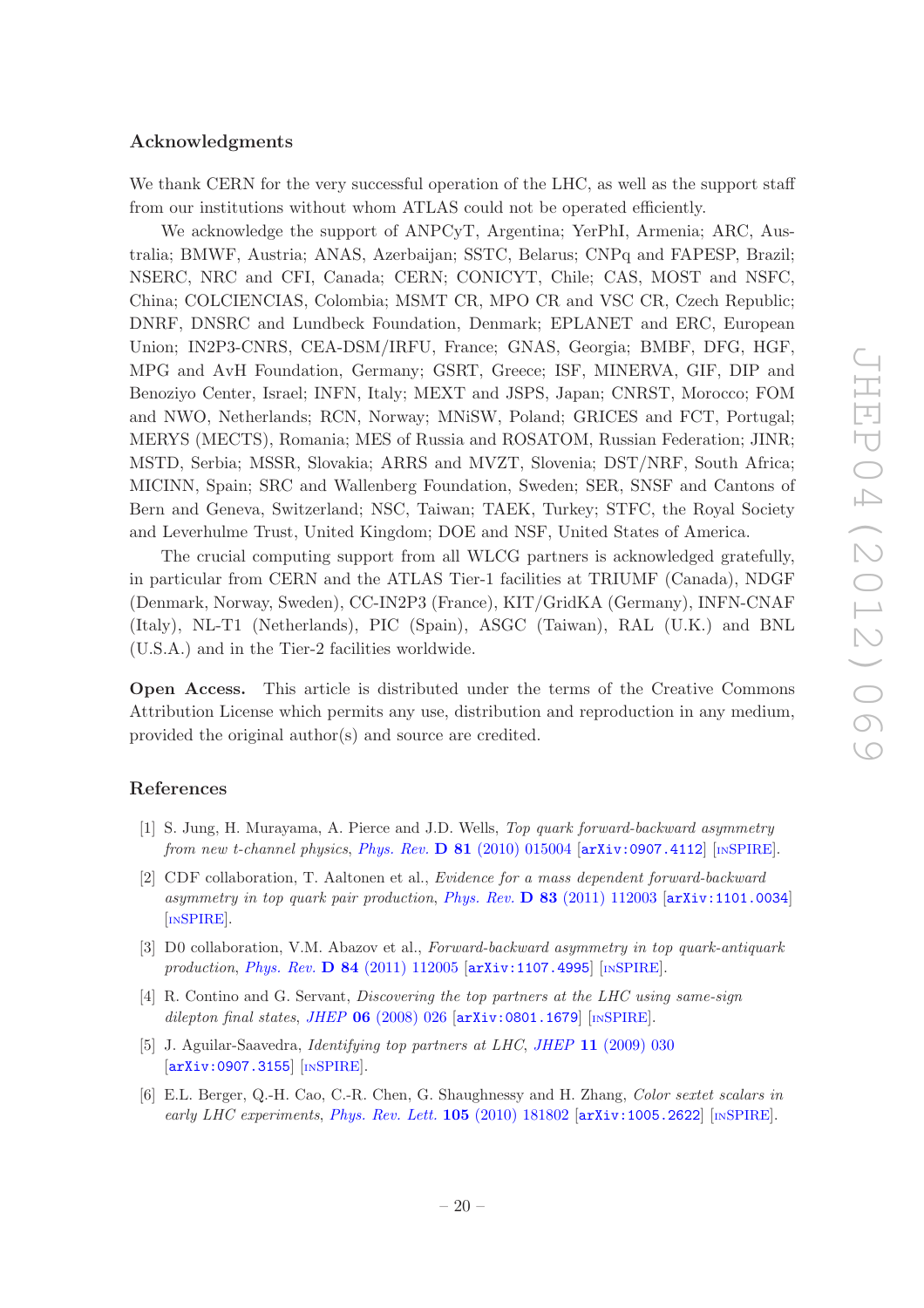- <span id="page-21-15"></span>[7] H. Zhang, E.L. Berger, Q.-H. Cao, C.-R. Chen and G. Shaughnessy, Color sextet vector bosons and same-sign top quark pairs at the LHC, [Phys. Lett.](http://dx.doi.org/10.1016/j.physletb.2010.12.005) **B** 696 (2011) 68 [[arXiv:1009.5379](http://arxiv.org/abs/1009.5379)] [IN[SPIRE](http://inspirehep.net/search?p=find+J+Phys.Lett.,B696,68)].
- <span id="page-21-1"></span>[8] CDF collaboration, D. Acosta et al., Inclusive search for anomalous production of high  $p_T$ like-sign lepton pairs in pp collisions at  $\sqrt{s} = 1.8$  TeV, [Phys. Rev. Lett.](http://dx.doi.org/10.1103/PhysRevLett.93.061802) **93** (2004) 061802 [[hep-ex/0405063](http://arxiv.org/abs/hep-ex/0405063)] [IN[SPIRE](http://inspirehep.net/search?p=find+J+Phys.Rev.Lett.,93,061802)].
- <span id="page-21-2"></span>[9] P.H. Frampton, P. Hung and M. Sher, Quarks and leptons beyond the third generation, [Phys. Rept.](http://dx.doi.org/10.1016/S0370-1573(99)00095-2) 330 (2000) 263 [[hep-ph/9903387](http://arxiv.org/abs/hep-ph/9903387)] [IN[SPIRE](http://inspirehep.net/search?p=find+J+Phys.Rept.,330,263)].
- <span id="page-21-3"></span>[10] ATLAS collaboration, Luminosity determination in pp collisions at  $\sqrt{s} = 7 \text{ TeV}$  using the ATLAS detector in 2011, [ATLAS-CONF-2011-116](http://cdsweb.cern.ch/record/1376384) (2011).
- <span id="page-21-4"></span>[11] ATLAS collaboration, G. Aad et al., Luminosity determination in pp collisions at  $\sqrt{s} = 7 \; TeV$  using the ATLAS detector at the LHC, [Eur. Phys. J.](http://dx.doi.org/10.1140/epjc/s10052-011-1630-5) C 71 (2011) 1630  $\left[\text{arXiv}:1101.2185\right]$   $\left[\text{nSPIRE}\right]$  $\left[\text{nSPIRE}\right]$  $\left[\text{nSPIRE}\right]$ .
- <span id="page-21-5"></span>[12] CMS collaboration, S. Chatrchyan et al., Search for a heavy bottom-like quark in pp collisions at  $\sqrt{s} = 7 \text{ TeV}$ , [Phys. Lett.](http://dx.doi.org/10.1016/j.physletb.2011.05.074) **B 701** (2011) 204 [[arXiv:1102.4746](http://arxiv.org/abs/1102.4746)] [IN[SPIRE](http://inspirehep.net/search?p=find+J+Phys.Lett.,B701,204)].
- <span id="page-21-6"></span>[13] CDF collaboration, T. Aaltonen et al., Search for new bottomlike quark pair decays  $q\bar{q} \rightarrow$  $(tW^{-+})$  (tw<sup>+-</sup>) in same-charge dilepton events, [Phys. Rev. Lett.](http://dx.doi.org/10.1103/PhysRevLett.104.091801) 104 (2010) 091801 [[arXiv:0912.1057](http://arxiv.org/abs/0912.1057)] [IN[SPIRE](http://inspirehep.net/search?p=find+J+Phys.Rev.Lett.,104,091801)].
- <span id="page-21-7"></span>[14] ATLAS collaboration, G. Aad et al., Search for down-type fourth generation quarks with the ATLAS detector in events with one lepton and high transverse momentum hadronically decaying W bosons in  $\sqrt{s} = 7$  TeV pp collisions,  $\ar{xiv:1202.6540}$  [IN[SPIRE](http://inspirehep.net/search?p=find+EPRINT+arXiv:1202.6540)].
- <span id="page-21-8"></span>[15] The CDF collaboration, T. Aaltonen et al., Search for heavy bottom-like quarks decaying to an electron or muon and jets in  $p\bar{p}$  collisions at  $\sqrt{s} = 1.96$  TeV, [Phys. Rev. Lett.](http://dx.doi.org/10.1103/PhysRevLett.106.141803) 106 (2011) 141803 [[arXiv:1101.5728](http://arxiv.org/abs/1101.5728)] [IN[SPIRE](http://inspirehep.net/search?p=find+J+Phys.Rev.Lett.,106,141803)].
- <span id="page-21-9"></span>[16] J. Aguilar-Saavedra, Effective four-fermion operators in top physics: a roadmap, [Nucl. Phys.](http://dx.doi.org/10.1016/j.nuclphysb.2010.10.015) B 843 (2011) 638 [Erratum ibid. B 851 (2011) 443-444] [[arXiv:1008.3562](http://arxiv.org/abs/1008.3562)] [IN[SPIRE](http://inspirehep.net/search?p=find+J+Nucl.Phys.,B843,638)].
- <span id="page-21-0"></span>[17] J. Aguilar-Saavedra and M. Pérez-Victoria, No like-sign tops at tevatron: constraints on extended models and implications for the t  $\bar{t}$  asymmetry, [Phys. Lett.](http://dx.doi.org/10.1016/j.physletb.2011.05.037) **B** 701 (2011) 93 [[arXiv:1104.1385](http://arxiv.org/abs/1104.1385)] [IN[SPIRE](http://inspirehep.net/search?p=find+J+Phys.Lett.,B701,93)].
- <span id="page-21-10"></span>[18] ATLAS collaboration, G. Aad et al., The ATLAS experiment at the CERN Large Hadron Collider, 2008 JINST 3 [S08003](http://dx.doi.org/10.1088/1748-0221/3/08/S08003) [IN[SPIRE](http://inspirehep.net/search?p=find+J+JINST,3,S08003)].
- <span id="page-21-11"></span>[19] ATLAS collaboration, G. Aad et al., The ATLAS simulation infrastructure, [Eur. Phys. J.](http://dx.doi.org/10.1140/epjc/s10052-010-1429-9) C 70 (2010) 823 [[arXiv:1005.4568](http://arxiv.org/abs/1005.4568)] [IN[SPIRE](http://inspirehep.net/search?p=find+J+Eur.Phys.J.,C70,823)].
- <span id="page-21-12"></span>[20] GEANT4 collaboration, S. Agostinelli et al., GEANT4: a simulation toolkit, [Nucl. Instrum. Meth.](http://dx.doi.org/10.1016/S0168-9002(03)01368-8) **A 506** (2003) 250 [IN[SPIRE](http://inspirehep.net/search?p=find+J+Nucl.Instrum.Meth.,A506,250)].
- <span id="page-21-13"></span>[21] J. Pumplin, D. Stump, J. Huston, H. Lai, P.M. Nadolsky, et al., New generation of parton distributions with uncertainties from global QCD analysis, JHEP 07 [\(2002\) 012](http://dx.doi.org/10.1088/1126-6708/2002/07/012) [[hep-ph/0201195](http://arxiv.org/abs/hep-ph/0201195)] [IN[SPIRE](http://inspirehep.net/search?p=find+J+JHEP,0207,012)].
- <span id="page-21-14"></span>[22] T. Sjöstrand, S. Mrenna and P.Z. Skands, PYTHIA 6.4 physics and manual, JHEP 05 [\(2006\) 026](http://dx.doi.org/10.1088/1126-6708/2006/05/026) [[hep-ph/0603175](http://arxiv.org/abs/hep-ph/0603175)] [IN[SPIRE](http://inspirehep.net/search?p=find+J+JHEP,0605,026)].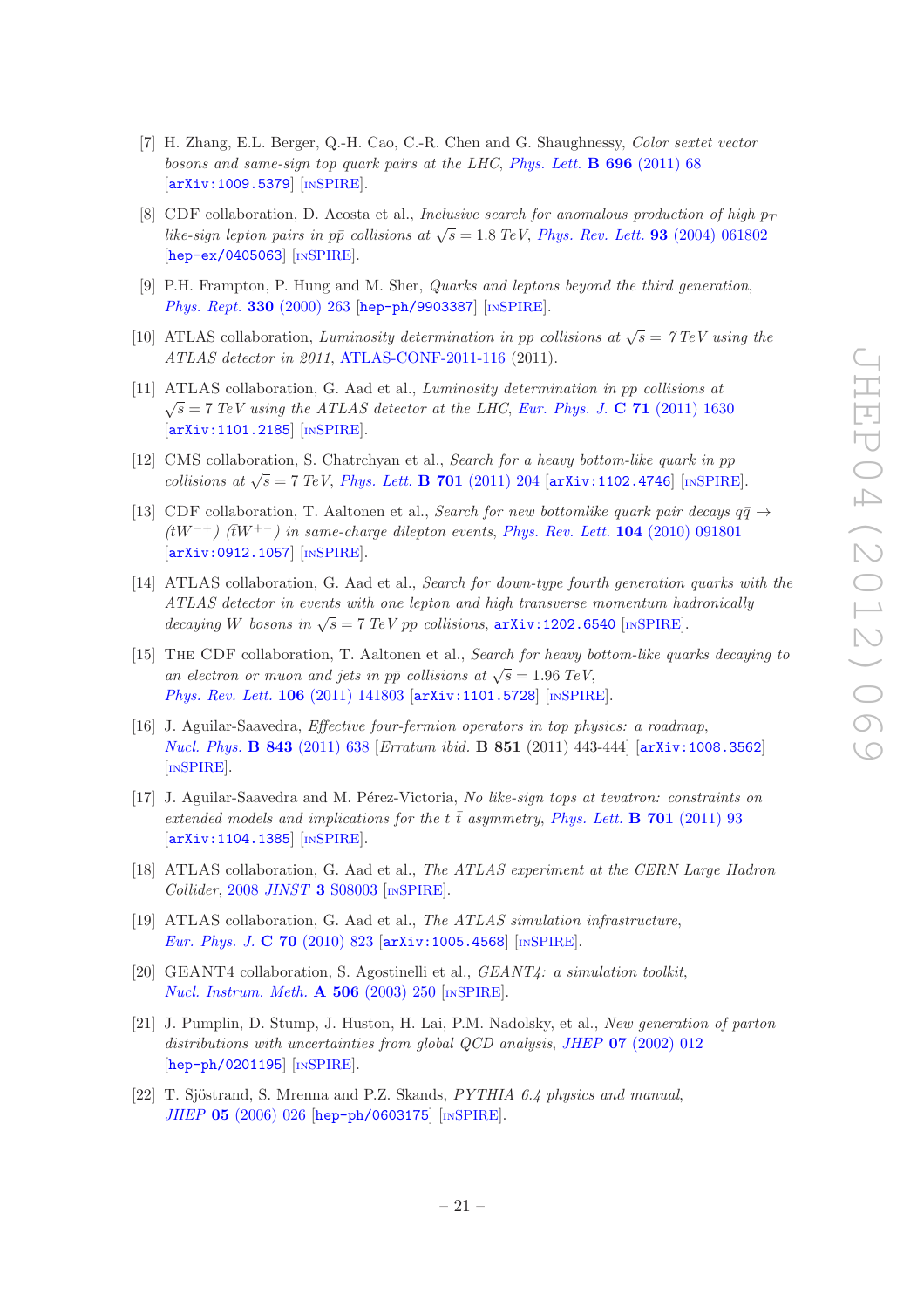- <span id="page-22-0"></span>[23] A. Sherstnev and R. Thorne, *Parton distributions for LO generators*, [Eur. Phys. J.](http://dx.doi.org/10.1140/epjc/s10052-008-0610-x) C 55 (2008) 553 [[arXiv:0711.2473](http://arxiv.org/abs/0711.2473)] [IN[SPIRE](http://inspirehep.net/search?p=find+J+Eur.Phys.J.,C55,553)].
- <span id="page-22-1"></span>[24] M. Aliev, H. Lacker, U. Langenfeld, S. Moch, P. Uwer, et al., HATHOR: hadronic top and heavy quarks cross section calculatoR, [Comput. Phys. Commun.](http://dx.doi.org/10.1016/j.cpc.2010.12.040) 182 (2011) 1034 [[arXiv:1007.1327](http://arxiv.org/abs/1007.1327)] [IN[SPIRE](http://inspirehep.net/search?p=find+J+Comput.Phys.Commun.,182,1034)].
- <span id="page-22-2"></span>[25] M.L. Mangano, M. Moretti, F. Piccinini, R. Pittau and A.D. Polosa, ALPGEN, a generator for hard multiparton processes in hadronic collisions, JHEP 07 [\(2003\) 001](http://dx.doi.org/10.1088/1126-6708/2003/07/001) [[hep-ph/0206293](http://arxiv.org/abs/hep-ph/0206293)] [IN[SPIRE](http://inspirehep.net/search?p=find+J+JHEP,0307,001)].
- <span id="page-22-3"></span>[26] G. Marchesini, B. Webber, G. Abbiendi, I. Knowles, M. Seymour, et al., HERWIG: a Monte Carlo event generator for simulating hadron emission reactions with interfering gluons. Version 5.1 - April 1991, [Comput. Phys. Commun.](http://dx.doi.org/10.1016/0010-4655(92)90055-4) **67** (1992) 465 [IN[SPIRE](http://inspirehep.net/search?p=find+J+Comput.Phys.Commun.,67,465)].
- <span id="page-22-4"></span>[27] G. Corcella, I. Knowles, G. Marchesini, S. Moretti, K. Odagiri, et al., HERWIG 6: an event generator for hadron emission reactions with interfering gluons (including supersymmetric processes), JHEP 01 [\(2001\) 010](http://dx.doi.org/10.1088/1126-6708/2001/01/010) [[hep-ph/0011363](http://arxiv.org/abs/hep-ph/0011363)] [IN[SPIRE](http://inspirehep.net/search?p=find+J+JHEP,0101,010)].
- <span id="page-22-5"></span>[28] J.M. Campbell and R.K. Ellis, An update on vector boson pair production at hadron colliders, Phys. Rev. D 60 [\(1999\) 113006](http://dx.doi.org/10.1103/PhysRevD.60.113006)  $[hep-ph/9905386]$  $[hep-ph/9905386]$  $[hep-ph/9905386]$   $[INSPIRE]$  $[INSPIRE]$  $[INSPIRE]$ .
- <span id="page-22-6"></span>[29] F. Maltoni and T. Stelzer, MadEvent: automatic event generation with MadGraph, JHEP 02 [\(2003\) 027](http://dx.doi.org/10.1088/1126-6708/2003/02/027) [[hep-ph/0208156](http://arxiv.org/abs/hep-ph/0208156)] [IN[SPIRE](http://inspirehep.net/search?p=find+J+JHEP,0302,027)].
- <span id="page-22-7"></span>[30] ATLAS collaboration, G. Aad et al., Electron performance measurements with the ATLAS detector using the 2010 LHC proton-proton collision data, Eur. Phys. J. C 72 (2012) 1909 [[arXiv:1110.3174](http://arxiv.org/abs/1110.3174)] [IN[SPIRE](http://inspirehep.net/search?p=find+EPRINT+arXiv:1110.3174)].
- <span id="page-22-8"></span>[31] The ATLAS collaboration, G. Aad et al., Studies of the performance of the ATLAS detector using cosmic-ray muons, [Eur. Phys. J.](http://dx.doi.org/10.1140/epjc/s10052-011-1593-6) **C 71** (2011) 1593 [[arXiv:1011.6665](http://arxiv.org/abs/1011.6665)] [IN[SPIRE](http://inspirehep.net/search?p=find+J+Eur.Phys.J.,C71,1593)].
- <span id="page-22-9"></span>[32] ATLAS collaboration, G. Aad et al., *Jet energy measurement with the ATLAS detector in* proton-proton collisions at  $\sqrt{s} = 7 \text{ TeV}$ ,  $\text{arXiv:1112.6426}$  $\text{arXiv:1112.6426}$  $\text{arXiv:1112.6426}$  [IN[SPIRE](http://inspirehep.net/search?p=find+EPRINT+arXiv:1112.6426)].
- <span id="page-22-10"></span>[33] W. Lampl et al., *Calorimeter clustering algorithms: description and performance*, [ATL-LARG-PUB-2008-002](http://cdsweb.cern.ch/record/1099735) (2008).
- <span id="page-22-11"></span>[34] M. Cacciari, G.P. Salam and G. Soyez, The  $\bar{k}_t$  jet clustering algorithm, JHEP 04 [\(2008\) 063](http://dx.doi.org/10.1088/1126-6708/2008/04/063) [[arXiv:0802.1189](http://arxiv.org/abs/0802.1189)] [IN[SPIRE](http://inspirehep.net/search?p=find+J+JHEP,0804,063)].
- <span id="page-22-12"></span>[35] ATLAS collaboration, G. Aad et al., Performance of missing transverse momentum reconstruction in proton-proton collisions at 7 TeV with ATLAS, [Eur. Phys. J.](http://dx.doi.org/10.1140/epjc/s10052-011-1844-6) **C 72** (2012) 1844 [[arXiv:1108.5602](http://arxiv.org/abs/1108.5602)] [IN[SPIRE](http://inspirehep.net/search?p=find+J+Eur.Phys.J.,C72,1844)].
- <span id="page-22-13"></span>[36] ATLAS collaboration, G. Aad et al., Measurement of the top quark-pair production cross section with ATLAS in pp collisions at  $\sqrt{s} = 7 \text{ TeV}$ , [Eur. Phys. J.](http://dx.doi.org/10.1140/epjc/s10052-011-1577-6) C 71 (2011) 1577 [[arXiv:1012.1792](http://arxiv.org/abs/1012.1792)] [IN[SPIRE](http://inspirehep.net/search?p=find+J+Eur.Phys.J.,C71,1577)].
- <span id="page-22-14"></span>[37] H.K. Kunduri and J. Lucietti, Constructing near-horizon geometries in supergravities with hidden symmetry, JHEP  $07$  [\(2011\) 107](http://dx.doi.org/10.1007/JHEP07(2011)107)  $\text{arXiv:1104.2260}$  $\text{arXiv:1104.2260}$  $\text{arXiv:1104.2260}$   $\text{lnSPIRE}$  $\text{lnSPIRE}$  $\text{lnSPIRE}$ .
- <span id="page-22-15"></span>[38] ATLAS collaboration, Performance of impact parameter-based b-tagging algorithms with the ATLAS detector using proton-proton collisions at  $\sqrt{s} = 7 \text{ TeV}$ , [ATLAS-CONF-2010-091](http://cdsweb.cern.ch/record/1299106) (2010).
- <span id="page-22-16"></span>[39] The ATLAS collaboration, G. Aad et al., Expected performance of the ATLAS experiment — detector, trigger and physics,  $arXiv:0901.0512$  [IN[SPIRE](http://inspirehep.net/search?p=find+EPRINT+arXiv:0901.0512)].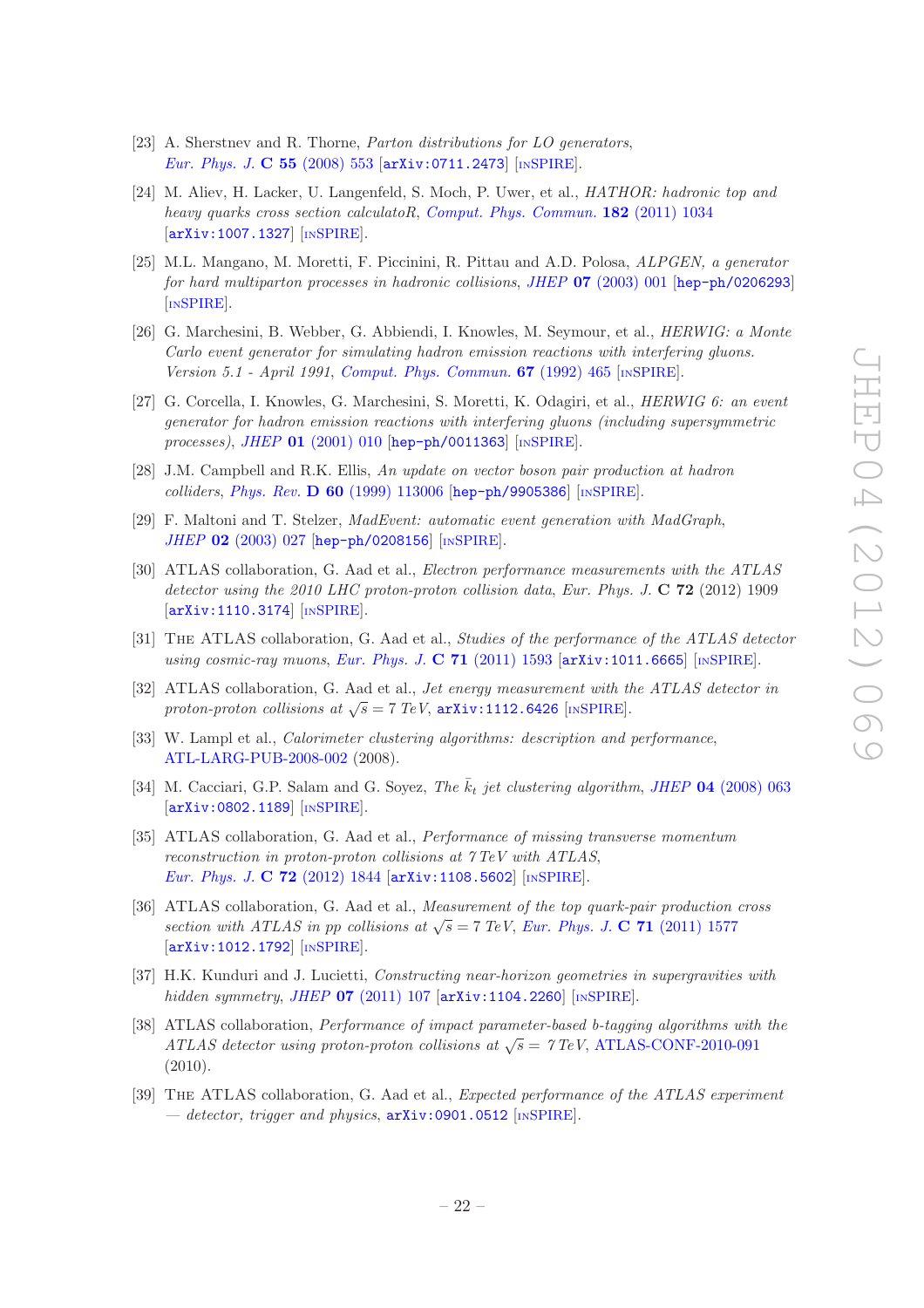- <span id="page-23-0"></span>[40] A.L. Read, Presentation of search results: the  $CL(s)$  technique, J. Phys. **G 28** [\(2002\) 2693](http://dx.doi.org/10.1088/0954-3899/28/10/313) [IN[SPIRE](http://inspirehep.net/search?p=find+J.Phys.,G28,2693)].
- <span id="page-23-1"></span>[41] W. Fisher, Systematics and limit calculations., Fermilab Report FERMILAB-TM-2386-E [IN[SPIRE](http://inspirehep.net/search?p=find+http://www-spires.slac.stanford.edu/spires/find/hep/www?r=fermilab-tm-2386-e)].
- <span id="page-23-2"></span>[42] ATLAS collaboration, G. Aad et al., Search for anomalous production of prompt like-sign muon pairs and constraints on physics beyond the Standard Model with the ATLAS detector, Phys. Rev. D 88 (2012) 032004 [[arXiv:1201.1091](http://arxiv.org/abs/1201.1091)] [IN[SPIRE](http://inspirehep.net/search?p=find+EPRINT+arXiv:1201.1091)].
- <span id="page-23-3"></span>[43] CMS collaboration, S. Chatrchyan et al., Search for same-sign top-quark pair production at  $\sqrt{s}$  = 7 TeV and limits on flavour changing neutral currents in the top sector, JHEP 08 [\(2011\) 005](http://dx.doi.org/10.1007/JHEP08(2011)005) [[arXiv:1106.2142](http://arxiv.org/abs/1106.2142)] [IN[SPIRE](http://inspirehep.net/search?p=find+J+JHEP,1108,005)].
- <span id="page-23-4"></span>[44] E.L. Berger, Q.-H. Cao, C.-R. Chen, C.S. Li and H. Zhang, Top quark forward-backward asymmetry and same-sign top quark pairs, [Phys. Rev. Lett.](http://dx.doi.org/10.1103/PhysRevLett.106.201801) 106 (2011) 201801 [[arXiv:1101.5625](http://arxiv.org/abs/1101.5625)] [IN[SPIRE](http://inspirehep.net/search?p=find+J+Phys.Rev.Lett.,106,201801)].
- <span id="page-23-5"></span>[45] J. Aguilar-Saavedra and M. Pérez-Victoria, Asymmetries in tt production: LHC versus Tevatron, Phys. Rev. D 84 [\(2011\) 115013](http://dx.doi.org/10.1103/PhysRevD.84.115013) [[arXiv:1105.4606](http://arxiv.org/abs/1105.4606)] [IN[SPIRE](http://inspirehep.net/search?p=find+J+Phys.Rev.,D84,115013)].
- <span id="page-23-6"></span>[46] S. Jung, A. Pierce and J.D. Wells, Top quark asymmetry from a non-abelian horizontal symmetry, Phys. Rev. D 83 [\(2011\) 114039](http://dx.doi.org/10.1103/PhysRevD.83.114039) [[arXiv:1103.4835](http://arxiv.org/abs/1103.4835)] [IN[SPIRE](http://inspirehep.net/search?p=find+J+Phys.Rev.,D83,114039)].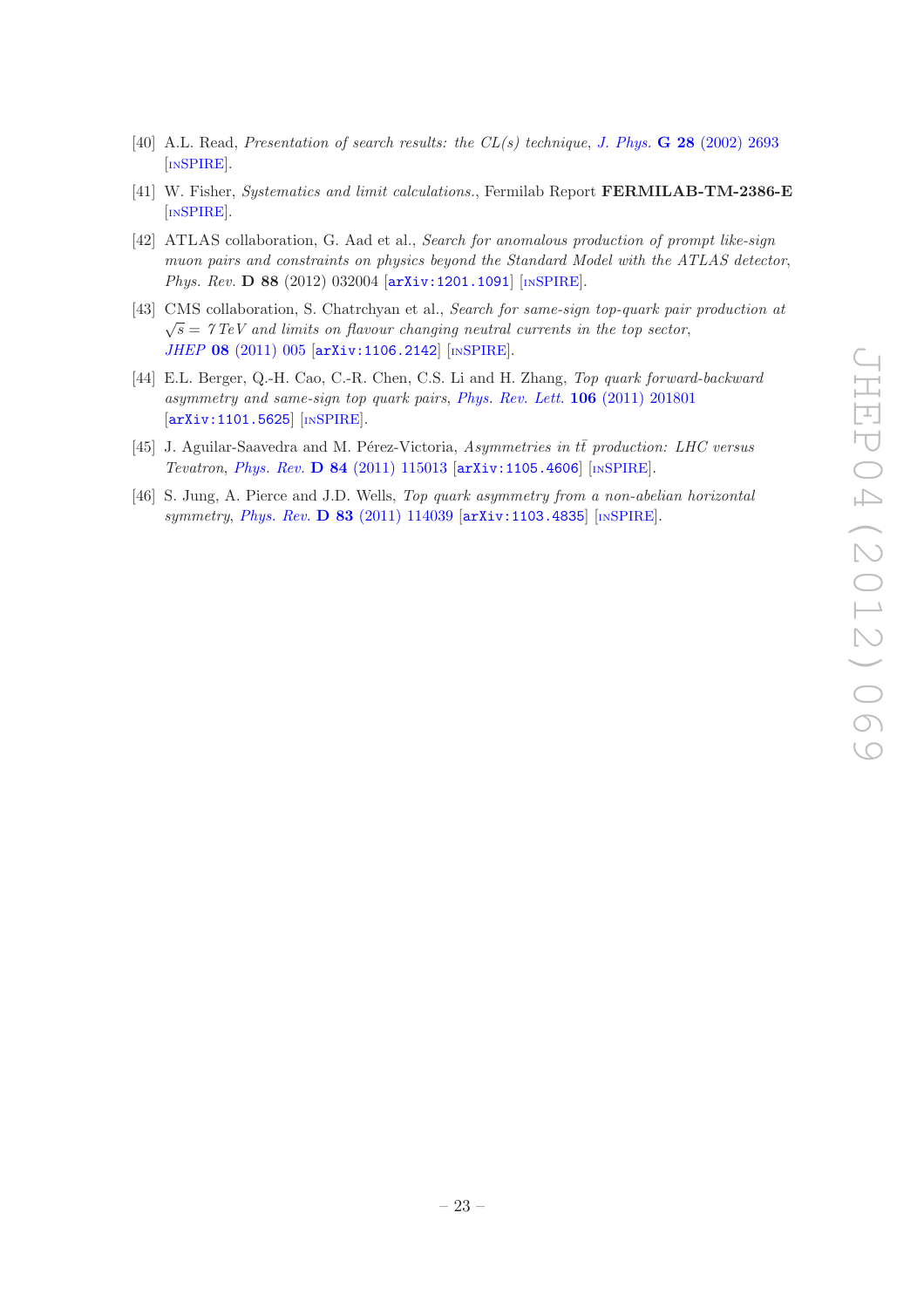# <span id="page-24-0"></span>The ATLAS collaboration

G. Aad<sup>48</sup>, B. Abbott<sup>110</sup>, J. Abdallah<sup>11</sup>, S. Abdel Khalek<sup>114</sup>, A.A. Abdelalim<sup>49</sup>, A. Abdesselam<sup>117</sup>, O. Abdinov<sup>10</sup>, B. Abi<sup>111</sup>, M. Abolins<sup>87</sup>, O.S. AbouZeid<sup>157</sup>, H. Abramowicz<sup>152</sup>, H. Abreu<sup>114</sup>, E. Acerbi<sup>88a,88b</sup>, B.S. Acharya<sup>163a,163b</sup>, L. Adamczyk<sup>37</sup>, D.L. Adams<sup>24</sup>, T.N. Addy<sup>56</sup>, J. Adelman<sup>174</sup>, M. Aderholz<sup>98</sup>, S. Adomeit<sup>97</sup>, P. Adragna<sup>74</sup>, T. Adye<sup>128</sup>, S. Aefsky<sup>22</sup>, J.A. Aguilar-Saavedra<sup>123b,a</sup>, M. Aharrouche<sup>80</sup>, S.P. Ahlen<sup>21</sup>, F. Ahles<sup>48</sup>, A. Ahmad<sup>147</sup>, M. Ahsan<sup>40</sup>, G. Aielli<sup>132a,132b</sup>, T. Akdogan<sup>18a</sup>, T.P.A. Åkesson<sup>78</sup> , G. Akimoto<sup>154</sup>, A.V. Akimov<sup>93</sup>, A. Akiyama<sup>66</sup>, M.S. Alam<sup>1</sup>, M.A. Alam<sup>75</sup>, J. Albert<sup>168</sup>, S. Albrand<sup>55</sup>, M. Aleksa<sup>29</sup>, I.N. Aleksandrov<sup>64</sup>, F. Alessandria<sup>88a</sup>, C. Alexa<sup>25a</sup>, G. Alexander<sup>152</sup>, G. Alexandre<sup>49</sup>, T. Alexopoulos<sup>9</sup>, M. Alhroob<sup>20</sup>, M. Aliev<sup>15</sup>, G. Alimonti<sup>88a</sup>, J. Alison<sup>119</sup>, M. Aliyev<sup>10</sup>, B.M.M. Allbrooke<sup>17</sup>, P.P. Allport<sup>72</sup>, S.E. Allwood-Spiers<sup>53</sup>, J. Almond<sup>81</sup>, A. Aloisio<sup>101a,101b</sup>, R. Alon<sup>170</sup>, A. Alonso<sup>78</sup>, B. Alvarez Gonzalez<sup>87</sup>, M.G. Alviggi<sup>101a,101b</sup>, K. Amako<sup>65</sup>, P. Amaral<sup>29</sup>, C. Amelung<sup>22</sup>, V.V. Ammosov<sup>127</sup>, A. Amorim<sup>123 $\tilde{a}$ , G. Amorós<sup>166</sup>, N. Amram<sup>152</sup>, C. Anastopoulos<sup>29</sup>,</sup> L.S. Ancu<sup>16</sup>, N. Andari<sup>114</sup>, T. Andeen<sup>34</sup>, C.F. Anders<sup>20</sup>, G. Anders<sup>58a</sup>, K.J. Anderson<sup>30</sup>, A. Andreazza<sup>88a, 88b</sup>, V. Andrei<sup>58a</sup>, M-L. Andrieux<sup>55</sup>, X.S. Anduaga<sup>69</sup>, A. Angerami<sup>34</sup>, , A. Andreazza<sup>88a,88b</sup>, V. Andrei<sup>58a</sup>, M-L. Andrieux<sup>55</sup>, X.S. Anduaga<sup>69</sup>, A. Angerami<sup>34</sup>, F. Anghinolfi<sup>29</sup>, A. Anisenkov<sup>106</sup>, N. Anjos<sup>123a</sup>, A. Annovi<sup>47</sup>, A. Antonaki<sup>8</sup>, M. Antonelli<sup>47</sup>, A. Antonov<sup>95</sup>, J. Antos<sup>143b</sup>, F. Anulli<sup>131a</sup>, S. Aoun<sup>82</sup>, L. Aperio Bella<sup>4</sup>, R. Apolle<sup>117,c</sup>, G. Arabidze<sup>87</sup>, I. Aracena<sup>142</sup>, Y. Arai<sup>65</sup>, A.T.H. Arce<sup>44</sup>, S. Arfaoui<sup>147</sup>, J-F. Arguin<sup>14</sup>, E. Arik<sup>18a,\*</sup>, M. Arik<sup>18a</sup>, A.J. Armbruster<sup>86</sup>, O. Arnaez<sup>80</sup>, V. Arnal<sup>79</sup>, C. Arnault<sup>114</sup>, A. Artamonov<sup>94</sup>, G. Artoni<sup>131a,131b</sup>, D. Arutinov<sup>20</sup>, S. Asai<sup>154</sup>, R. Asfandiyarov<sup>171</sup>, S. Ask<sup>27</sup>, B. Åsman<sup>145a,145b</sup>, L. Asquith<sup>5</sup>, K. Assamagan<sup>24</sup>, A. Astbury<sup>168</sup>, A. Astvatsatourov<sup>52</sup>, B. Aubert<sup>4</sup>, E. Auge<sup>114</sup>, K. Augsten<sup>126</sup>, M. Aurousseau<sup>144a</sup>, G. Avolio<sup>162</sup>, R. Avramidou<sup>9</sup>, D. Axen<sup>167</sup>, C. Ay<sup>54</sup>, G. Azuelos<sup>92,d</sup>, Y. Azuma<sup>154</sup>, M.A. Baak<sup>29</sup>, G. Baccaglioni<sup>88a</sup>, C. Bacci<sup>133a,133b</sup>, A.M. Bach<sup>14</sup>, H. Bachacou<sup>135</sup>, K. Bachas<sup>29</sup>, M. Backes<sup>49</sup>, M. Backhaus<sup>20</sup>, E. Badescu<sup>25a</sup>, P. Bagnaia<sup>131a,131b</sup>, S. Bahinipati<sup>2</sup>, Y. Bai<sup>32a</sup>, D.C. Bailey<sup>157</sup>, T. Bain<sup>157</sup>, J.T. Baines<sup>128</sup>, O.K. Baker<sup>174</sup>, M.D. Baker<sup>24</sup>, S. Baker<sup>76</sup>, E. Banas<sup>38</sup>, P. Banerjee<sup>92</sup>, Sw. Banerjee<sup>171</sup>, D. Banfi<sup>29</sup>, A. Bangert<sup>149</sup>, V. Bansal<sup>168</sup>, H.S. Bansil<sup>17</sup>, L. Barak<sup>170</sup>, S.P. Baranov<sup>93</sup>, A. Barashkou<sup>64</sup>, A. Barbaro Galtieri<sup>14</sup>, T. Barber<sup>48</sup>, E.L. Barberio<sup>85</sup>, D. Barberis<sup>50a,50b</sup>, M. Barbero<sup>20</sup>, D.Y. Bardin<sup>64</sup>, T. Barillari<sup>98</sup>, M. Barisonzi<sup>173</sup>, T. Barklow<sup>142</sup>, N. Barlow<sup>27</sup>, B.M. Barnett<sup>128</sup>, R.M. Barnett<sup>14</sup>, A. Baroncelli<sup>133a</sup>, G. Barone<sup>49</sup>, A.J. Barr<sup>117</sup>, F. Barreiro<sup>79</sup>, J. Barreiro Guimarães da Costa<sup>57</sup>, P. Barrillon<sup>114</sup>, R. Bartoldus<sup>142</sup>, A.E. Barton<sup>70'</sup>, V. Bartsch<sup>148</sup>, R.L. Bates<sup>53</sup>, L. Batkova<sup>143a</sup>, J.R. Batley<sup>27</sup>, A. Battaglia<sup>16'</sup>, M. Battistin<sup>29</sup>, F. Bauer<sup>135</sup>, H.S. Bawa<sup>142,e</sup>, S. Beale<sup>97</sup>, T. Beau<sup>77</sup>, P.H. Beauchemin<sup>160</sup>, R. Beccherle<sup>50a</sup>, P. Bechtle<sup>20</sup>, H.P. Beck<sup>16</sup>, S. Becker<sup>97</sup>, M. Beckingham<sup>137</sup>, K.H. Becks<sup>173</sup>, A.J. Beddall<sup>18c</sup>, A. Beddall<sup>18c</sup>, S. Bedikian<sup>174</sup>, V.A. Bednyakov<sup>64</sup>, C.P. Bee<sup>82</sup>, M. Begel<sup>24</sup>, S. Behar Harpaz<sup>151</sup>, P.K. Behera<sup>62</sup>, M. Beimforde<sup>98</sup>, C. Belanger-Champagne<sup>84</sup>, P.J. Bell<sup>49</sup>, W.H. Bell<sup>49</sup>, G. Bella<sup>152</sup>, L. Bellagamba<sup>19a</sup>, F. Bellina<sup>29</sup>, M. Bellomo<sup>29</sup>, A. Belloni<sup>57</sup>, O. Beloborodova<sup>106,f</sup>, K. Belotskiy<sup>95</sup> , O. Beltramello<sup>29</sup>, O. Benary<sup>152</sup>, D. Benchekroun<sup>134a</sup>, C. Benchouk<sup>82</sup>, M. Bendel<sup>80</sup>, N. Benekos<sup>164</sup>, Y. Benhammou<sup>152</sup>, E. Benhar Noccioli<sup>49</sup>, J.A. Benitez Garcia<sup>158b</sup>, D.P. Benjamin<sup>44</sup>, M. Benoit<sup>114</sup>, J.R. Bensinger<sup>22</sup>, K. Benslama<sup>129</sup>, S. Bentvelsen<sup>104</sup>, D. Berge<sup>29</sup>, E. Bergeaas Kuutmann<sup>41</sup>, N. Berger<sup>4</sup>, F. Berghaus<sup>168</sup>, E. Berglund<sup>104</sup>, J. Beringer<sup>14</sup>, P. Bernat<sup>76</sup>, R. Bernhard<sup>48</sup>, C. Bernius<sup>24</sup>, T. Berry<sup>75</sup>, C. Bertella<sup>82</sup>, A. Bertin<sup>19a,19b</sup>, F. Bertinelli<sup>29</sup>, F. Bertolucci<sup>121a,121b</sup>, M.I. Besana<sup>88a,88b</sup>, N. Besson<sup>135</sup>, S. Bethke<sup>98</sup>, W. Bhimji<sup>45</sup>, R.M. Bianchi<sup>29</sup>, M. Bianco<sup>71a,71b</sup>, O. Biebel<sup>97</sup>, S.P. Bieniek<sup>76</sup>, , K. Bierwagen<sup>54</sup>, J. Biesiada<sup>14</sup>, M. Biglietti<sup>133a</sup>, H. Bilokon<sup>47</sup>, M. Bindi<sup>19a,19b</sup>, S. Binet<sup>114</sup>, A. Bingul<sup>18c</sup>, C. Bini<sup>131a,131b</sup>, C. Biscarat<sup>176</sup>, U. Bitenc<sup>48</sup>, K.M. Black<sup>21</sup>, R.E. Blair<sup>5</sup>, J.-B. Blanchard<sup>135</sup>, G. Blanchot<sup>29</sup>, T. Blazek<sup>143a</sup>, C. Blocker<sup>22</sup>, J. Blocki<sup>38</sup>, A. Blondel<sup>49</sup>, W. Blum<sup>80</sup>, U. Blumenschein<sup>54</sup>, G.J. Bobbink<sup>104</sup>, V.B. Bobrovnikov<sup>106</sup>, S.S. Bocchetta<sup>78</sup>, A. Bocci<sup>44</sup>, C.R. Boddy<sup>117</sup>, M. Boehler<sup>41</sup>, J. Boek<sup>173</sup>, N. Boelaert<sup>35</sup>,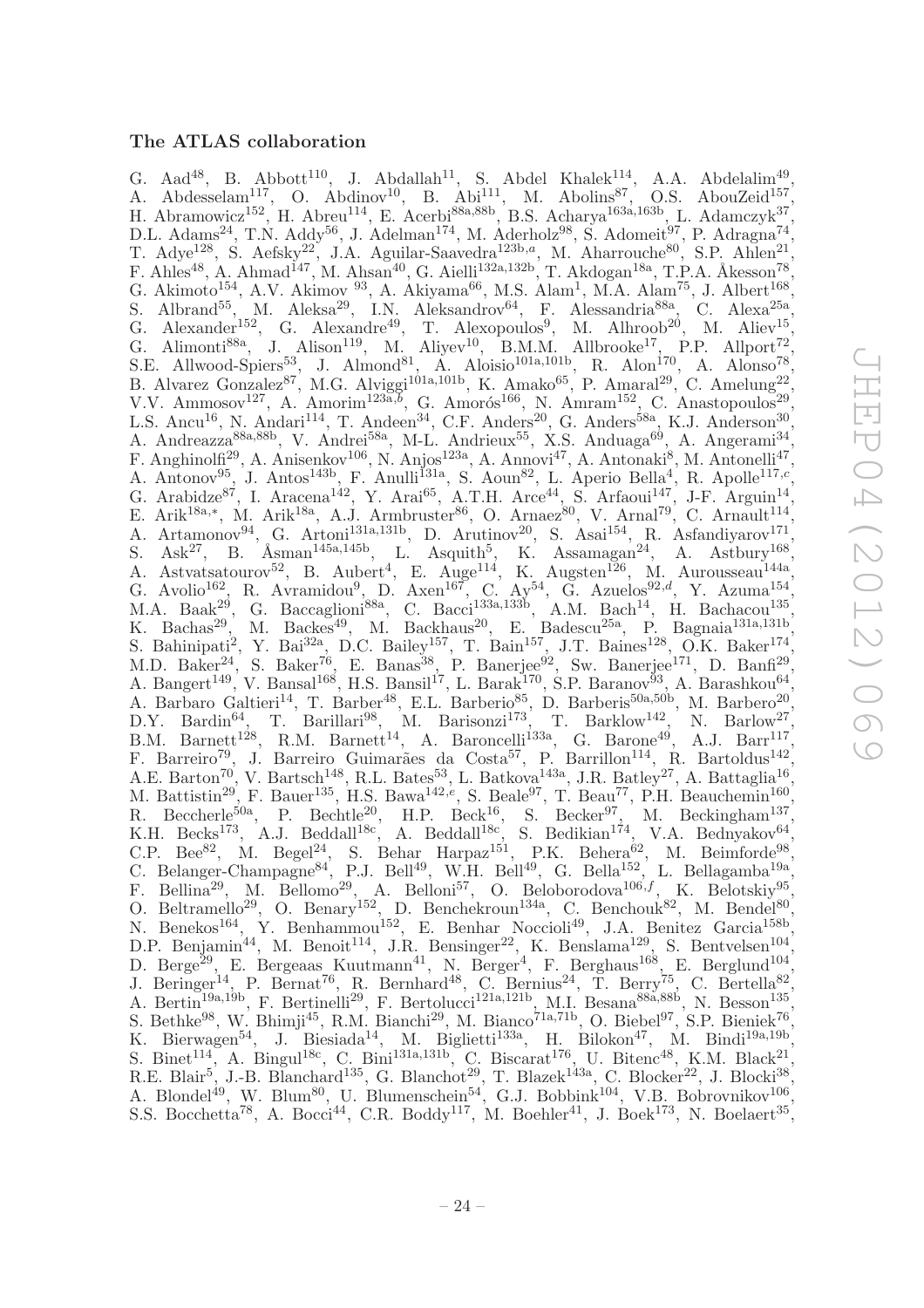J.A. Bogaerts<sup>29</sup>, A. Bogdanchikov<sup>106</sup>, A. Bogouch<sup>89,\*</sup>, C. Bohm<sup>145a</sup>, J. Bohm<sup>124</sup>, V. Boisvert<sup>75</sup>, T. Bold<sup>37</sup>, V. Boldea<sup>25a</sup>, N.M. Bolnet<sup>135</sup>, M. Bomben<sup>77</sup>, M. Bona<sup>74</sup>, V.G. Bondarenko<sup>95</sup>, M. Bondioli<sup>162</sup>, M. Boonekamp<sup>135</sup>, C.N. Booth<sup>138</sup>, S. Bordoni<sup>77</sup>, C. Borer<sup>16</sup>, A. Borisov<sup>127</sup>, G. Borissov<sup>70</sup>, I. Borjanovic<sup>12a</sup>, M. Borri<sup>81</sup>, S. Borroni<sup>86</sup>, V. Bortolotto<sup>133a,133b</sup>, K. Bos<sup>104</sup>, D. Boscherini<sup>19a</sup>, M. Bosman<sup>11</sup>, H. Boterenbrood<sup>104</sup>, D. Botterill<sup>128</sup>, J. Bouchami<sup>92</sup>, J. Boudreau<sup>122</sup>, E.V. Bouhova-Thacker<sup>70</sup>, D. Boumediene<sup>33</sup>, C. Bourdarios<sup>114</sup>, N. Bousson<sup>82</sup>, A. Boveia<sup>30</sup>, J. Boyd<sup>29</sup>, I.R. Boyko<sup>64</sup>, N.I. Bozhko<sup>127</sup>, I. Bozovic-Jelisavcic<sup>12b</sup>, J. Bracinik<sup>17</sup>, A. Braem<sup>29</sup>, P. Branchini<sup>133a</sup>, G.W. Brandenburg<sup>57</sup>, A. Brandt<sup>7</sup>, G. Brandt<sup>117</sup>, O. Brandt<sup>54</sup>, U. Bratzler<sup>155</sup>, B. Brau<sup>83</sup>, J.E. Brau<sup>113</sup>, H.M. Braun<sup>173</sup>, B. Brelier<sup>157</sup>, J. Bremer<sup>29</sup>, K. Brendlinger<sup>119</sup>, R. Brenner<sup>165</sup>, S. Bressler<sup>170</sup>, D. Britton<sup>53</sup>, F.M. Brochu<sup>27</sup>, I. Brock<sup>20</sup>, R. Brock<sup>87</sup>, T.J. Brodbeck<sup>70</sup>, E. Brodet<sup>152</sup>, F. Broggi<sup>88a</sup>, C. Bromberg<sup>87</sup>, J. Bronner<sup>98</sup>, G. Brooijmans<sup>34</sup>, W.K. Brooks<sup>31b</sup>, G. Brown<sup>81</sup>, H. Brown<sup>7</sup>, P.A. Bruckman de Renstrom<sup>38</sup>, D. Bruncko<sup>143b</sup>, R. Bruneliere<sup>48</sup> , S. Brunet<sup>60</sup>, A. Bruni<sup>19a</sup>, G. Bruni<sup>19a</sup>, M. Bruschi<sup>19a</sup>, T. Buanes<sup>13</sup>, Q. Buat<sup>55</sup>, F. Bucci<sup>49</sup>, J. Buchanan<sup>117</sup>, N.J. Buchanan<sup>2</sup>, P. Buchholz<sup>140</sup>, R.M. Buckingham<sup>117</sup>, A.G. Buckley<sup>45</sup>, S.I. Buda<sup>25a'</sup>, I.A. Budagov<sup>64</sup>, B. Budick<sup>107</sup>, V. Büscher<sup>80</sup>, L. Bugge<sup>116</sup>, O. Bulekov<sup>95</sup>, M. Bunse<sup>42</sup>, T. Buran<sup>116</sup>, H. Burckhart<sup>29</sup>, S. Burdin<sup>72</sup>, T. Burgess<sup>13</sup>, S. Burke<sup>128</sup>, E. Busato<sup>33</sup>, P. Bussey<sup>53</sup>, C.P. Buszello<sup>165</sup>, F. Butin<sup>29</sup>, B. Butler<sup>142</sup>, J.M. Butler<sup>21</sup>, C.M. Buttar<sup>53</sup>, J.M. Butterworth<sup>76</sup>, W. Buttinger<sup>27</sup>, S. Cabrera Urbán<sup>166</sup>, D. Caforio<sup>19a,19b</sup>, O. Cakir<sup>3a</sup>, P. Calafiura<sup>14</sup>, G. Calderini<sup>77</sup>, P. Calfayan<sup>97</sup>, R. Calkins<sup>105</sup>, L.P. Caloba<sup>23a</sup>, R. Caloi<sup>131a,131b</sup>, D. Calvet<sup>33</sup>, S. Calvet<sup>33</sup>, R. Camacho Toro<sup>33</sup>, P. Camarri<sup>132a,132b</sup>, M. Cambiaghi<sup>118a,118b</sup>, D. Cameron<sup>116</sup>, L.M. Caminada<sup>14</sup>, S. Campana<sup>29</sup>, M. Campanelli<sup>76</sup>, V. Canale<sup>101a,101b</sup>, F. Canelli<sup>30,g</sup>, A. Canepa<sup>158a</sup>, J. Cantero<sup>79</sup>, L. Capasso<sup>101a,101b</sup>, M.D.M. Capeans Garrido<sup>29</sup>, I. Caprini<sup>25a</sup>, M. Caprini<sup>25a</sup>, D. Capriotti<sup>98</sup>, M. Capua<sup>36a,36b</sup>, R. Caputo<sup>80</sup>, R. Cardarelli<sup>132a</sup>, T. Carli<sup>29</sup>, G. Carlino<sup>101a</sup>, L. Carminati<sup>88a,88b</sup>, B. Caron<sup>84</sup>, S. Caron<sup>103</sup>, E. Carquin<sup>31b</sup>, G.D. Carrillo Montoya<sup>171</sup>, A.A. Carter<sup>74</sup>, J.R. Carter<sup>27</sup>, J. Carvalho<sup>123a,h</sup>, D. Casadei<sup>107</sup>, M.P. Casado<sup>11</sup>, M. Cascella<sup>121a,121b</sup>, C. Caso<sup>50a,50b,\*</sup>, A.M. Castaneda Hernandez<sup>171</sup>, E. Castaneda-Miranda<sup>171</sup>, V. Castillo Gimenez<sup>166</sup>, N.F. Castro<sup>123a</sup>, G. Cataldi<sup>71a</sup>, F. Cataneo<sup>29</sup>, A. Catinaccio<sup>29</sup>, J.R. Catmore<sup>29</sup>, A. Cattai<sup>29</sup>, G. Cattani<sup>132a,132b</sup>, S. Caughron<sup>87</sup>, D. Cauz<sup>163a,163c</sup>, P. Cavalleri<sup>77</sup>, D. Cavalli<sup>88a</sup>, M. Cavalli-Sforza<sup>11</sup>, V. Cavasinni<sup>121a,121b</sup>, F. Ceradini<sup>133a,133b</sup>, A.S. Cerqueira<sup>23b</sup>, A. Cerri<sup>29</sup>, L. Cerrito<sup>74</sup>, F. Cerutti<sup>47</sup>, S.A. Cetin<sup>18b</sup>, F. Cevenini<sup>101a,101b</sup>, A. Chafaq<sup>134a</sup>, D. Chakraborty<sup>105</sup>, K. Chan<sup>2</sup>, B. Chapleau<sup>84</sup>, J.D. Chapman<sup>27</sup>, J.W. Chapman<sup>86</sup>, E. Chareyre<sup>77</sup>, D.G. Charlton<sup>17</sup>, V. Chavda<sup>81</sup>, C.A. Chavez Barajas<sup>29</sup>, S. Cheatham<sup>84</sup>, S. Chekanov<sup>5</sup>, S.V. Chekulaev<sup>158a</sup>, G.A. Chelkov<sup>64</sup>, M.A. Chelstowska<sup>103</sup>, C. Chen<sup>63</sup>, H. Chen<sup>24</sup>, S. Chen<sup>32c</sup>, T. Chen<sup>32c</sup>, X. Chen<sup>171</sup>, S. Cheng<sup>32a</sup>, A. Cheplakov<sup>64</sup>, V.F. Chepurnov<sup>64</sup>, R. Cherkaoui El Moursli<sup>134e</sup>, V. Chernyatin<sup>24</sup>, E. Cheu<sup>6</sup>, S.L. Cheung<sup>157</sup>, L. Chevalier<sup>135</sup>, G. Chiefari<sup>101a,101b</sup>, L. Chikovani<sup>51a</sup>, J.T. Childers<sup>29</sup>, A. Chilingarov<sup>70</sup>, G. Chiodini<sup>71a</sup>, A.S. Chisholm<sup>17</sup>, R.T. Chislett<sup>76</sup>, M.V. Chizhov<sup>64</sup>, G. Choudalakis<sup>30</sup>, S. Chouridou<sup>136</sup>, I.A. Christidi<sup>76</sup>, A. Christov<sup>48</sup>, D. Chromek-Burckhart<sup>29</sup>, M.L. Chu<sup>150</sup>, J. Chudoba<sup>124</sup>, G. Ciapetti<sup>131a, 131b</sup>, A.K. Ciftci<sup>3a</sup>, R. Ciftci<sup>3a</sup>, D. Cinca<sup>33</sup>, V. Cindro<sup>73</sup>, M.D. Ciobotaru<sup>162</sup>, C. Ciocca<sup>19a</sup>, A. Ciocio<sup>14</sup>, M. Cirilli<sup>86</sup>, M. Citterio<sup>88a</sup>, M. Ciubancan<sup>25a</sup>, A. Clark<sup>49</sup>, P.J. Clark<sup>45</sup>, W. Cleland<sup>122</sup>, J.C. Clemens<sup>82</sup>, B. Clement<sup>55</sup>, C. Clement<sup>145a,145b</sup>, R.W. Clifft<sup>128</sup>, Y. Coadou<sup>82</sup>, M. Cobal<sup>163a,163c</sup>, A. Coccaro<sup>171</sup>, J. Cochran<sup>63</sup>, P. Coe<sup>117</sup>, J.G. Cogan<sup>142</sup>, J. Coggeshall<sup>164</sup>, E. Cogneras<sup>176</sup>, J. Colas<sup>4</sup>, A.P. Colijn<sup>104</sup>, N.J. Collins<sup>17</sup>, C. Collins-Tooth<sup>53</sup>, J. Collot<sup>55</sup>, G. Colon<sup>83</sup>, P. Conde Muiño<sup>123a</sup>, E. Coniavitis<sup>117</sup>, M.C. Conidi<sup>11</sup>, M. Consonni<sup>103</sup>, S.M. Consonni<sup>88a,88b</sup>, V. Consorti<sup>48</sup>, S. Constantinescu<sup>25a</sup>, C. Conta<sup>118a,118b</sup>, G. Conti<sup>57</sup>, F. Conventi<sup>101a,i</sup>, J. Cook<sup>29</sup>, M. Cooke<sup>14</sup>, B.D. Cooper<sup>76</sup>, A.M. Cooper-Sarkar<sup>117</sup>, K. Copic<sup>14</sup>, T. Cornelissen<sup>173</sup>, M. Corradi<sup>19a</sup>, F. Corriveau<sup>84,j</sup>, A. Cortes-Gonzalez<sup>164</sup>, G. Cortiana<sup>98</sup>, G. Costa<sup>88a</sup>, M.J. Costa<sup>166</sup>, D. Costanzo<sup>138</sup>, T. Costin<sup>30</sup>, D. Côté<sup>29</sup>, R. Coura Torres<sup>23a</sup>, L. Courneyea<sup>168</sup>, G. Cowan<sup>75</sup>, C. Cowden<sup>27</sup>,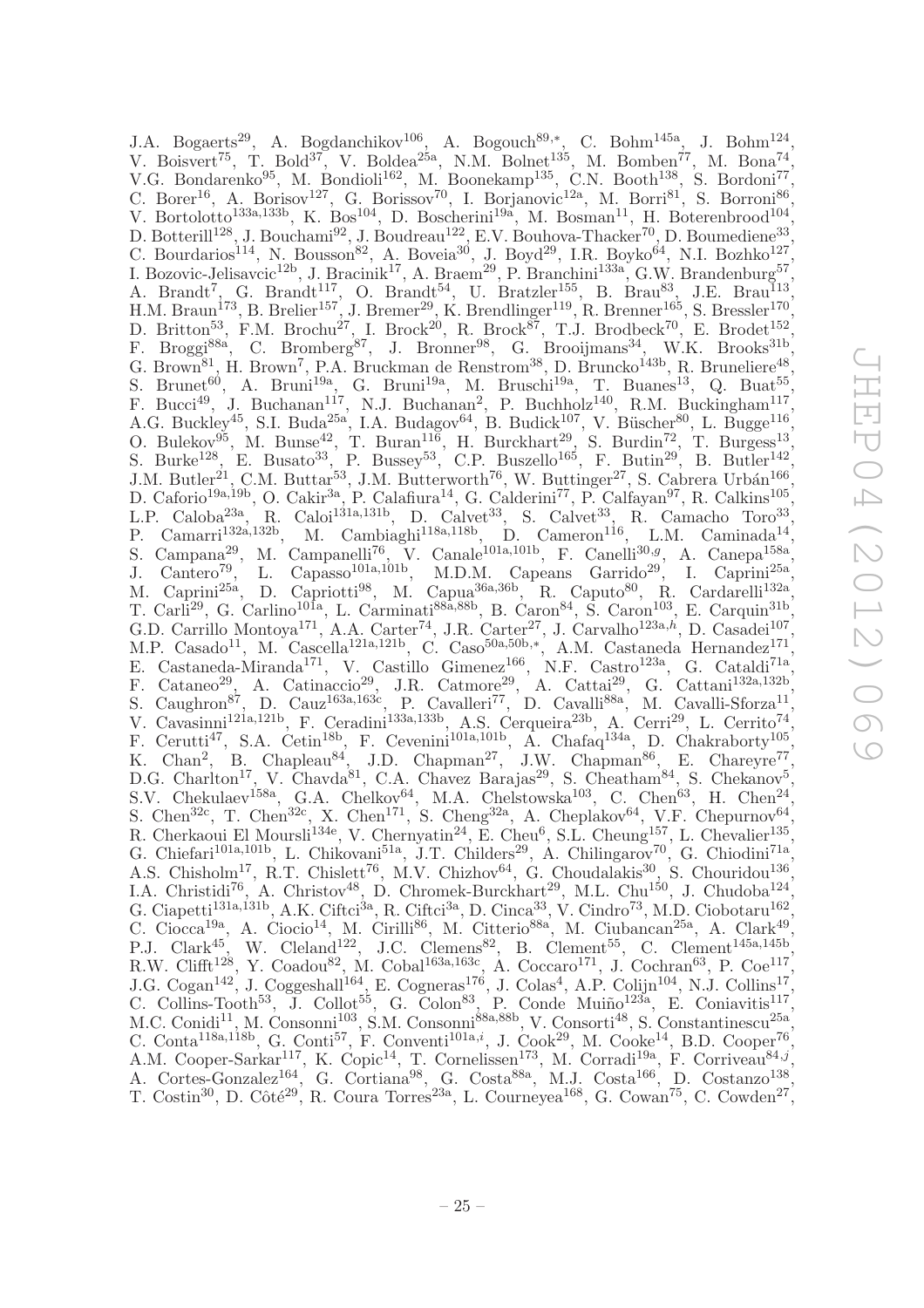B.E. Cox<sup>81</sup>, K. Cranmer<sup>107</sup>, F. Crescioli<sup>121a,121b</sup>, M. Cristinziani<sup>20</sup>, G. Crosetti<sup>36a,36b</sup> , R. Crupi<sup>71a,71b</sup>, S. Crépé-Renaudin<sup>55</sup>, C.-M. Cuciuc<sup>25a</sup>, C. Cuenca Almenar<sup>174</sup>, T. Cuhadar Donszelmann<sup>138</sup>, M. Curatolo<sup>47</sup>, C.J. Curtis<sup>17</sup>, C. Cuthbert<sup>149</sup>, P. Cwetanski<sup>60</sup>, H. Czirr<sup>140</sup>, P. Czodrowski<sup>43</sup>, Z. Czyczula<sup>174</sup>, S. D'Auria<sup>53</sup>, M. D'Onofrio<sup>72</sup>, A. D'Orazio<sup>131a,131b</sup>, P.V.M. Da Silva<sup>23a</sup>, C. Da Via<sup>81</sup>, W. Dabrowski<sup>37</sup>, A. Dafinca<sup>117</sup>, T. Dai<sup>86</sup>, C. Dallapiccola<sup>83</sup>, M. Dam<sup>35</sup>, M. Dameri<sup>50a,50b</sup>, D.S. Damiani<sup>136</sup>, H.O. Danielsson<sup>29</sup>, D. Dannheim<sup>98</sup>, V. Dao<sup>49</sup>, G. Darbo<sup>50a</sup>, G.L. Darlea<sup>25b</sup>, W. Davey<sup>20</sup>, T. Davidek<sup>125</sup>, N. Davidson<sup>85</sup>, R. Davidson<sup>70</sup>, E. Davies<sup>117,c</sup>, M. Davies<sup>92</sup>, A.R. Davison<sup>76</sup>, Y. Davygora<sup>58a</sup>, E. Dawe<sup>141</sup>, I. Dawson<sup>138</sup>, J.W. Dawson<sup>5,\*</sup>, R.K. Daya-Ishmukhametova<sup>22</sup>, K.  $De^7$ , R. de Asmundis<sup>101a</sup>, S. De Castro<sup>19a, 19b</sup>, P.E. De Castro Faria Salgado<sup>24</sup>, S. De Cecco<sup>77</sup>, J. de Graat<sup>97</sup>, N. De Groot<sup>103</sup>, P. de Jong<sup>104</sup>, C. De La Taille<sup>114</sup>, H. De la Torre<sup>79</sup>, B. De Lotto<sup>163a,163c</sup>, L. de Mora<sup>70</sup>, L. De Nooij<sup>104</sup>, D. De Pedis<sup>131a</sup>, A. De Salvo<sup>131a</sup>, U. De Sanctis<sup>163a,163c</sup>, A. De Santo<sup>148</sup>, J.B. De Vivie De Regie<sup>114</sup>, G. De Zorzi<sup>131a,131b</sup>, S. Dean<sup>76</sup>, W.J. Dearnaley<sup>70</sup>, R. Debbe<sup>24</sup>, C. Debenedetti<sup>45</sup>, B. Dechenaux<sup>55</sup>, D.V. Dedovich<sup>64</sup>, J. Degenhardt<sup>119</sup>, M. Dehchar<sup>117</sup>, C. Del Papa<sup>163a,163c</sup>, J. Del Peso<sup>79</sup>, T. Del Prete<sup>121a,121b</sup>, T. Delemontex<sup>55</sup>, M. Deliyergiyev<sup>73</sup>, A. Dell'Acqua<sup>29</sup>, L. Dell'Asta<sup>21</sup>, M. Della Pietra<sup>101a, $i$ </sup>, D. della Volpe<sup>101a,101b</sup>, M. Delmastro<sup>4</sup>, N. Delruelle<sup>29</sup>, P.A. Delsart<sup>55</sup>, C. Deluca<sup>147</sup>, S. Demers<sup>174</sup>, M. Demichev<sup>64</sup>, B. Demirkoz<sup>11,k</sup>, J. Deng<sup>162</sup>, S.P. Denisov<sup>127</sup>, D. Derendarz<sup>38</sup>, J.E. Derkaoui<sup>134d</sup>, F. Derue<sup>77</sup>, P. Dervan<sup>72</sup>, K. Desch<sup>20</sup>, E. Devetak<sup>147</sup>, P.O. Deviveiros<sup>104</sup>, A. Dewhurst<sup>128</sup>, B. DeWilde<sup>147</sup>, S. Dhaliwal<sup>157</sup>, R. Dhullipudi<sup>24,1</sup>, A. Di Ciaccio<sup>132a,132b</sup>, L. Di Ciaccio<sup>4</sup>, A. Di Girolamo<sup>29</sup>, B. Di Girolamo<sup>29</sup>, S. Di Luise<sup>133a,133b</sup>, A. Di Mattia<sup>171</sup>, B. Di Micco<sup>29</sup>, R. Di Nardo<sup>47</sup>, A. Di Simone<sup>132a,132b</sup>, R. Di Sipio<sup>19a,19b</sup>, M.A. Diaz<sup>31a</sup>, F. Diblen<sup>18c</sup>, E.B. Diehl<sup>86</sup>, J. Dietrich<sup>41</sup>, T.A. Dietzsch<sup>58a</sup>, S. Diglio<sup>85</sup>, K. Dindar Yagci<sup>39</sup>, J. Dingfelder<sup>20</sup>, C. Dionisi<sup>131a,131b</sup>, P. Dita<sup>25a</sup>, S. Dita<sup>25a</sup>, F. Dittus<sup>29</sup>, F. Djama<sup>82</sup>, T. Djobava<sup>51b</sup>, M.A.B. do Vale<sup>23c</sup>, A. Do Valle Wemans<sup>123a</sup>, T.K.O. Doan<sup>4</sup>, M. Dobbs<sup>84</sup>, R. Dobinson <sup>29,\*</sup>, D. Dobos<sup>29</sup>, E. Dobson<sup>29,*m*</sup>, J. Dodd<sup>34</sup>, C. Doglioni<sup>49</sup>, T. Doherty<sup>53</sup>, Y. Doi<sup>65,\*</sup>, J. Dolejsi<sup>125</sup>, I. Dolenc<sup>73</sup>, Z. Dolezal<sup>125</sup>, B.A. Dolgoshein<sup>95,\*</sup>, T. Dohmae<sup>154</sup>, M. Donadelli<sup>23d</sup>, M. Donega<sup>119</sup>, J. Donini<sup>33</sup>, J. Dopke<sup>29</sup>, A. Doria<sup>101a</sup>, A. Dos Anjos<sup>171</sup>, M. Dosil<sup>11</sup>, A. Dotti<sup>121a,121b</sup>, M.T. Dova<sup>69</sup>, J.D. Dowell<sup>17</sup>, A.D. Doxiadis<sup>104</sup>, A.T. Doyle<sup>53</sup>, Z. Drasal<sup>125</sup>, J. Drees<sup>173</sup>, N. Dressnandt<sup>119</sup>, H. Drevermann<sup>29</sup>, C. Driouichi<sup>35</sup>, M. Dris<sup>9</sup>, J. Dubbert<sup>98</sup>, S. Dube<sup>14</sup>, E. Duchovni<sup>170</sup>, G. Duckeck<sup>97</sup>, A. Dudarev<sup>29</sup>, F. Dudziak<sup>63</sup>, M. Dührssen <sup>29</sup>, I.P. Duerdoth<sup>81</sup>, L. Duflot<sup>114</sup>, M-A. Dufour<sup>84</sup>, M. Dunford<sup>29</sup>, H. Duran Yildiz<sup>3a</sup>, R. Duxfield<sup>138</sup>, M. Dwuznik<sup>37</sup>, F. Dydak <sup>29</sup>, M. Düren<sup>52</sup>, W.L. Ebenstein<sup>44</sup>, J. Ebke<sup>97</sup>, S. Eckweiler<sup>80</sup>, K. Edmonds<sup>80</sup>, C.A. Edwards<sup>75</sup>, N.C. Edwards<sup>53</sup>, W. Ehrenfeld<sup>41</sup>, T. Ehrich<sup>98</sup>, T. Eifert<sup>142</sup>, G. Eigen<sup>13</sup>, K. Einsweiler<sup>14</sup>, E. Eisenhandler<sup>74</sup>, T. Ekelof<sup>165</sup>, M. El Kacimi<sup>134c</sup>, M. Ellert<sup>165</sup>, S. Elles<sup>4</sup>, F. Ellinghaus<sup>80</sup>, K. Ellis<sup>74</sup>, N. Ellis<sup>29</sup>, J. Elmsheuser<sup>97</sup>, M. Elsing<sup>29</sup>, D. Emeliyanov<sup>128</sup>, R. Engelmann<sup>147</sup>, A. Engl<sup>97</sup>, B. Epp<sup>61</sup>, A. Eppig<sup>86</sup>, J. Erdmann<sup>54</sup>, A. Ereditato<sup>16</sup>, D. Eriksson<sup>145a</sup>, J. Ernst<sup>1</sup>, M. Ernst<sup>24</sup>, J. Ernwein<sup>135</sup>, D. Errede<sup>164</sup>, S. Errede<sup>164</sup>, E. Ertel<sup>80</sup>, M. Escalier<sup>114</sup>, C. Escobar<sup>122</sup>, X. Espinal Curull<sup>11</sup>, B. Esposito<sup>47</sup>, F. Etienne<sup>82</sup>, A.I. Etienvre<sup>135</sup>, E. Etzion<sup>152</sup>, D. Evangelakou<sup>54</sup>, H. Evans<sup>60</sup>, L. Fabbri<sup>19a,19b</sup>, C. Fabre<sup>29</sup>, R.M. Fakhrutdinov<sup>127</sup>, S. Falciano<sup>131a</sup>, Y. Fang<sup>171</sup>, M. Fanti<sup>88a,88b</sup>, A. Farbin<sup>7</sup>, A. Farilla<sup>133a</sup>, J. Farley<sup>147</sup>, T. Farooque<sup>157</sup>, S. Farrell<sup>162</sup>, S.M. Farrington<sup>117</sup>, P. Farthouat<sup>29</sup>, P. Fassnacht<sup>29</sup>, D. Fassouliotis<sup>8</sup>, B. Fatholahzadeh<sup>157</sup>, A. Favareto<sup>88a,88b</sup> , L. Fayard<sup>114</sup>, S. Fazio<sup>36a,36b</sup>, R. Febbraro<sup>33</sup>, P. Federic<sup>143a</sup>, O.L. Fedin<sup>120</sup>, W. Fedorko<sup>87</sup>, M. Fehling-Kaschek<sup>48</sup>, L. Feligioni<sup>82</sup>, D. Fellmann<sup>5</sup>, C. Feng<sup>32d</sup>, E.J. Feng<sup>30</sup>, A.B. Fenyuk<sup>127</sup>, J. Ferencei<sup>143b</sup>, J. Ferland<sup>92</sup>, W. Fernando<sup>108</sup>, S. Ferrag<sup>53</sup>, J. Ferrando<sup>53</sup>, V. Ferrara<sup>41</sup>, A. Ferrari<sup>165</sup>, P. Ferrari<sup>104</sup>, R. Ferrari<sup>118a</sup>, D.E. Ferreira de Lima<sup>53</sup>, A. Ferrer<sup>166</sup>, M.L. Ferrer<sup>47</sup>, D. Ferrere<sup>49</sup>, C. Ferretti<sup>86</sup>, A. Ferretto Parodi<sup>50a,50b</sup>, M. Fiascaris<sup>30</sup>, F. Fiedler<sup>80</sup>, A. Filipčič<sup>73</sup>, A. Filippas<sup>9</sup>, F. Filthaut<sup>103</sup>, M. Fincke-Keeler<sup>168</sup>, M.C.N. Fiolhais<sup>123a,h</sup>, L. Fiorini<sup>166</sup>, A. Firan<sup>39</sup>, G. Fischer<sup>41</sup>, P. Fischer<sup>20</sup>, M.J. Fisher<sup>108</sup>,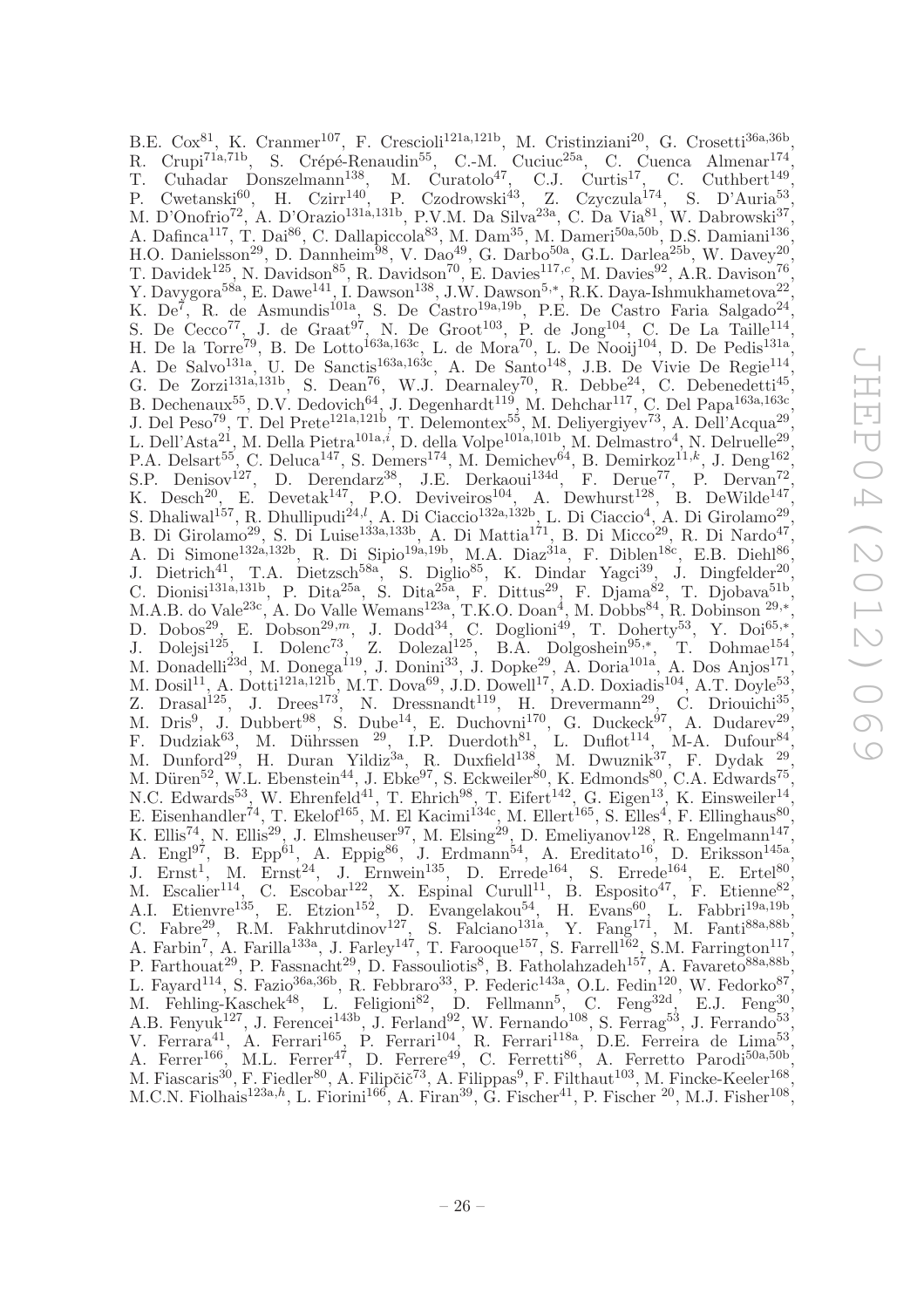M. Flechl<sup>48</sup>, I. Fleck<sup>140</sup>, J. Fleckner<sup>80</sup>, P. Fleischmann<sup>172</sup>, S. Fleischmann<sup>173</sup>, T. Flick<sup>173</sup>, A. Floderus<sup>78</sup>, L.R. Flores Castillo<sup>171</sup>, M.J. Flowerdew<sup>98</sup>, M. Fokitis<sup>9</sup>, T. Fonseca Martin<sup>16</sup>, D.A. Forbush<sup>137</sup>, A. Formica<sup>135</sup>, A. Forti<sup>81</sup>, D. Fortin<sup>158a</sup>, J.M. Foster<sup>81</sup>, D. Fournier<sup>114</sup>, A. Foussat<sup>29</sup>, A.J. Fowler<sup>44</sup>, K. Fowler<sup>136</sup>, H. Fox<sup>70</sup>, P. Francavilla<sup>11</sup>, S. Franchino<sup>118a,118b</sup>, D. Francis<sup>29</sup>, T. Frank<sup>170</sup>, M. Franklin<sup>57</sup>, S. Franz<sup>29</sup> , M. Fraternali<sup>118a,118b</sup>, S. Fratina<sup>119</sup>, S.T. French<sup>27</sup>, F. Friedrich<sup>43</sup>, R. Froeschl<sup>29</sup>, D. Froidevaux<sup>29</sup>, J.A. Frost<sup>27</sup>, C. Fukunaga<sup>155</sup>, E. Fullana Torregrosa<sup>29</sup>, J. Fuster<sup>166</sup>, C. Gabaldon<sup>29</sup>, O. Gabizon<sup>170</sup>, T. Gadfort<sup>24</sup>, S. Gadomski<sup>49</sup>, G. Gagliardi<sup>50a,50b</sup>, P. Gagnon<sup>60</sup>, C. Galea<sup>97</sup>, E.J. Gallas<sup>117</sup>, V. Gallo<sup>16</sup>, B.J. Gallop<sup>128</sup>, P. Gallus<sup>124</sup>, K.K.  $\text{Can}^{108}$ , Y.S.  $\text{Gao}^{142,e}$ , V.A.  $\text{Gapienko}^{127}$ , A.  $\text{Gaponenko}^{14}$ , F.  $\text{Garberson}^{174}$ , M. Garcia-Sciveres<sup>14</sup>, C. García<sup>166</sup>, J.E. García Navarro<sup>166</sup>, R.W. Gardner<sup>30</sup>, N. Garelli<sup>29</sup>, , H. Garitaonandia<sup>104</sup>, V. Garonne<sup>29</sup>, J. Garvey<sup>17</sup>, C. Gatti<sup>47</sup>, G. Gaudio<sup>118a</sup>, B. Gaur<sup>140</sup>, L. Gauthier<sup>135</sup>, P. Gauzzi<sup>131a,131b</sup>, I.L. Gavrilenko<sup>93</sup>, C. Gay<sup>167</sup>, G. Gaycken<sup>20</sup>, J-C. Gayde<sup>29</sup>, E.N. Gazis<sup>9</sup>, P. Ge<sup>32d</sup>, C.N.P. Gee<sup>128</sup>, D.A.A. Geerts<sup>104</sup>, Ch. Geich-Gimbel<sup>20</sup>, K. Gellerstedt<sup>145a,145b</sup>, C. Gemme<sup>50a</sup>, A. Gemmell<sup>53</sup>, M.H. Genest<sup>55</sup>, S. Gentile<sup>131a,131b</sup>, M. George<sup>54</sup>, S. George<sup>75</sup>, P. Gerlach<sup>173</sup>, A. Gershon<sup>152</sup>, C. Geweniger<sup>58a</sup>, H. Ghazlane<sup>134b</sup>, N. Ghodbane<sup>33</sup>, B. Giacobbe<sup>19a</sup>, S. Giagu<sup>131a,131b</sup>, V. Giakoumopoulou<sup>8</sup>, V. Giangiobbe<sup>11</sup>, F. Gianotti<sup>29</sup>, B. Gibbard<sup>24</sup>, A. Gibson<sup>157</sup>, S.M. Gibson<sup>29</sup>, L.M. Gilbert<sup>117</sup>, V. Gilewsky<sup>90</sup>, D. Gillberg<sup>28</sup>, A.R. Gillman<sup>128</sup>, D.M. Gingrich<sup>2,d</sup>, J. Ginzburg<sup>152</sup>, N. Giokaris<sup>8</sup>, M.P. Giordani<sup>163c</sup>, R. Giordano<sup>101a,101b</sup>, F.M. Giorgi<sup>15</sup>, P. Giovannini<sup>98</sup>, P.F. Giraud<sup>135</sup>, D. Giugni<sup>88a</sup>, M. Giunta<sup>92</sup>, P. Giusti<sup>19a</sup>, B.K. Gjelsten<sup>116</sup>, L.K. Gladilin<sup>96</sup>, C. Glasman<sup>79</sup>, J. Glatzer<sup>48</sup>, A. Glazov<sup>41</sup>, K.W. Glitza<sup>173</sup>, G.L. Glonti<sup>64</sup>, J.R. Goddard<sup>74</sup>, J. Godfrey<sup>141</sup>, J. Godlewski<sup>29</sup>, M. Goebel<sup>41</sup>, T. Göpfert<sup>43</sup>, C. Goeringer<sup>80</sup>, C. Gössling<sup>42</sup>, T. Göttfert<sup>98</sup>, S. Goldfarb<sup>86</sup>, T. Golling<sup>174</sup>, A. Gomes<sup>123a,b</sup>, L.S. Gomez Fajardo<sup>41</sup>, R. Gonçalo<sup>75</sup>, J. Goncalves Pinto Firmino Da Costa<sup>41</sup>, L. Gonella<sup>20</sup>, A. Gonidec<sup>29</sup>, S. Gonzalez<sup>171</sup>, S. González de la Hoz<sup>166</sup>, G. Gonzalez Parra<sup>11</sup>, M.L. Gonzalez Silva<sup>26</sup>, S. Gonzalez-Sevilla<sup>49</sup>, J.J. Goodson<sup>147</sup>, L. Goossens<sup>29</sup>, P.A. Gorbounov<sup>94</sup>, H.A. Gordon<sup>24</sup>, I. Gorelov<sup>102</sup>, G. Gorfine<sup>173</sup>, B. Gorini<sup>29</sup>, E. Gorini<sup>71a,71b</sup>, A. Gorišek<sup>73</sup>, E. Gornicki<sup>38</sup>, S.A. Gorokhov<sup>127</sup>, V.N. Goryachev<sup>127</sup>, B. Gosdzik<sup>41</sup>, M. Gosselink<sup>104</sup>, M.I. Gostkin<sup>64</sup>, I. Gough Eschrich<sup>162</sup>, M. Gouighri<sup>134a</sup>, D. Goujdami<sup>134c</sup>, M.P. Goulette<sup>49</sup>, A.G. Goussiou<sup>137</sup>, C. Goy<sup>4</sup>, S. Gozpinar<sup>22</sup>, I. Grabowska-Bold<sup>37</sup>, P. Grafström<sup>29</sup>, K-J. Grahn<sup>41</sup>, F. Grancagnolo<sup>71a</sup>, S. Grancagnolo<sup>15</sup>, V. Grassi<sup>147</sup>, V. Gratchev<sup>120</sup>, N. Grau<sup>34</sup>, H.M. Gray<sup>29</sup>, J.A. Gray<sup>147</sup>, E. Graziani<sup>133a</sup>, O.G. Grebenyuk<sup>120</sup>, T. Greenshaw<sup>72</sup>, Z.D. Greenwood<sup>24,*l*</sup>, K. Gregersen<sup>35</sup>, I.M. Gregor<sup>41</sup>, P. Grenier<sup>142</sup>, J. Griffiths<sup>137</sup>, N. Grigalashvili<sup>64</sup>, A.A. Grillo<sup>136</sup>, S. Grinstein<sup>11</sup>, Y.V. Grishkevich<sup>96</sup>, J.-F. Grivaz<sup>114</sup>, M. Groh<sup>98</sup>, E. Gross<sup>170</sup>, J. Grosse-Knetter<sup>54</sup>, J. Groth-Jensen<sup>170</sup>, K. Grybel<sup>140</sup>, V.J. Guarino<sup>5</sup>, D. Guest<sup>174</sup>, C. Guicheney<sup>33</sup>, A. Guida<sup>71a,71b</sup>, S. Guindon<sup>54</sup>, H. Guler<sup>84,n</sup>, J. Gunther<sup>124</sup>, B. Guo<sup>157</sup>, J. Guo<sup>34</sup>, A. Gupta<sup>30</sup>, Y. Gusakov<sup>64</sup>, V.N. Gushchin<sup>127</sup>, P. Gutierrez<sup>110</sup>, N. Guttman<sup>152</sup>, O. Gutzwiller<sup>171</sup>, C. Guyot<sup>135</sup>, C. Gwenlan<sup>117</sup>, C.B. Gwilliam<sup>72</sup>, A. Haas<sup>142</sup>, S. Haas<sup>29</sup>, C. Haber<sup>14</sup>, H.K. Hadavand<sup>39</sup>, D.R. Hadley<sup>17</sup>, P. Haefner<sup>98</sup>, F. Hahn<sup>29</sup>, S. Haider<sup>29</sup>, Z. Hajduk<sup>38</sup>, H. Hakobyan<sup>175</sup>, D. Hall<sup>117</sup>, J. Haller<sup>54</sup>, K. Hamacher<sup>173</sup>, P. Hamal<sup>112</sup>, M. Hamer<sup>54</sup>, A. Hamilton<sup>144b, $\sigma$ </sup>, S. Hamilton<sup>160</sup>, H. Han<sup>32a</sup>, L. Han<sup>32b</sup>, K. Hanagaki<sup>115</sup>, K. Hanawa<sup>159</sup>, M. Hance<sup>14</sup>, C. Handel<sup>80</sup>, P. Hanke<sup>58a</sup>, J.R. Hansen<sup>35</sup>, J.B. Hansen<sup>35</sup>, J.D. Hansen<sup>35</sup>, P.H. Hansen<sup>35</sup>, P. Hansson<sup>142</sup>, K. Hara<sup>159</sup>, G.A. Hare<sup>136</sup>, T. Harenberg<sup>173</sup>, S. Harkusha<sup>89</sup>, D. Harper<sup>86</sup>, R.D. Harrington<sup>45</sup>, O.M. Harris<sup>137</sup>, K. Harrison<sup>17</sup>, J. Hartert<sup>48</sup>, F. Hartjes<sup>104</sup>, T. Haruyama<sup>65</sup>, A. Harvey<sup>56</sup>, S. Hasegawa<sup>100</sup>, Y. Hasegawa<sup>139</sup>, S. Hassani<sup>135</sup>, M. Hatch<sup>29</sup>, D. Hauff<sup>98</sup>, S. Haug<sup>16</sup>, M. Hauschild<sup>29</sup>, R. Hauser<sup>87</sup>, M. Havranek<sup>20</sup>, B.M. Hawes<sup>117</sup>, C.M. Hawkes<sup>17</sup>, R.J. Hawkings<sup>29</sup>, A.D. Hawkins<sup>78</sup>, D. Hawkins<sup>162</sup>, T. Hayakawa<sup>66</sup>, T. Hayashi<sup>159</sup>, D. Hayden<sup>75</sup>, H.S. Hayward<sup>72</sup>, S.J. Haywood<sup>128</sup>, E. Hazen<sup>21</sup>, M. He<sup>32d</sup>, S.J. Head<sup>17</sup>, V. Hedberg<sup>78</sup>, L. Heelan<sup>7</sup>, S. Heim<sup>87</sup>, B. Heinemann<sup>14</sup>, S. Heisterkamp<sup>35</sup>, L. Helary<sup>4</sup>, C. Heller<sup>97</sup>, M. Heller<sup>29</sup>, S. Hellman<sup>145a,145b</sup>, D. Hellmich<sup>20</sup>, C. Helsens<sup>11</sup>, R.C.W. Henderson<sup>70</sup>, M. Henke<sup>58a</sup>,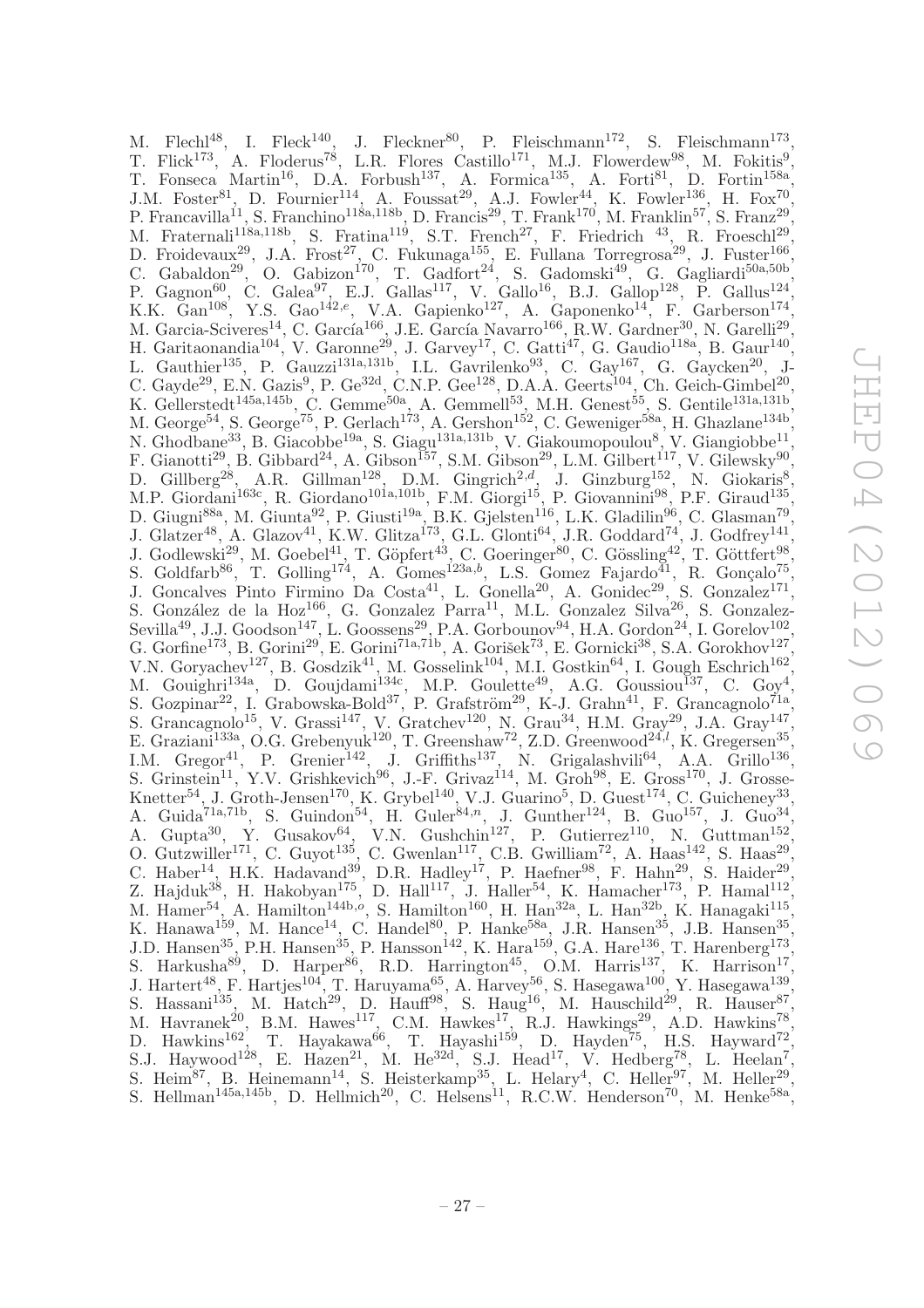A. Henrichs<sup>54</sup>, A.M. Henriques Correia<sup>29</sup>, S. Henrot-Versille<sup>114</sup>, F. Henry-Couannier<sup>82</sup>, C. Hensel<sup>54</sup>, T. Henß<sup>173</sup>, C.M. Hernandez<sup>7</sup>, Y. Hernández Jiménez<sup>166</sup>, R. Herrberg<sup>15</sup>, A.D. Hershenhorn<sup>151</sup>, G. Herten<sup>48</sup>, R. Hertenberger<sup>97</sup>, L. Hervas<sup>29</sup>, G.G. Hesketh<sup>76</sup>, N.P. Hessey<sup>104</sup>, E. Higón-Rodriguez<sup>166</sup>, D. Hill<sup>5,\*</sup>, J.C. Hill<sup>27</sup>, N. Hill<sup>5</sup>, K.H. Hiller<sup>41</sup>, S. Hillert<sup>20</sup>, S.J. Hillier<sup>17</sup>, I. Hinchliffe<sup>14</sup>, E. Hines<sup>119</sup>, M. Hirose<sup>115</sup>, F. Hirsch<sup>42</sup>, D. Hirschbuehl<sup>173</sup>, J. Hobbs<sup>147</sup>, N. Hod<sup>152</sup>, M.C. Hodgkinson<sup>138</sup>, P. Hodgson<sup>138</sup>, A. Hoecker<sup>29</sup>, M.R. Hoeferkamp<sup>102</sup>, J. Hoffman<sup>39</sup>, D. Hoffmann<sup>82</sup>, M. Hohlfeld<sup>80</sup>, M. Holder<sup>140</sup>, S.O. Holmgren<sup>145a</sup>, T. Holy<sup>126</sup>, J.L. Holzbauer<sup>87</sup>, Y. Homma<sup>66</sup>, T.M. Hong<sup>119</sup>, L. Hooft van Huysduynen<sup>107</sup>, T. Horazdovsky<sup>126</sup>, C. Horn<sup>142</sup>, S. Horner<sup>48</sup>, J-Y. Hostachy<sup>55</sup>, S. Hou<sup>150</sup>, M.A. Houlden<sup>72</sup>, A. Hoummada<sup>134a</sup>, J. Howarth<sup>81</sup>, D.F. Howell<sup>117</sup>, I. Hristova <sup>15</sup>, J. Hrivnac<sup>114</sup>, I. Hruska<sup>124</sup>, T. Hryn'ova<sup>4</sup>, P.J. Hsu<sup>80</sup>, S.-C. Hsu<sup>14</sup>, G.S. Huang<sup>110</sup>, Z. Hubacek<sup>126</sup>, F. Hubaut<sup>82</sup>, F. Huegging<sup>20</sup>, A. Huettmann<sup>41</sup>, T.B. Huffman<sup>117</sup>, E.W. Hughes<sup>34</sup>, G. Hughes<sup>70</sup>, R.E. Hughes-Jones<sup>81</sup>, M. Huhtinen<sup>29</sup>, P. Hurst<sup>57</sup>, M. Hurwitz<sup>14</sup>, U. Husemann<sup>41</sup>, N. Huseynov<sup> $64,p$ </sup>, J. Huston<sup>87</sup>, J. Huth<sup>57</sup>, G. Iacobucci<sup>49</sup>, G. Iakovidis<sup>9</sup>, M. Ibbotson<sup>81</sup>, I. Ibragimov<sup>140</sup>, R. Ichimiya<sup>66</sup>, L. Iconomidou-Fayard<sup>114</sup>, J. Idarraga<sup>114</sup>, P. Iengo<sup>101a</sup>, O. Igonkina<sup>104</sup>, Y. Ikegami<sup>65</sup>, M. Ikeno<sup>65</sup>, Y. Ilchenko<sup>39</sup>, D. Iliadis<sup>153</sup>, N. Ilic<sup>157</sup>, M. Imori<sup>154</sup>, T. Ince<sup>20</sup>, J. Inigo-Golfin<sup>29</sup>, P. Ioannou<sup>8</sup>, M. Iodice<sup>133a</sup>, V. Ippolito<sup>131a,131b</sup>, A. Irles Quiles<sup>166</sup>, C. Isaksson<sup>165</sup>, A. Ishikawa<sup>66</sup>, M. Ishino<sup>67</sup>, R. Ishmukhametov<sup>39</sup>, C. Issever<sup>117</sup>, S. Istin<sup>18a</sup>, A.V. Ivashin<sup>127</sup>, W. Iwanski<sup>38</sup>, H. Iwasaki $^{65}$ , J.M. Izen<sup>40</sup>, V. Izzo<sup>101a</sup>, B. Jackson<sup>119</sup>, J.N. Jackson<sup>72</sup>, P. Jackson<sup>142</sup>, M.R. Jaekel<sup>29</sup>, V. Jain<sup>60</sup>, K. Jakobs<sup>48</sup>, S. Jakobsen<sup>35</sup>, J. Jakubek<sup>126</sup>, D.K. Jana<sup>110</sup>, E. Jankowski<sup>157</sup>, E. Jansen<sup>76</sup>, H. Jansen<sup>29</sup>, A. Jantsch<sup>98</sup>, M. Janus<sup>48</sup>, G. Jarlskog<sup>78</sup>, L. Jeanty<sup>57</sup>, K. Jelen<sup>37</sup>, I. Jen-La Plante<sup>30</sup>, P. Jenni<sup>29</sup>, A. Jeremie<sup>4</sup>, P. Jež<sup>35</sup>, S. Jézéquel<sup>4</sup>, M.K. Jha<sup>19a</sup>, H. Ji<sup>171</sup>, W. Ji<sup>80</sup>, J. Jia<sup>147</sup>, Y. Jiang<sup>32b</sup>, M. Jimenez Belenguer<sup>41</sup>, G. Jin<sup>32b</sup>, S. Jin<sup>32a</sup>, O. Jinnouchi<sup>156</sup>, M.D. Joergensen<sup>35</sup>, D. Joffe<sup>39</sup>, L.G. Johansen<sup>13</sup>, M. Johansen<sup>145a,145b</sup>, K.E. Johansson<sup>145a</sup>, P. Johansson<sup>138</sup>, S. Johnert<sup>41</sup>, K.A. Johns<sup>6</sup>, K. Jon-And<sup>145a,145b</sup>, G. Jones<sup>117</sup>, R.W.L. Jones<sup>70</sup>, T.W. Jones<sup>76</sup>, T.J. Jones<sup>72</sup>, O. Jonsson<sup>29</sup>, C. Joram<sup>29</sup>, P.M. Jorge<sup>123a</sup>, J. Joseph<sup>14</sup>, J. Jovicevic<sup>146</sup>, T. Jovin<sup>12b</sup>, X. Ju<sup>171</sup>, C.A. Jung<sup>42</sup>, R.M. Jungst<sup>29</sup>, V. Juranek<sup>124</sup>, P. Jussel<sup>61</sup>, A. Juste Rozas<sup>11</sup>, V.V. Kabachenko<sup>127</sup>, S. Kabana<sup>16</sup>, M. Kaci<sup>166</sup>, A. Kaczmarska<sup>38</sup>, P. Kadlecik<sup>35</sup>, M. Kado<sup>114</sup>, H. Kagan<sup>108</sup>, M. Kagan<sup>57</sup>, S. Kaiser<sup>98</sup>, E. Kajomovitz<sup>151</sup>, S. Kalinin<sup>173</sup>, L.V. Kalinovskaya<sup>64</sup>, S. Kama<sup>39</sup>, N. Kanaya<sup>154</sup>, M. Kaneda<sup>29</sup>, S. Kaneti<sup>27</sup>, T. Kanno<sup>156</sup>, V.A. Kantserov<sup>95</sup>, J. Kanzaki<sup>65</sup>, B. Kaplan<sup>174</sup>, A. Kapliy<sup>30</sup>, J. Kaplon<sup>29</sup>, D. Kar<sup>43</sup>, M. Karagounis<sup>20</sup>, M. Karagoz<sup>117</sup>, M. Karnevskiy<sup>41</sup>, K. Karr<sup>5</sup>, V. Kartvelishvili<sup>70</sup>, A.N. Karyukhin<sup>127</sup>, L. Kashif<sup>171</sup>, G. Kasieczka<sup>58b</sup>, R.D. Kass<sup>108</sup>, A. Kastanas<sup>13</sup>, M. Kataoka<sup>4</sup>, Y. Kataoka<sup>154</sup>, E. Katsoufis<sup>9</sup>, J. Katzy<sup>41</sup>, V. Kaushik<sup>6</sup>, K. Kawagoe<sup>66</sup>, T. Kawamoto<sup>154</sup>, G. Kawamura<sup>80</sup>, M.S. Kayl<sup>104</sup>, V.A. Kazanin<sup>106</sup>, M.Y. Kazarinov<sup>64</sup>, R. Keeler<sup>168</sup>, R. Kehoe<sup>39</sup>, M. Keil<sup>54</sup>, G.D. Kekelidze<sup>64</sup>, J.S. Keller<sup>137</sup>, J. Kennedy<sup>97</sup>, M. Kenyon<sup>53'</sup>, O. Kepka<sup>124'</sup>, N. Kerschen<sup>29</sup>, B.P. Kerševan<sup>73</sup>, S. Kersten<sup>173'</sup>, K. Kessoku<sup>154'</sup>, J. Keung<sup>157</sup>, F. Khalil-zada<sup>10</sup>, H. Khandanyan<sup>164</sup>, A. Khanov<sup>111</sup>, D. Kharchenko<sup>64</sup>, A. Khodinov<sup>95</sup>, A.G. Kholodenko<sup>127</sup>, A. Khomich<sup>58a</sup>, T.J. Khoo<sup>27</sup>, G. Khoriauli<sup>20</sup>, A. Khoroshilov<sup>173</sup>, N. Khovanskiy<sup>64</sup>, V. Khovanskiy<sup>94</sup>, E. Khramov<sup>64</sup>, J. Khubua<sup>51b</sup>, H. Kim<sup>145a,145b</sup>, M.S. Kim<sup>2</sup>, S.H. Kim<sup>159</sup>, N. Kimura<sup>169</sup>, O. Kind<sup>15</sup>, B.T. King<sup>72</sup>, M. King<sup>66</sup>, R.S.B. King<sup>117</sup>, J. Kirk<sup>128</sup>, L.E. Kirsch<sup>22</sup>, A.E. Kiryunin<sup>98</sup>, T. Kishimoto<sup>66</sup>, D. Kisielewska<sup>37</sup>, T. Kittelmann<sup>122</sup>, A.M. Kiver<sup>127</sup>, E. Kladiva<sup>143b</sup>, J. Klaiber-Lodewigs<sup>42</sup> , M. Klein<sup>72</sup>, U. Klein<sup>72</sup>, K. Kleinknecht<sup>80</sup>, M. Klemetti<sup>84</sup>, A. Klier<sup>170</sup>, P. Klimek<sup>145a,145b</sup>, A. Klimentov<sup>24</sup>, R. Klingenberg<sup>42</sup>, J.A. Klinger<sup>81</sup>, E.B. Klinkby<sup>35</sup>, T. Klioutchnikova<sup>29</sup>, P.F. Klok<sup>103</sup>, S. Klous<sup>104</sup>, E.-E. Kluge<sup>58a</sup>, T. Kluge<sup>72</sup>, P. Kluit<sup>104</sup>, S. Kluth<sup>98</sup>, N.S. Knecht<sup>157</sup>, E. Kneringer<sup>61</sup>, J. Knobloch<sup>29</sup>, E.B.F.G. Knoops<sup>82</sup>, A. Knue<sup>54</sup>, B.R. Ko<sup>44</sup>, T. Kobayashi<sup>154</sup>, M. Kobel<sup>43</sup>, M. Kocian<sup>142</sup>, P. Kodys<sup>125</sup>, K. Köneke<sup>29</sup>, A.C. König<sup>103</sup>, S. Koenig<sup>80</sup>, L. Köpke<sup>80</sup>, F. Koetsveld<sup>103</sup>, P. Koevesarki<sup>20</sup>, T. Koffas<sup>28</sup>, E. Koffeman<sup>104</sup>, L.A. Kogan<sup>117</sup>, F. Kohn<sup>54</sup>, Z. Kohout<sup>126</sup>, T. Kohriki<sup>65</sup>, T. Koi<sup>142</sup>,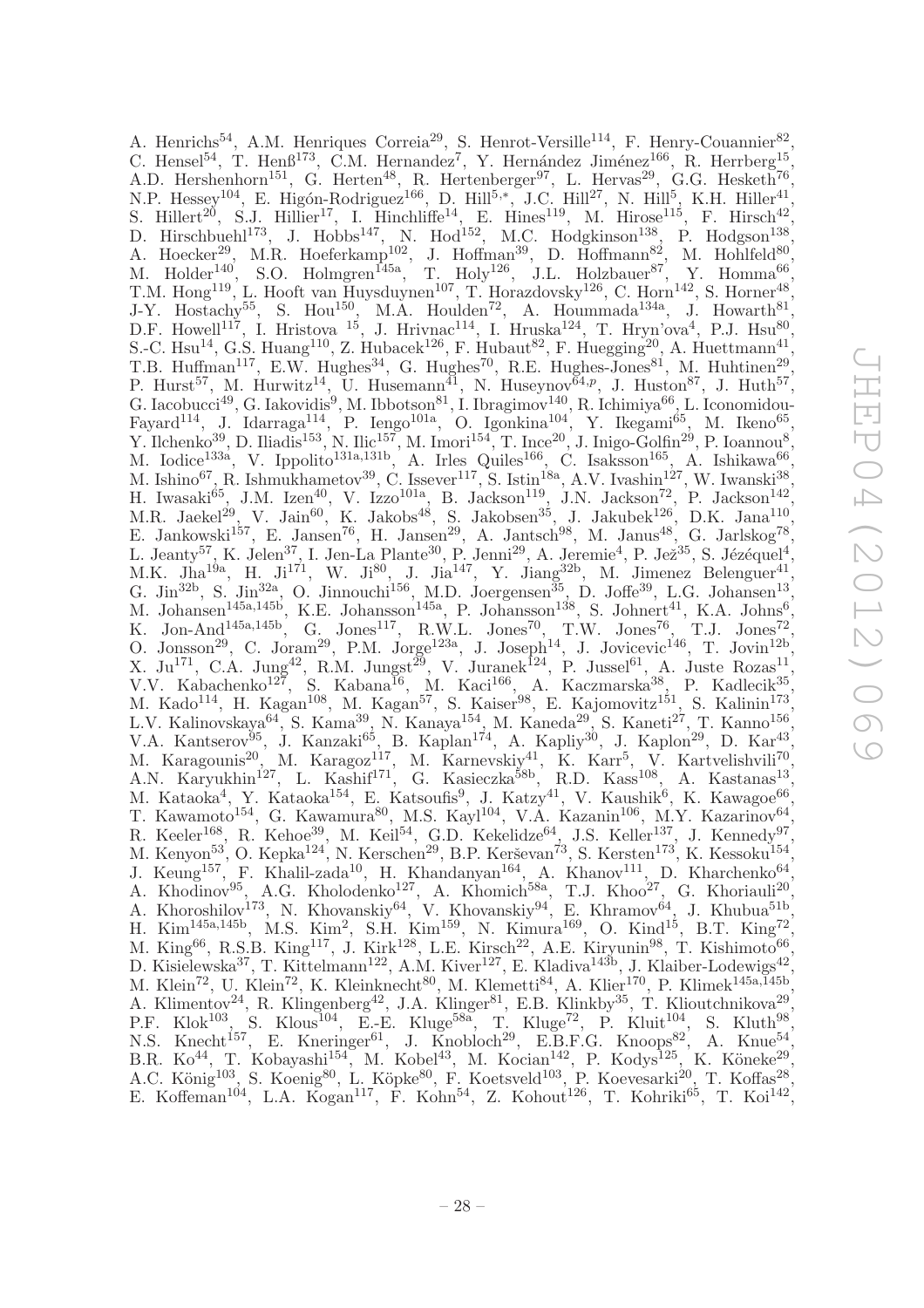T. Kokott<sup>20</sup>, G.M. Kolachev<sup>106</sup>, H. Kolanoski<sup>15</sup>, V. Kolesnikov<sup>64</sup>, I. Koletsou<sup>88a</sup>, J. Koll<sup>87</sup>, M. Kollefrath<sup>48</sup>, S.D. Kolya<sup>81</sup>, A.A. Komar<sup>93</sup>, Y. Komori<sup>154</sup>, T. Kondo<sup>65</sup>, , T. Kono<sup>41,q</sup>, A.I. Kononov<sup>48</sup>, R. Konoplich<sup>107,r</sup>, N. Konstantinidis<sup>76</sup>, A. Kootz<sup>173</sup>, S. Koperny<sup>37</sup>, K. Korcyl<sup>38</sup>, K. Kordas<sup>153</sup>, V. Koreshev<sup>127</sup>, A. Korn<sup>117</sup>, A. Korol<sup>106</sup>, I. Korolkov<sup>11</sup>, E.V. Korolkova<sup>138</sup>, V.A. Korotkov<sup>127</sup>, O. Kortner<sup>98</sup>, S. Kortner<sup>98</sup>, V.V. Kostyukhin<sup>20</sup>, M.J. Kotamäki<sup>29</sup>, S. Kotov<sup>98</sup>, V.M. Kotov<sup>64</sup>, A. Kotwal<sup>44</sup>, C. Kourkoumelis<sup>8</sup>, V. Kouskoura<sup>153</sup>, A. Koutsman<sup>158a</sup>, R. Kowalewski<sup>168</sup>, T.Z. Kowalski<sup>37</sup>, W. Kozanecki<sup>135</sup>, A.S. Kozhin<sup>127</sup>, V. Kral<sup>126</sup>, V.A. Kramarenko<sup>96</sup>, G. Kramberger<sup>73</sup>, M.W. Krasny<sup>77</sup>, A. Krasznahorkay<sup>107</sup>, J. Kraus<sup>87</sup>, J.K. Kraus<sup>20</sup>, A. Kreisel<sup>152</sup>, F. Krejci<sup>126</sup>, J. Kretzschmar<sup>72</sup>, N. Krieger<sup>54</sup>, P. Krieger<sup>157</sup>, K. Kroeninger<sup>54</sup>, H. Kroha<sup>98</sup>, J. Kroll<sup>119</sup>, J. Kroseberg<sup>20</sup>, J. Krstic<sup>12a</sup>, U. Kruchonak<sup>64</sup>, H. Krüger<sup>20</sup>, T. Kruker<sup>16</sup>, N. Krumnack<sup>63</sup>, Z.V. Krumshteyn<sup>64</sup>, A. Kruth<sup>20</sup>, T. Kubota<sup>85</sup>, S. Kuday<sup>3a</sup>, S. Kuehn<sup>48</sup>, A. Kugel<sup>58c</sup>, T. Kuhl<sup>41</sup>, D. Kuhn<sup>61</sup>, V. Kukhtin<sup>64</sup>, Y. Kulchitsky<sup>89</sup>, S. Kuleshov<sup>31b</sup>, C. Kummer<sup>97</sup>, M. Kuna<sup>77</sup>, N. Kundu<sup>117</sup>, J. Kunkle<sup>119</sup>, A. Kupco<sup>124</sup>, H. Kurashige<sup>66</sup>, M. Kurata<sup>159</sup>, Y.A. Kurochkin<sup>89</sup>, V. Kus<sup>124</sup>, E.S. Kuwertz<sup>146</sup>, M. Kuze<sup>156</sup>, J. Kvita<sup>141</sup>, R. Kwee<sup>15</sup>, A. La Rosa<sup>49</sup>, L. La Rotonda<sup>36a,36b</sup>, L. Labarga<sup>79</sup>, J. Labbe<sup>4</sup>, S. Lablak<sup>134a</sup>, C. Lacasta<sup>166</sup>, F. Lacava<sup>131a,131b</sup>, H. Lacker<sup>15</sup>, D. Lacour<sup>77</sup>, V.R. Lacuesta<sup>166</sup>, E. Ladygin<sup>64</sup>, R. Lafaye<sup>4</sup>, B. Laforge<sup>77</sup>, T. Lagouri<sup>79</sup>, S. Lai<sup>48</sup>, E. Laisne<sup>55</sup>, M. Lamanna<sup>29</sup>, L. Lambourne<sup>76</sup>, C.L. Lampen<sup>6</sup>, W. Lampl<sup>6</sup>, E. Lancon<sup>135</sup>, U. Landgraf<sup>48</sup>, M.P.J. Landon<sup>74</sup>, J.L. Lane<sup>81</sup>, C. Lange<sup>41</sup>, A.J. Lankford<sup>162</sup>, F. Lanni<sup>24</sup>, K. Lantzsch<sup>173</sup>, S. Laplace<sup>77</sup>, C. Lapoire<sup>20</sup>, J.F. Laporte<sup>135</sup>, T. Lari<sup>88a</sup>, A.V. Larionov<sup>'127</sup>, A. Larner<sup>117</sup>, C. Lasseur<sup>29</sup>, M. Lassnig<sup>29</sup>, P. Laurelli<sup>47</sup>, V. Lavorini<sup>36a, 36b</sup>, W. Lavrijsen<sup>14</sup>, P. Laycock<sup>72</sup>, A.B. Lazarev<sup>64</sup>, O. Le Dortz<sup>77</sup>, E. Le Guirriec<sup>82</sup>, C. Le Maner<sup>157</sup>, E. Le Menedeu<sup>9</sup>, C. Lebel<sup>92</sup>, T. LeCompte<sup>5</sup>, F. Ledroit-Guillon<sup>55</sup>, H. Lee<sup>104</sup>, J.S.H. Lee<sup>115</sup>, S.C. Lee<sup>150</sup>, L. Lee<sup>174</sup>, M. Lefebvre<sup>168</sup>, M. Legendre<sup>135</sup>, A. Leger<sup>49</sup>, B.C. LeGeyt<sup>119</sup>, F. Legger<sup>97</sup>, C. Leggett<sup>14</sup>, M. Lehmacher<sup>20</sup>, G. Lehmann Miotto<sup>29</sup>, X. Lei<sup>6</sup>, M.A.L. Leite<sup>23d</sup>, R. Leitner<sup>125</sup>, D. Lellouch<sup>170</sup>, M. Leltchouk<sup>34</sup>, B. Lemmer<sup>54</sup>, V. Lendermann<sup>58a</sup>, K.J.C. Leney<sup>144b</sup>, T. Lenz<sup>104</sup>, G. Lenzen<sup>173</sup>, B. Lenzi<sup>29</sup>, K. Leonhardt<sup>43</sup>, S. Leontsinis<sup>9</sup>, C. Leroy<sup>92</sup>, J-R. Lessard<sup>168</sup>, J. Lesser<sup>145a</sup>, C.G. Lester<sup>27</sup>, A. Leung Fook Cheong<sup>171</sup>, J. Levêque<sup>4</sup>, D. Levin<sup>86</sup>, L.J. Levinson<sup>170</sup>, M.S. Levitski<sup>127</sup>, A. Lewis<sup>117</sup>, G.H. Lewis<sup>107</sup>, A.M. Leyko<sup>20</sup>, M. Leyton<sup>15</sup>, B. Li<sup>82</sup>, H. Li<sup>171,s</sup>, S. Li<sup>32b,t</sup>, X. Li<sup>86</sup>, Z. Liang<sup>117,u</sup>, H. Liao<sup>33</sup>, B. Liberti<sup>132a</sup>, P. Lichard<sup>29</sup>, M. Lichtnecker<sup>97</sup>, K. Lie<sup>164</sup>, W. Liebig<sup>13</sup>, R. Lifshitz<sup>151</sup>, C. Limbach<sup>20</sup>, A. Limosani<sup>85</sup>, M. Limper<sup>62</sup>, S.C. Lin<sup>150,</sup>v, F. Linde<sup>104</sup>, J.T. Linnemann<sup>87</sup>, E. Lipeles<sup>119</sup>, L. Lipinsky<sup>124</sup>, A. Lipniacka<sup>13</sup>, T.M. Liss<sup>164</sup>, D. Lissauer<sup>24</sup>, A. Lister<sup>49</sup>, A.M. Litke<sup>136</sup>, C. Liu<sup>28</sup>, D. Liu<sup>150</sup>, H. Liu<sup>86</sup>, J.B. Liu<sup>86</sup>, M. Liu<sup>32b</sup>, Y. Liu<sup>32b</sup>, M. Livan<sup>118a,118b</sup>, S.S.A. Livermore<sup>117</sup>, A. Lleres<sup>55</sup>, J. Llorente Merino<sup>79</sup>, S.L. Lloyd<sup>74</sup>, E. Lobodzinska<sup>41</sup>, P. Loch<sup>6</sup>, W.S. Lockman<sup>136</sup>, T. Loddenkoetter<sup>20</sup>, F.K. Loebinger<sup>81</sup>, A. Loginov<sup>174</sup>, C.W. Loh<sup>167</sup>, T. Lohse<sup>15</sup>, K. Lohwasser<sup>48</sup>, M. Lokajicek<sup>124</sup>, J. Loken <sup>117</sup>, V.P. Lombardo<sup>4</sup>, R.E. Long<sup>70</sup>, L. Lopes<sup>123a</sup>, D. Lopez Mateos<sup>57</sup>, J. Lorenz<sup>97</sup>, N. Lorenzo Martinez<sup>114</sup>, M. Losada<sup>161</sup>, P. Loscutoff<sup>14</sup>, F. Lo Sterzo<sup>131a,131b</sup>, M.J. Losty<sup>158a</sup>, X. Lou<sup>40</sup>, A. Lounis<sup>114</sup>, K.F. Loureiro<sup>161</sup>, J. Love<sup>21</sup>, P.A. Love<sup>70</sup>, A.J. Lowe<sup>142,e</sup>, F. Lu<sup>32a</sup>, H.J. Lubatti<sup>137</sup>, C. Luci<sup>131a,131b</sup>, A. Lucotte<sup>55</sup>, A. Ludwig<sup>43</sup>, D. Ludwig<sup>41</sup>, I. Ludwig<sup>48</sup>, J. Ludwig<sup>48</sup>, F. Luehring<sup>60</sup>, G. Luijckx<sup>104</sup>, W. Lukas<sup>61</sup>, D. Lumb<sup>48</sup>, L. Luminari<sup>131a</sup>, E. Lund<sup>116</sup>, B. Lund-Jensen<sup>146</sup>, B. Lundberg<sup>78</sup>, J. Lundberg<sup>145a,145b</sup>, J. Lundquist<sup>35</sup>, M. Lungwitz<sup>80</sup>, G. Lutz<sup>98</sup>, D. Lynn<sup>24</sup>, J. Lys<sup>14</sup>, E. Lytken<sup>78</sup>, H. Ma<sup>24</sup>, L.L. Ma<sup>171</sup>, J.A. Macana Goia<sup>92</sup>, G. Maccarrone<sup>47</sup>, A. Macchiolo<sup>98</sup>, B. Maček<sup>73</sup>, J. Machado Miguens<sup>123a</sup>, R. Mackeprang<sup>35</sup>, R.J. Madaras<sup>14</sup>, W.F. Mader<sup>43</sup>, R. Maenner<sup>58c</sup>, T. Maeno<sup>24</sup>, P. Mättig<sup>173</sup>, S. Mättig<sup>41</sup>, L. Magnoni<sup>29</sup>, E. Magradze<sup>54</sup>, Y. Mahalalel<sup>152</sup>, K. Mahboubi<sup>48</sup>, S. Mahmoud<sup>72</sup>, G. Mahout<sup>17</sup>, C. Maiani<sup>131a,131b</sup>, C. Maidantchik<sup>23a</sup>, A. Maio<sup>123a,b</sup>, S. Majewski<sup>24</sup>, Y. Makida<sup>65</sup>, N. Makovec<sup>114</sup>, P. Mal<sup>135</sup>, B. Malaescu<sup>29</sup>, Pa. Malecki<sup>38</sup>, P. Malecki<sup>38</sup>, V.P. Maleev<sup>120</sup>, F. Malek<sup>55</sup>, U. Mallik<sup>62</sup>, D. Malon<sup>5</sup>, C. Malone<sup>142</sup>, S. Maltezos<sup>9</sup>, V. Malyshev<sup>106</sup>, S. Malyukov<sup>29</sup>, R. Mameghani<sup>97</sup>, J. Mamuzic<sup>12b</sup>, A. Manabe<sup>65</sup>,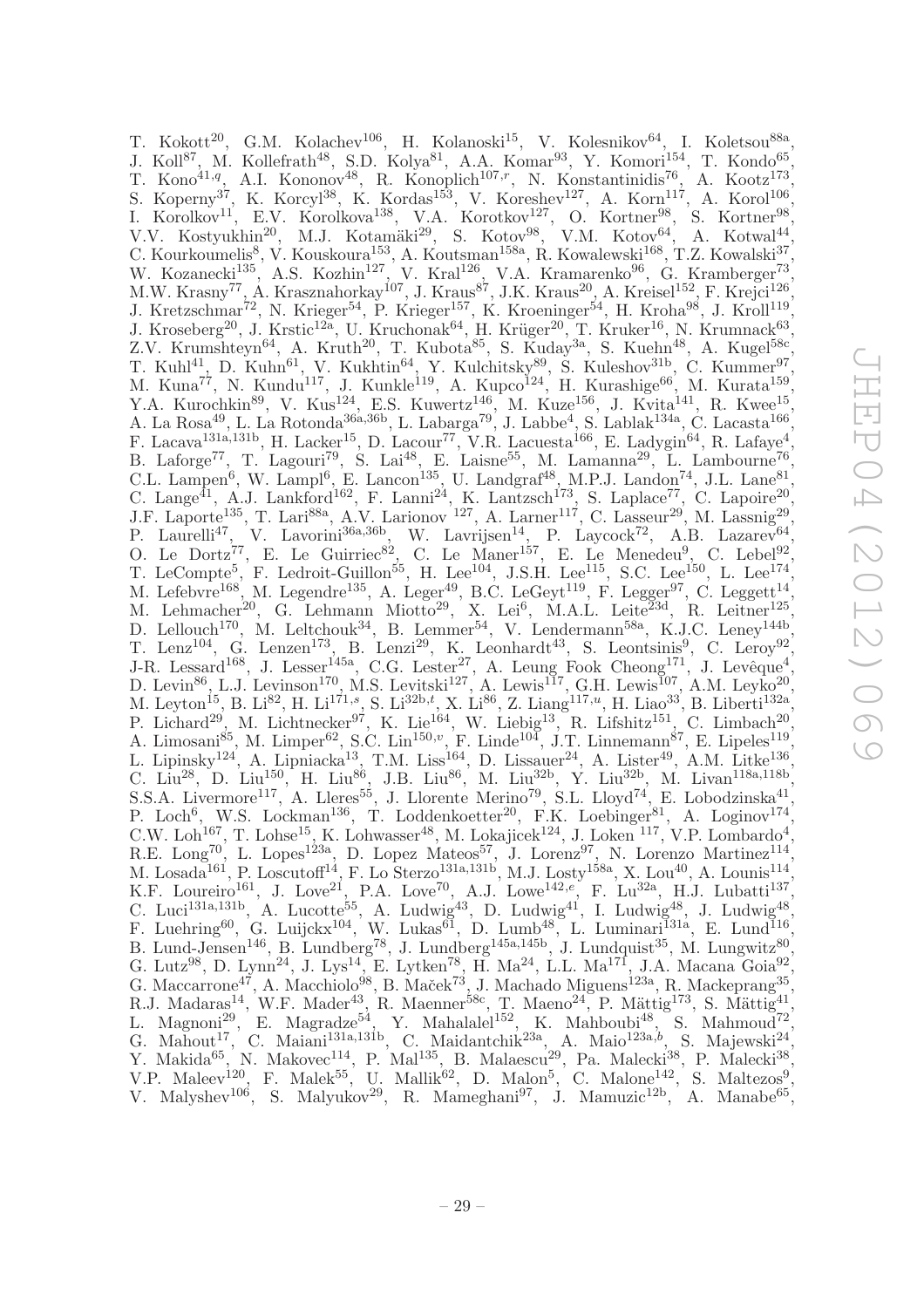L. Mandelli<sup>88a</sup>, I. Mandić<sup>73</sup>, R. Mandrysch<sup>15</sup>, J. Maneira<sup>123a</sup>, P.S. Mangeard<sup>87</sup>, L. Manhaes de Andrade Filho<sup>23a</sup>, I.D. Manjavidze<sup>64</sup>, A. Mann<sup>54</sup>, P.M. Manning<sup>136</sup>, A. Manousakis-Katsikakis<sup>8</sup>, B. Mansoulie<sup>135</sup>, A. Manz<sup>98</sup>, A. Mapelli<sup>29</sup>, L. Mapelli<sup>29</sup>, L. March <sup>79</sup>, J.F. Marchand<sup>28</sup>, F. Marchese<sup>132a,132b</sup>, G. Marchiori<sup>77</sup>, M. Marcisovsky<sup>124</sup>, C.P. Marino<sup>168</sup>, F. Marroquim<sup>23a</sup>, R. Marshall<sup>81</sup>, Z. Marshall<sup>29</sup>, F.K. Martens<sup>157</sup>, S. Marti-Garcia<sup>166</sup>, A.J. Martin<sup>174</sup>, B. Martin<sup>29</sup>, B. Martin<sup>87</sup>, F.F. Martin<sup>119</sup>, J.P. Martin<sup>92</sup>, Ph. Martin<sup>55</sup>, T.A. Martin<sup>17</sup>, V.J. Martin<sup>45</sup>, B. Martin dit Latour<sup>49</sup>, S. Martin-Haugh<sup>148</sup>, M. Martinez<sup>11</sup>, V. Martinez Outschoorn<sup>57</sup>, A.C. Martyniuk<sup>168</sup>, M. Marx<sup>81</sup>, F. Marzano<sup>131a</sup>, A. Marzin<sup>110</sup>, L. Masetti<sup>80</sup>, T. Mashimo<sup>154</sup>, R. Mashinistov<sup>93</sup>, J. Masik<sup>81</sup>, A.L. Maslennikov<sup>106</sup>, I. Massa<sup>19a,19b</sup>, G. Massaro<sup>104</sup>, N. Massol<sup>4</sup>, P. Mastrandrea<sup>131a,131b</sup>, A. Mastroberardino<sup>36a,36b</sup>, T. Masubuchi<sup>154</sup>, P. Matricon<sup>114</sup>, H. Matsumoto<sup>154</sup>, H. Matsunaga<sup>154</sup>, T. Matsushita<sup>66</sup>, C. Mattravers<sup>117,*c*'</sup>, J.M. Maugain<sup>29</sup>, J. Maurer<sup>82</sup>, S.J. Maxfield<sup>72</sup>, D.A. Maximov<sup>106,f</sup>, E.N. May<sup>5</sup>, A. Mayne<sup>138</sup>, R. Mazini<sup>150</sup>, M. Mazur<sup>20</sup>, M. Mazzanti<sup>88a</sup>, S.P. Mc Kee<sup>86</sup>, A. McCarn<sup>164</sup>, R.L. McCarthy<sup>147</sup>, T.G. McCarthy<sup>28</sup>, N.A. McCubbin<sup>128</sup>, K.W. McFarlane<sup>56</sup>, J.A. Mcfayden<sup>138</sup>, H. McGlone<sup>53</sup>, G. Mchedlidze<sup>51b</sup>, R.A. McLaren<sup>29</sup>, T. Mclaughlan<sup>17</sup>, S.J. McMahon<sup>128</sup>, R.A. McPherson<sup>168,j</sup>, A. Meade<sup>83</sup>, J. Mechnich<sup>104</sup>, M. Mechtel<sup>173</sup>, M. Medinnis<sup>41</sup>, R. Meera-Lebbai<sup>110</sup>, T. Meguro<sup>115</sup>, R. Mehdiyev<sup>92</sup>, S. Mehlhase<sup>35</sup>, A. Mehta<sup>72</sup> , K. Meier<sup>58a</sup>, B. Meirose<sup>78</sup>, C. Melachrinos<sup>30</sup>, B.R. Mellado Garcia<sup>171</sup>, L. Mendoza Navas<sup>161</sup>, Z. Meng<sup>150,s</sup>, A. Mengarelli<sup>19a,19b</sup>, S. Menke<sup>98</sup>, C. Menot<sup>29</sup>, E. Meoni<sup>11</sup>, K.M. Mercurio<sup>57</sup>, P. Mermod<sup>49</sup>, L. Merola<sup>101a,101b</sup>, C. Meroni<sup>88a</sup>, F.S. Merritt<sup>30</sup>, H. Merritt<sup>108</sup>, A. Messina<sup>29</sup>, J. Metcalfe<sup>102</sup>, A.S. Mete<sup>63</sup>, C. Meyer<sup>80</sup>, C. Meyer<sup>30</sup>, J-P. Meyer<sup>135</sup>, J. Meyer<sup>172</sup>, J. Meyer<sup>54</sup>, T.C. Meyer<sup>29</sup>, W.T. Meyer<sup>63</sup>, J. Miao<sup>32d</sup>, S. Michal<sup>29</sup>, L. Micu<sup>25a</sup>, R.P. Middleton<sup>128</sup>, S. Migas<sup>72</sup>, L. Mijović<sup>41</sup>, G. Mikenberg<sup>170</sup>, M. Mikestikova<sup>124</sup>, M. Mikuž<sup>73</sup>, D.W. Miller<sup>30</sup>, R.J. Miller<sup>87</sup>, W.J. Mills<sup>167</sup>, C. Mills<sup>57</sup>, A. Milov<sup>170</sup>, D.A. Milstead<sup>145a,145b</sup>, D. Milstein<sup>170</sup>, A.A. Minaenko<sup>127</sup>, M. Miñano Moya<sup>166</sup>, I.A. Minashvili<sup>64</sup>, A.I. Mincer<sup>107</sup>, B. Mindur<sup>37</sup>, M. Mineev $^{64}$ , Y. Ming<sup>171</sup>, L.M. Mir<sup>11</sup>, G. Mirabelli<sup>131a</sup>, L. Miralles Verge<sup>11</sup>, A. Misiejuk<sup>75</sup>, J. Mitrevski<sup>136</sup>, G.Y. Mitrofanov<sup>127</sup>, V.A. Mitsou<sup>166</sup>, S. Mitsui<sup>65</sup>, P.S. Miyagawa<sup>138</sup>, K. Miyazaki $^{66}$ , J.U. Mjörnmark $^{78}$ , T. Moa $^{145a,145b}$ , P. Mockett $^{137}$ , S. Moed $^{57}$ , V. Moeller<sup>27</sup>, K. Mönig<sup>41</sup>, N. Möser<sup>20</sup>, S. Mohapatra<sup>147</sup>, W. Mohr<sup>48</sup>, S. Mohrdieck- $\text{Möck}^{98}$ , A.M. Moisseev $^{127,*}$ , R. Moles-Valls<sup>166</sup>, J. Molina-Perez<sup>29</sup>, J. Monk<sup>76</sup>, E. Monnier<sup>82</sup>, S. Montesano<sup>88a,88b</sup>, F. Monticelli<sup>69</sup>, S. Monzani<sup>19a,19b</sup>, R.W. Moore<sup>2</sup>, G.F. Moorhead<sup>85</sup>, C. Mora Herrera<sup>49</sup>, A. Moraes<sup>53</sup>, N. Morange<sup>135</sup>, J. Morel<sup>54</sup>, G. Morello<sup>36a,36b</sup>, D. Moreno<sup>80</sup>, M. Moreno Llácer<sup>166</sup>, P. Morettini<sup>50a</sup>, M. Morgenstern<sup>43</sup>, M. Morii<sup>57</sup>, J. Morin<sup>74</sup>, A.K. Morley<sup>29</sup>, G. Mornacchi<sup>29</sup>, S.V. Morozov<sup>95</sup>, J.D. Morris<sup>74</sup>, L. Morvaj<sup>100</sup>, H.G. Moser<sup>98</sup>, M. Mosidze<sup>51b</sup>, J. Moss<sup>108</sup>, R. Mount<sup>142</sup>, E. Mountricha<sup>9,*w*</sup>, S.V. Mouraviev<sup>93</sup>, E.J.W. Moyse<sup>83</sup>, M. Mudrinic<sup>12b'</sup>, F. Mueller<sup>58a</sup>, J. Mueller<sup>122'</sup>, K. Mueller<sup>20</sup>, T.A. Müller<sup>97</sup>, T. Mueller<sup>80</sup>, D. Muenstermann<sup>29</sup>, A. Muir<sup>167</sup>, Y. Munwes<sup>152</sup>, W.J. Murray<sup>128</sup>, I. Mussche<sup>104</sup>, E. Musto<sup>101a,101b</sup>, A.G. Myagkov<sup>127</sup>, M. Myska<sup>124</sup>, J. Nadal<sup>11</sup>, K. Nagai<sup>159</sup>, K. Nagano<sup>65</sup>, A. Nagarkar<sup>108</sup>, Y. Nagasaka<sup>59</sup>, M. Nagel<sup>98</sup>, A.M. Nairz<sup>29</sup>, Y. Nakahama<sup>29</sup>, K. Nakamura<sup>154</sup>, T. Nakamura<sup>154</sup>, I. Nakano<sup>109</sup>, G. Nanava<sup>20</sup>, A. Napier<sup>160</sup>, R. Narayan<sup>58b</sup>, M. Nash<sup>76,c</sup>, N.R. Nation<sup>21</sup>, T. Nattermann<sup>20</sup>, T. Naumann<sup>41</sup>, G. Navarro<sup>161</sup>, H.A. Neal<sup>86</sup>, E. Nebot<sup>79</sup>, P.Yu. Nechaeva<sup>93</sup>, T.J. Neep<sup>81</sup>. , A. Negri<sup>118a,118b</sup>, G. Negri<sup>29</sup>, S. Nektarijevic<sup>49</sup>, A. Nelson<sup>162</sup>, T.K. Nelson<sup>142</sup>, S. Nemecek<sup>124</sup>, P. Nemethy<sup>107</sup>, A.A. Nepomuceno<sup>23a</sup>, M. Nessi<sup>29,x</sup>, M.S. Neubauer<sup>164</sup>, A. Neusiedl<sup>80</sup>, R.M. Neves<sup>107</sup>, P. Nevski<sup>24</sup>, P.R. Newman<sup>17</sup>, V. Nguyen Thi Hong<sup>135</sup>, R.B. Nickerson<sup>117</sup>, R. Nicolaidou<sup>135</sup>, L. Nicolas<sup>138</sup>, B. Nicquevert<sup>29</sup>, F. Niedercorn<sup>114</sup>, J. Nielsen<sup>136</sup>, T. Niinikoski<sup>29</sup>, N. Nikiforou<sup>34</sup>, A. Nikiforov<sup>15</sup>, V. Nikolaenko<sup>127</sup>, K. Nikolaev $^{64}$ , I. Nikolic-Audit $^{77}$ , K. Nikolics $^{49}$ , K. Nikolopoulos $^{24}$ , H. Nilsen $^{48}$ , P. Nilsson $^7$ , Y. Ninomiya <sup>154</sup>, A. Nisati<sup>131a</sup>, T. Nishiyama<sup>66</sup>, R. Nisius<sup>98</sup>, L. Nodulman<sup>5</sup>, M. Nomachi<sup>115</sup>, I. Nomidis<sup>153</sup>, M. Nordberg<sup>29</sup>, B. Nordkvist<sup>145a,145b</sup>, P.R. Norton<sup>128</sup>, J. Novakova<sup>125</sup>, M. Nozaki $^{65}$ , L. Nozka $^{112}$ , I.M. Nugent $^{158a}$ , A.-E. Nuncio-Quiroz<sup>20</sup>, G. Nunes Hanninger<sup>85</sup>,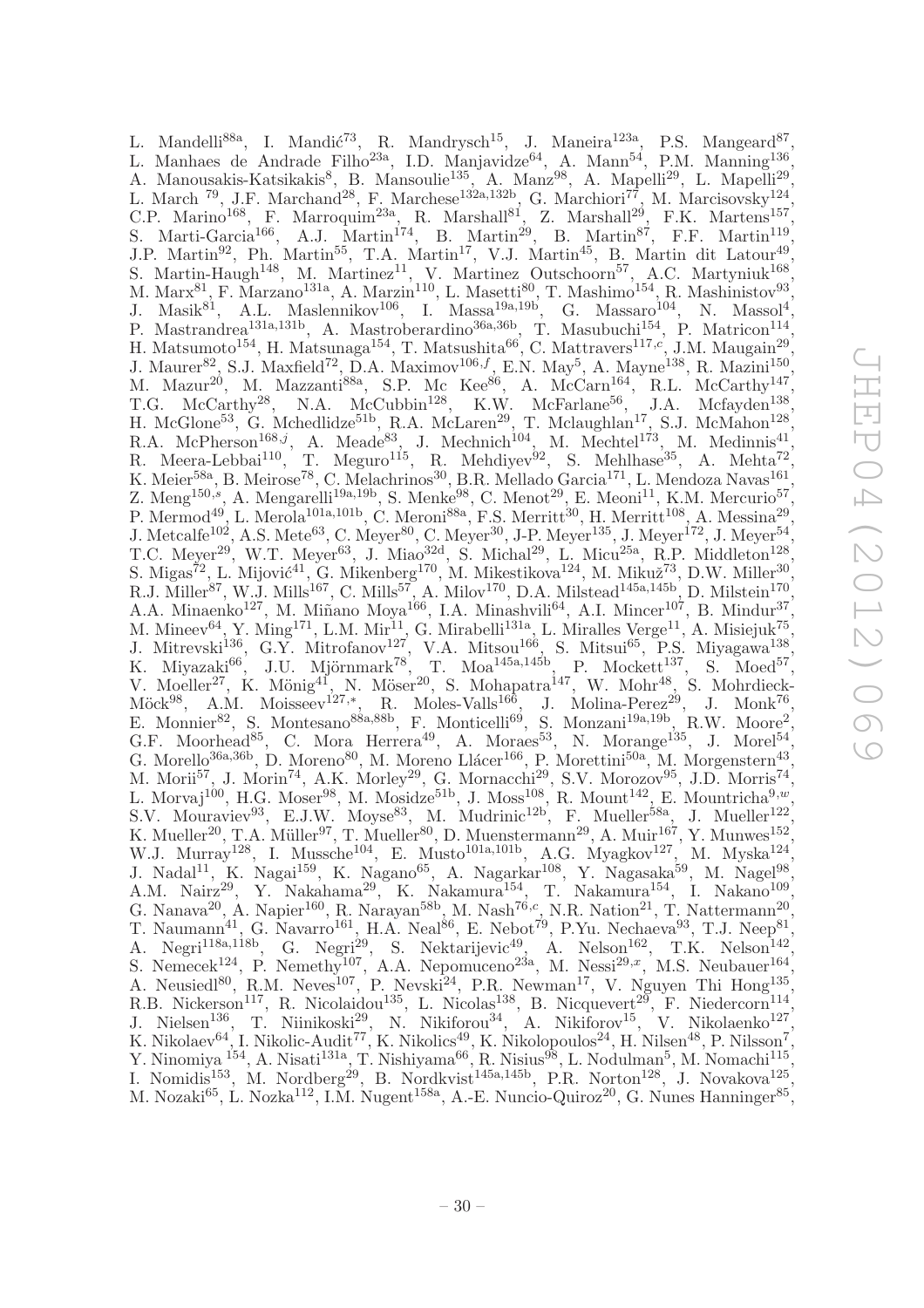T. Nunnemann<sup>97</sup>, E. Nurse<sup>76</sup>, B.J. O'Brien<sup>45</sup>, S.W. O'Neale<sup>17,\*</sup>, D.C. O'Neil<sup>141</sup>, V. O'Shea<sup>53</sup>, L.B. Oakes<sup>97</sup>, F.G. Oakham<sup>28,d</sup>, H. Oberlack<sup>98</sup>, J. Ocariz<sup>77</sup>, A. Ochi<sup>66</sup>, S. Oda<sup>154</sup>, S. Odaka<sup>65</sup>, J. Odier<sup>82</sup>, H. Ogren<sup>60</sup>, A. Oh<sup>81</sup>, S.H. Oh<sup>44</sup>, C.C. Ohm<sup>145a,145b</sup>, T. Ohshima<sup>100</sup>, H. Ohshita<sup>139</sup>, S. Okada<sup>66</sup>, H. Okawa<sup>162</sup>, Y. Okumura<sup>100</sup>, T. Okuyama<sup>154</sup>, , A. Olariu<sup>25a</sup>, M. Olcese<sup>50a</sup>, A.G. Olchevski<sup>64</sup>, S.A. Olivares Pino<sup>31a</sup>, M. Oliveira<sup>123a,h</sup>, D. Oliveira Damazio<sup>24</sup>, E. Oliver Garcia<sup>166</sup>, D. Olivito<sup>119</sup>, A. Olszewski<sup>38</sup>, J. Olszowska<sup>38</sup>, C. Omachi<sup>66</sup>, A. Onofre<sup>123a, y</sup>, P.U.E. Onyisi<sup>30</sup>, C.J. Oram<sup>158a</sup>, M.J. Oreglia<sup>30</sup>, Y. Oren<sup>152</sup>, D. Orestano<sup>133a,133b</sup>, N. Orlando<sup>71a,71b</sup>, I. Orlov<sup>106</sup>, C. Oropeza Barrera<sup>53</sup>, R.S. Orr<sup>157</sup>, B. Osculati<sup>50a,50b</sup>, R. Ospanov<sup>119</sup>, C. Osuna<sup>11</sup>, G. Otero y Garzon<sup>26</sup>, J.P. Ottersbach<sup>104</sup>, M. Ouchrif<sup>134d</sup>, E.A. Ouellette<sup>168</sup>, F. Ould-Saada<sup>116</sup>, A. Ouraou<sup>135</sup>, Q. Ouyang<sup>32a</sup>, A. Ovcharova<sup>14</sup>, M. Owen<sup>81</sup>, S. Owen<sup>138</sup>, V.E. Ozcan<sup>18a</sup>, N. Ozturk<sup>7</sup>, A. Pacheco Pages<sup>11</sup>, C. Padilla Aranda<sup>11</sup>, S. Pagan Griso<sup>14</sup>, E. Paganis<sup>138</sup>, F. Paige<sup>24</sup>, P. Pais<sup>83</sup>, K. Pajchel<sup>116</sup>, G. Palacino<sup>158b</sup>, C.P. Paleari<sup>6</sup>, S. Palestini<sup>29</sup>, D. Pallin<sup>33</sup>, A. Palma<sup>123a</sup>, J.D. Palmer<sup>17</sup>, Y.B. Pan<sup>171</sup>, E. Panagiotopoulou<sup>9</sup>, B. Panes<sup>31a</sup>, N. Panikashvili<sup>86</sup>, S. Panitkin<sup>24</sup>, D. Pantea<sup>25a</sup>, M. Panuskova<sup>124</sup>, V. Paolone<sup>122</sup>, A. Papadelis<sup>145a</sup>, Th.D. Papadopoulou<sup>9</sup>, A. Paramonov<sup>5</sup>, D. Paredes Hernandez<sup>33</sup>, W. Park<sup>24,z</sup>, M.A. Parker<sup>27</sup>, F. Parodi<sup>50a,50b</sup>, J.A. Parsons<sup>34</sup>, U. Parzefall<sup>48</sup>, S. Pashapour<sup>54</sup>, E. Pasqualucci<sup>131a</sup>, S. Passaggio<sup>50a</sup>, A. Passeri<sup>133a</sup>, F. Pastore<sup>133a,133b</sup>, Fr. Pastore<sup>75</sup>, G. Pásztor  $^{49,aa}$ , S. Pataraia<sup>173</sup>, N. Patel<sup>149</sup>, J.R. Pater<sup>81</sup>, S. Patricelli<sup>101a,101b</sup>, T. Pauly<sup>29</sup>, M. Pecsy<sup>143a</sup>, M.I. Pedraza Morales<sup>171</sup>, S.V. Peleganchuk<sup>106</sup>, H. Peng<sup>32b</sup>, R. Pengo<sup>29</sup>, B. Penning<sup>30</sup>, A. Penson<sup>34</sup>, J. Penwell<sup>60</sup>, M. Perantoni<sup>23a</sup>, K. Perez<sup>34,ab</sup>, T. Perez Cavalcanti<sup>41</sup>, E. Perez Codina<sup>11</sup>, M.T. Pérez García-Estañ<sup>166</sup>, V. Perez Reale<sup>34</sup>, L. Perini<sup>88a,88b</sup>, H. Pernegger<sup>29</sup>, R. Perrino<sup>71a</sup>, P. Perrodo<sup>4</sup>, S. Persembe<sup>3a</sup>, V.D. Peshekhonov<sup>64</sup>, K. Peters<sup>29</sup>, B.A. Petersen<sup>29</sup>, J. Petersen<sup>29</sup>, T.C. Petersen<sup>35</sup>, E. Petit<sup>4</sup>, A. Petridis<sup>153</sup>, C. Petridou<sup>153</sup>, E. Petrolo<sup>131a</sup>, F. Petrucci<sup>133a,133b</sup>, D. Petschull<sup>41</sup>, M. Petteni<sup>141</sup>, R. Pezoa<sup>31b</sup>, A. Phan<sup>85</sup>, P.W. Phillips<sup>128</sup>, G. Piacquadio<sup>29</sup>, A. Picazio<sup>49</sup>, E. Piccaro<sup>74</sup>, M. Piccinini<sup>19a,19b</sup>, S.M. Piec<sup>41</sup>, R. Piegaia<sup>26</sup>, D.T. Pignotti<sup>108</sup>, J.E. Pilcher<sup>30</sup>, A.D. Pilkington<sup>81</sup>, J. Pina<sup>123a,b</sup>, M. Pinamonti<sup>163a,163c</sup>, A. Pinder<sup>117</sup>, J.L. Pinfold<sup>2</sup>, J. Ping<sup>32c</sup>, B. Pinto<sup>123a</sup>, O. Pirotte<sup>29</sup>, C. Pizio<sup>88a,88b</sup>, M. Plamondon<sup>168</sup>, M.-A. Pleier<sup>24</sup>, A.V. Pleskach<sup>127</sup>, E. Plotnikova<sup>64</sup>, A. Poblaguev<sup>24</sup>, S. Poddar<sup>58a</sup>, F. Podlyski<sup>33</sup>, L. Poggioli<sup>114</sup>, T. Poghosyan<sup>20</sup>, M. Pohl<sup>49</sup>, F. Polci<sup>55</sup>, G. Polesello<sup>118a</sup>, A. Policicchio<sup>36a,36b</sup>, A. Polini<sup>19a</sup>, J. Poll<sup>74</sup>, V. Polychronakos<sup>24</sup>, D.M. Pomarede<sup>135</sup>, D. Pomeroy<sup>22</sup>, K. Pommès<sup>29</sup>, L. Pontecorvo<sup>131a</sup>, B.G. Pope<sup>87</sup>, G.A. Popeneciu<sup>25a</sup>, D.S. Popovic<sup>12a</sup>, A. Poppleton<sup>29</sup>, X. Portell Bueso<sup>29</sup>, C. Posch<sup>21</sup>, G.E. Pospelov<sup>98</sup>, S. Pospisil<sup>126</sup>, I.N. Potrap<sup>98</sup>, C.J. Potter<sup>148</sup>, C.T. Potter<sup>113</sup>, G. Poulard<sup>29</sup>, J. Poveda<sup>171</sup>, V. Pozdnyakov<sup>64</sup>, R. Prabhu<sup>76</sup>, P. Pralavorio<sup>82</sup>, A. Pranko<sup>14</sup>, S. Prasad<sup>29</sup>, R. Pravahan<sup>7</sup>, S. Prell<sup>63</sup>, K. Pretzl<sup>16</sup>, L. Pribyl<sup>29</sup>, D. Price<sup>60</sup>, J. Price<sup>72</sup>, L.E. Price<sup>5</sup>, M.J. Price<sup>29</sup>, D. Prieur<sup>122</sup>, M. Primavera<sup>71a</sup>, K. Prokofiev<sup>107</sup>, F. Prokoshin<sup>31b</sup>, S. Protopopescu<sup>24</sup>, J. Proudfoot<sup>5</sup>, X. Prudent<sup>43</sup>, M. Przybycien<sup>37</sup>, H. Przysiezniak<sup>4</sup>, S. Psoroulas<sup>20</sup>, E. Ptacek<sup>113</sup>, E. Pueschel<sup>83</sup>, J. Purdham<sup>86</sup>, M. Purohit<sup>24, $z$ </sup>, P. Puzo<sup>114</sup>, Y. Pylypchenko<sup>62</sup>, J. Qian<sup>86</sup>, Z. Qian<sup>82</sup>, Z. Qin<sup>41</sup>, A. Quadt<sup>54</sup>, D.R. Quarrie<sup>14</sup>, W.B. Quayle<sup>171</sup>, F. Quinonez<sup>31a</sup>, M. Raas<sup>103</sup>, V. Radescu<sup>41</sup>, B. Radics<sup>20</sup>, P. Radloff<sup>113</sup>, T. Rador<sup>18a</sup>, F. Ragusa<sup>88a,88b</sup>, G. Rahal<sup>176</sup>, A.M. Rahimi<sup>108</sup>, D. Rahm<sup>24</sup>, S. Rajagopalan<sup>24</sup>, M. Rammensee<sup>48</sup>, M. Rammes<sup>140</sup>, A.S. Randle-Conde<sup>39</sup>, K. Randrianarivony<sup>28</sup>, P.N. Ratoff<sup>70</sup>, F. Rauscher<sup>97</sup>, T.C. Rave<sup>48</sup>, M. Raymond<sup>29</sup>, A.L. Read<sup>116</sup>, D.M. Rebuzzi<sup>118a,118b</sup>, A. Redelbach<sup>172</sup>, G. Redlinger<sup>24</sup>, R. Reece<sup>119</sup>, K. Reeves<sup>40</sup>, A. Reichold<sup>104</sup>, E. Reinherz-Aronis<sup>152</sup>, A. Reinsch<sup>113</sup>, I. Reisinger<sup>42</sup>, C. Rembser<sup>29</sup>, Z.L. Ren<sup>150</sup>, A. Renaud<sup>114</sup>, M. Rescigno<sup>131a</sup>, S. Resconi<sup>88a</sup>, B. Resende<sup>135</sup>, P. Reznicek<sup>97</sup>, R. Rezvani<sup>157</sup>, A. Richards<sup>76</sup>, R. Richter<sup>98</sup>, E. Richter-Was<sup>4,ac</sup>, M. Ridel<sup>77</sup>, M. Rijpstra<sup>104</sup>, M. Rijssenbeek<sup>147</sup>, A. Rimoldi<sup>118a,118b</sup>, L. Rinaldi<sup>19a</sup>, R.R. Rios<sup>39</sup>, I. Riu<sup>11</sup>, G. Rivoltella<sup>88a,88b</sup>, F. Rizatdinova<sup>111</sup>, E. Rizvi<sup>74</sup>, S.H. Robertson<sup>84,j</sup>, A. Robichaud-Veronneau<sup>117</sup>, D. Robinson<sup>27</sup>, J.E.M. Robinson<sup>76</sup>, A. Robson<sup>53</sup>, J.G. Rocha de Lima<sup>105</sup>, C. Roda<sup>121a,121b</sup>, D. Roda Dos Santos<sup>29</sup>,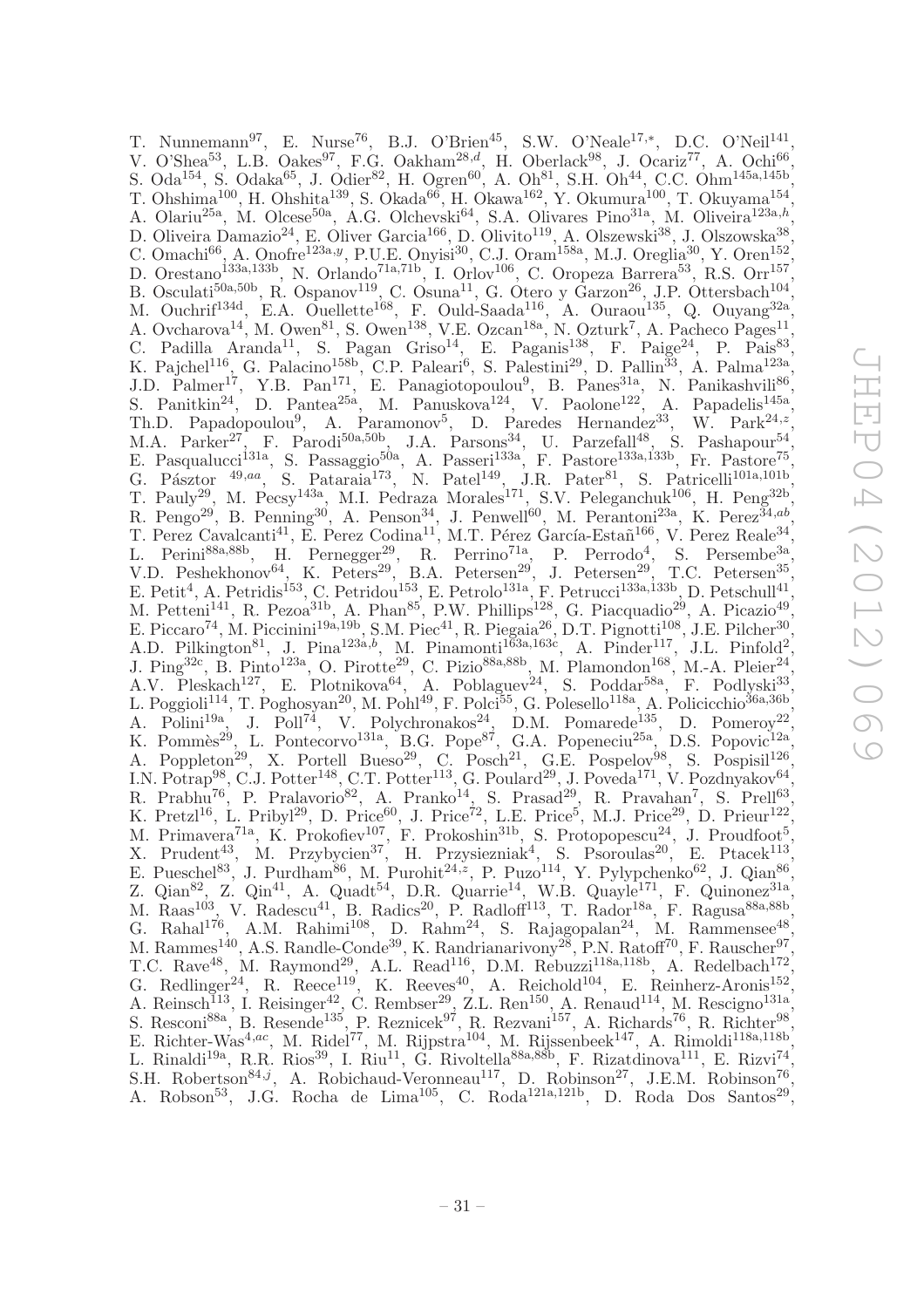D. Rodriguez<sup>161</sup>, A. Roe<sup>54</sup>, S. Roe<sup>29</sup>, O. Røhne<sup>116</sup>, V. Rojo<sup>1</sup>, S. Rolli<sup>160</sup>, A. Romaniouk<sup>95</sup>, M. Romano<sup>19a,19b</sup>, V.M. Romanov<sup>64</sup>, G. Romeo<sup>26</sup>, E. Romero Adam<sup>166</sup>, L. Roos<sup>77</sup>, E. Ros<sup>166</sup>, S. Rosati<sup>131a</sup>, K. Rosbach<sup>49</sup>, A. Rose<sup>148</sup>, M. Rose<sup>75</sup>, G.A. Rosenbaum<sup>157</sup>, E.I. Rosenberg<sup>63</sup>, P.L. Rosendahl<sup>13</sup>, O. Rosenthal<sup>140</sup>, L. Rosselet<sup>49</sup>, V. Rossetti<sup>11</sup>, E. Rossi<sup>131a,131b</sup>, L.P. Rossi<sup>50a</sup>, M. Rotaru<sup>25a</sup>, I. Roth<sup>170</sup>, J. Rothberg<sup>137</sup>, D. Rousseau<sup>114</sup>, C.R. Royon<sup>135</sup>, A. Rozanov<sup>82</sup>, Y. Rozen<sup>151</sup>, X. Ruan<sup>32a,ad</sup>, I. Rubinskiy<sup>41</sup>, B. Ruckert<sup>97</sup>, N. Ruckstuhl<sup>104</sup>, V.I. Rud<sup>96</sup>, C. Rudolph<sup>43</sup>, G. Rudolph<sup>61</sup>, F. Rühr<sup>6</sup>, F. Ruggieri<sup>133a,133b</sup>, A. Ruiz-Martinez<sup>63</sup>, V. Rumiantsev<sup>90,\*</sup>, L. Rumyantsev<sup>64</sup>, K. Runge<sup>48</sup>, Z. Rurikova<sup>48</sup>, N.A. Rusakovich<sup>64</sup>, J.P. Rutherfoord<sup>6</sup>, C. Ruwiedel<sup>14</sup>, P. Ruzicka<sup>124</sup>, Y.F. Ryabov<sup>120</sup>, V. Ryadovikov<sup>127</sup>, P. Ryan<sup>87</sup>, M. Rybar<sup>125</sup>, G. Rybkin<sup>114</sup>, N.C. Ryder<sup>117</sup>, S. Rzaeva<sup>10</sup>, A.F. Saavedra<sup>149</sup>, I. Sadeh<sup>152</sup>, H.F-W. Sadrozinski<sup>136</sup>, R. Sadykov<sup>64</sup>, F. Safai Tehrani<sup>131a</sup>, H. Sakamoto<sup>154</sup>, G. Salamanna<sup>74</sup>, A. Salamon<sup>132a</sup>, M. Saleem<sup>110</sup>, D. Salihagic<sup>98</sup>, A. Salnikov<sup>142</sup>, J. Salt<sup>166</sup>, B.M. Salvachua Ferrando<sup>5</sup>, D. Salvatore<sup>36a,36b</sup>, F. Salvatore<sup>148</sup> , A. Salvucci<sup>103</sup>, A. Salzburger<sup>29</sup>, D. Sampsonidis<sup>153</sup>, B.H. Samset<sup>116</sup>, A. Sanchez<sup>101a,101b</sup>, V. Sanchez Martinez<sup>166</sup>, H. Sandaker<sup>13</sup>, H.G. Sander<sup>80</sup>, M.P. Sanders<sup>97</sup>, M. Sandhoff<sup>173</sup>, T. Sandoval<sup>27</sup>, C. Sandoval <sup>161</sup>, R. Sandstroem<sup>98</sup>, S. Sandvoss<sup>173</sup>, D.P.C. Sankey<sup>128</sup>, A. Sansoni<sup>47</sup>, C. Santamarina Rios<sup>84</sup>, C. Santoni<sup>33</sup>, R. Santonico<sup>132a,132b</sup>, H. Santos<sup>123a</sup>, J.G. Saraiva<sup>123a</sup>, T. Sarangi<sup>171</sup>, E. Sarkisyan-Grinbaum<sup>7</sup>, F. Sarri<sup>121a,121b</sup>, G. Sartisohn<sup>173</sup> , O. Sasaki<sup>65</sup>, N. Sasao<sup>67</sup>, I. Satsounkevitch<sup>89</sup>, G. Sauvage<sup>4</sup>, E. Sauvan<sup>4</sup>, J.B. Sauvan<sup>114</sup>, P. Savard<sup>157,d</sup>, V. Savinov<sup>122</sup>, D.O. Savu<sup>29</sup>, L. Sawyer<sup>24, $l$ </sup>, D.H. Saxon<sup>53</sup>, J. Saxon<sup>119</sup>, L.P. Says<sup>33</sup>, C. Sbarra<sup>19a</sup>, A. Sbrizzi<sup>19a,19b</sup>, O. Scallon<sup>92</sup>, D.A. Scannicchio<sup>162</sup>, M. Scarcella<sup>149</sup>, J. Schaarschmidt<sup>114</sup>, P. Schacht<sup>98</sup>, D. Schaefer<sup>119</sup>, U. Schäfer<sup>80</sup>, S. Schaepe<sup>20</sup>, S. Schaetzel<sup>58b</sup>, A.C. Schaffer<sup>114</sup>, D. Schaile<sup>97</sup>, R.D. Schamberger<sup>147</sup>, A.G. Schamov<sup>106</sup>, V. Scharf<sup>58a</sup>, V.A. Schegelsky<sup>120</sup>, D. Scheirich<sup>86</sup>, M. Schernau<sup>162</sup>, M.I. Scherzer<sup>34</sup>, C. Schiavi<sup>50a,50b</sup>, J. Schieck<sup>97</sup>, M. Schioppa<sup>36a,36b</sup>, S. Schlenker<sup>29</sup>, J.L. Schlereth<sup>5</sup>, E. Schmidt<sup>48</sup>, K. Schmieden<sup>20</sup>, C. Schmitt<sup>80</sup>, S. Schmitt<sup>58b</sup>, M. Schmitz<sup>20</sup>, A. Schöning<sup>58b</sup>, M. Schott<sup>29</sup>, D. Schouten<sup>158a</sup>, J. Schovancova<sup>124</sup>, M. Schram<sup>84</sup>, C. Schroeder<sup>80</sup>, N. Schroer<sup>58c</sup>, G. Schuler<sup>29</sup>, M.J. Schultens<sup>20</sup>, J. Schultes<sup>173</sup>, H.-C. Schultz-Coulon<sup>58a</sup>, H. Schulz<sup>15</sup>, J.W. Schumacher<sup>20</sup>, M. Schumacher<sup>48</sup>, B.A. Schumm<sup>136</sup>, Ph. Schune<sup>135</sup>, C. Schwanenberger<sup>81</sup>, A. Schwartzman<sup>142</sup>, Ph. Schwemling<sup>77</sup>, R. Schwienhorst<sup>87</sup>, R. Schwierz<sup>43</sup>, J. Schwindling<sup>135</sup>, T. Schwindt<sup>20</sup>, M. Schwoerer<sup>4</sup>, G. Sciolla<sup>22</sup>, W.G. Scott<sup>128</sup>, J. Searcy<sup>113</sup>, G. Sedov<sup>41</sup>, E. Sedykh<sup>120</sup>, E. Segura<sup>11</sup>, S.C. Seidel<sup>102</sup>, A. Seiden<sup>136</sup>, F. Seifert<sup>43</sup>, J.M. Seixas<sup>23a</sup>, G. Sekhniaidze<sup>101a</sup>, S.J. Sekula<sup>39</sup>, K.E. Selbach<sup>45</sup>, D.M. Seliverstov<sup>120</sup>, B. Sellden<sup>145a</sup>, G. Sellers<sup>72</sup>, M. Seman<sup>143b</sup>, N. Semprini-Cesari<sup>19a,19b</sup>, C. Serfon<sup>97</sup>, L. Serin<sup>114</sup>, L. Serkin<sup>54</sup>, R. Seuster<sup>98</sup>, H. Severini<sup>110</sup>, M.E. Sevior<sup>85</sup>, A. Sfyrla<sup>29</sup>, E. Shabalina<sup>54</sup>, M. Shamim<sup>113</sup>, L.Y. Shan<sup>32a</sup>, J.T. Shank<sup>21'</sup>, Q.T. Shao<sup>85</sup>, M. Shapiro<sup>14</sup>, P.B. Shatalov<sup>94</sup>, L. Shaver<sup>6</sup>, K. Shaw<sup>163a,163c</sup>, D. Sherman<sup>174</sup>, P. Sherwood<sup>76</sup>, A. Shibata<sup>107</sup>, H. Shichi<sup>100</sup>, S. Shimizu<sup>29</sup>, M. Shimojima $^{99}$ , T. Shin<sup>56</sup>, M. Shiyakova<sup>64</sup>, A. Shmeleva $^{93}$ , M.J. Shochet<sup>30</sup>, D. Short<sup>117</sup>, S. Shrestha<sup>63</sup>, E. Shulga<sup>95</sup>, M.A. Shupe<sup>6</sup>, P. Sicho<sup>124</sup>, A. Sidoti<sup>131a</sup>, F. Siegert<sup>48</sup>, Dj. Sijacki<sup>12a</sup>, O. Silbert<sup>170</sup>, J. Silva<sup>123a</sup>, Y. Silver<sup>152</sup>, D. Silverstein<sup>142</sup>, S.B. Silverstein<sup>145a</sup>, V. Simak<sup>126</sup>, O. Simard<sup>135</sup>, Lj. Simic<sup>12a</sup>, S. Simion<sup>114</sup>, B. Simmons<sup>76</sup>, R. Simoniello<sup>88a,88b</sup>, M. Simonyan<sup>35</sup>, P. Sinervo<sup>157</sup>, N.B. Sinev<sup>113</sup>, V. Sipica<sup>140</sup>, G. Siragusa<sup>172</sup>, A. Sircar<sup>24</sup>, , A.N. Sisakyan<sup>64</sup>, S.Yu. Sivoklokov<sup>96</sup>, J. Sjölin<sup>145a,145b</sup>, T.B. Sjursen<sup>13</sup>, L.A. Skinnari<sup>14</sup>,  $H.P.$  Skottowe<sup>57</sup>, K. Skovpen<sup>106</sup>, P. Skubic<sup>110</sup>, N. Skvorodnev<sup>22</sup>, M. Slater<sup>17</sup>, T. Slavicek<sup>126</sup>, K. Sliwa<sup>160</sup>, J. Sloper<sup>29</sup>, V. Smakhtin<sup>170</sup>, B.H. Smart<sup>45</sup>, S.Yu. Smirnov<sup>95</sup>, Y. Smirnov<sup>95</sup>, L.N. Smirnova<sup>96</sup>, O. Smirnova<sup>78</sup>, B.C. Smith<sup>57</sup>, D. Smith<sup>142</sup>, K.M. Smith<sup>53</sup>, M. Smizanska<sup>70</sup>, K. Smolek<sup>126</sup>, A.A. Snesarev<sup>93</sup>, S.W. Snow<sup>81</sup>, J. Snow<sup>110</sup>, J. Snuverink<sup>104</sup>, S. Snyder<sup>24</sup>, M. Soares<sup>123a</sup>, R. Sobie<sup>168,j</sup>, J. Sodomka<sup>126</sup>, A. Soffer<sup>152</sup>, C.A. Solans<sup>166</sup>, M. Solar<sup>126</sup>, J. Solc<sup>126</sup>, E. Soldatov<sup>95</sup>, U. Soldevila<sup>166</sup>, E. Solfaroli Camillocci<sup>131a,131b</sup>, A.A. Solodkov<sup>127</sup>, O.V. Solovyanov<sup>127</sup>, N. Soni<sup>2</sup>, V. Sopko<sup>126</sup>, B. Sopko<sup>126</sup>, M. Sosebee<sup>7</sup>, R. Soualah<sup>163a,163c</sup>, A. Soukharev<sup>106</sup>, S. Spagnolo<sup>71a,71b</sup>, F. Spanò<sup>75</sup>, R. Spighi<sup>19a</sup>,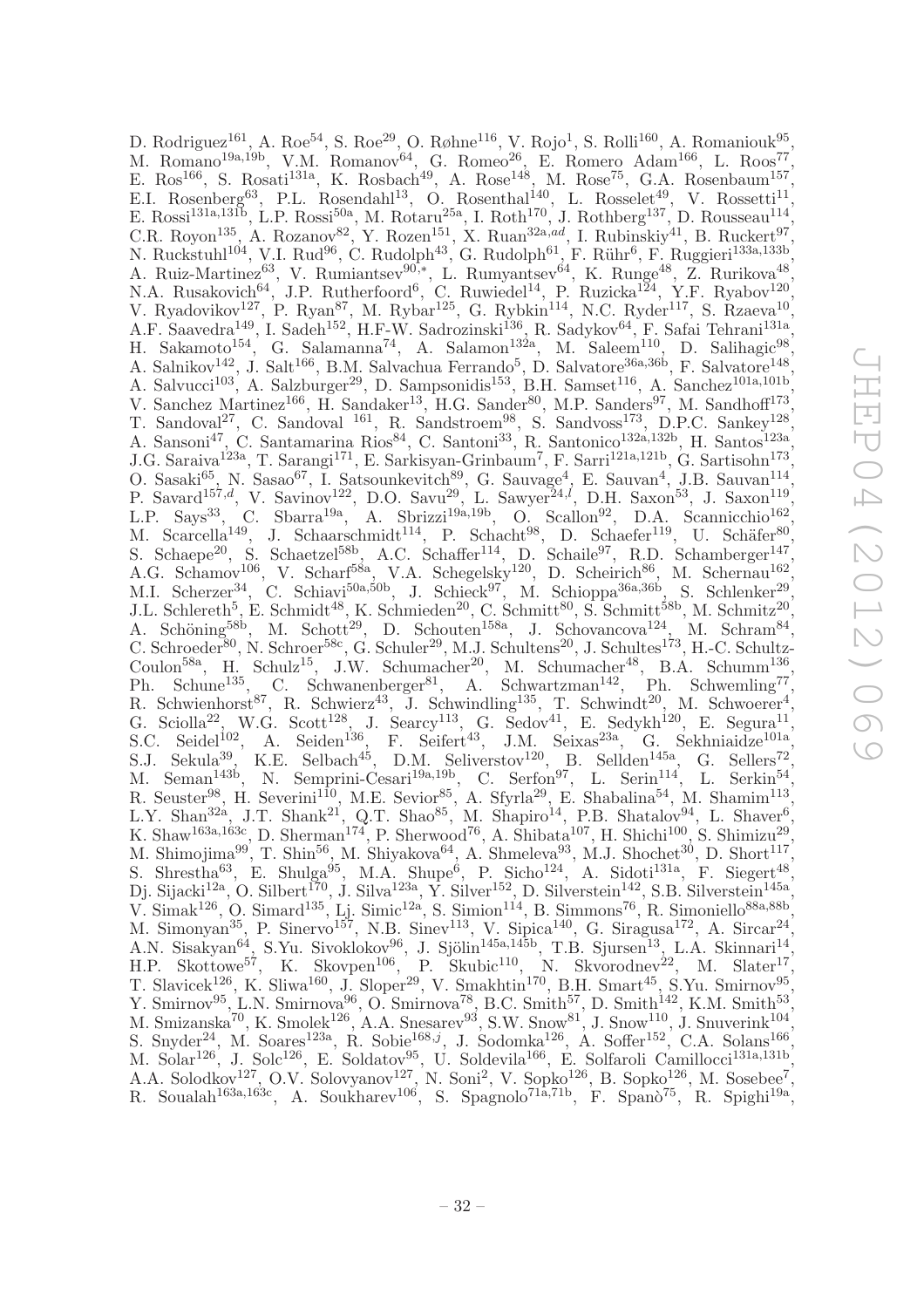G. Spigo<sup>29</sup>, F. Spila<sup>131a,131b</sup>, R. Spiwoks<sup>29</sup>, M. Spousta<sup>125</sup>, T. Spreitzer<sup>157</sup>, B. Spurlock<sup>7</sup>, R.D. St. Denis<sup>53</sup>, J. Stahlman<sup>119</sup>, R. Stamen<sup>58a</sup>, E. Stanecka<sup>38</sup>, R.W. Stanek<sup>5</sup>, C. Stanescu<sup>133a</sup>, M. Stanescu-Bellu<sup>41</sup>, S. Stapnes<sup>116</sup>, E.A. Starchenko<sup>127</sup>, J. Stark<sup>55</sup>, P. Staroba<sup>124</sup>, P. Starovoitov<sup>90</sup>, A. Staude<sup>97</sup>, P. Stavina<sup>143a</sup>, G. Steele<sup>53</sup>, P. Steinbach<sup>43</sup>, P. Steinberg<sup>24</sup>, I. Stekl<sup>126</sup>, B. Stelzer<sup>141</sup>, H.J. Stelzer<sup>87</sup>, O. Stelzer-Chilton<sup>158a</sup>, H. Stenzel<sup>52</sup>, S. Stern<sup>98</sup>, K. Stevenson<sup>74</sup>, G.A. Stewart<sup>29</sup>, J.A. Stillings<sup>20</sup>, M.C. Stockton<sup>84</sup>, K. Stoerig<sup>48</sup>, G. Stoicea<sup>25a</sup>, S. Stonjek<sup>98'</sup>, P. Strachota<sup>125'</sup>, A.R. Stradling<sup>7</sup>, A. Straessner<sup>43'</sup>, J. Strandberg<sup>146</sup>, S. Strandberg<sup>145a,145b</sup>, A. Strandlie<sup>116</sup>, M. Strang<sup>108</sup>, E. Strauss<sup>142</sup>, M. Strauss<sup>110</sup>, P. Strizenec<sup>143b</sup>, R. Ströhmer<sup>172</sup>, D.M. Strom<sup>113</sup>, J.A. Strong<sup>75,\*</sup>, R. Stroynowski<sup>39</sup>, J. Strube<sup>128</sup>, B. Stugu<sup>13</sup>, I. Stumer<sup>24,\*</sup>, J. Stupak<sup>147</sup>, P. Sturm<sup>173</sup>, N.A. Styles<sup>41</sup>, D.A. Soh<sup>150,u</sup>, D. Su<sup>142</sup>, HS. Subramania<sup>2</sup>, A. Succurro<sup>11</sup>, Y. Sugaya<sup>115</sup>, T. Sugimoto<sup>100</sup>, C. Suhr<sup>105</sup>, K. Suita<sup>66</sup>, M. Suk<sup>125</sup>, V.V. Sulin<sup>93</sup>, S. Sultansoy<sup>3d</sup>, T. Sumida<sup>67</sup>, X. Sun<sup>55</sup>, J.E. Sundermann<sup>48</sup>, K. Suruliz<sup>138</sup>, S. Sushkov<sup>11</sup>, G. Susinno<sup>36a,36b</sup>, M.R. Sutton<sup>148</sup>, Y. Suzuki<sup>65</sup>, Y. Suzuki<sup>66</sup>, M. Svatos<sup>124</sup>, Yu.M. Sviridov<sup>127</sup>, S. Swedish<sup>167</sup>, I. Sykora<sup>143a</sup>, T. Sykora<sup>125</sup>, B. Szeless<sup>29</sup>, J. Sánchez<sup>166</sup>, D. Ta<sup>104</sup>, K. Tackmann<sup>41</sup>, A. Taffard<sup>162</sup>, R. Tafirout<sup>158a</sup>, N. Taiblum<sup>152</sup>, Y. Takahashi<sup>100</sup>, H. Takai<sup>24</sup>, R. Takashima<sup>68</sup>, H. Takeda<sup>66</sup>, T. Takeshita<sup>139</sup>, Y. Takubo<sup>65</sup>, M. Talby<sup>82</sup>, A. Talyshev<sup>106,f</sup>, M.C. Tamsett<sup>24</sup>, J. Tanaka<sup>154</sup>, R. Tanaka<sup>114</sup>, S. Tanaka<sup>130</sup>, S. Tanaka<sup>65</sup>, Y. Tanaka<sup>99</sup>, A.J. Tanasijczuk<sup>141</sup>, K. Tani<sup>66</sup>, N. Tannoury<sup>82</sup>, G.P. Tappern<sup>29</sup>, S. Tapprogge<sup>80</sup>, D. Tardif<sup>157</sup>, S. Tarem<sup>151</sup>, F. Tarrade<sup>28</sup>, G.F. Tartarelli<sup>88a</sup>, P. Tas<sup>125</sup>, M. Tasevsky<sup>124</sup>, E. Tassi<sup>36a,36b</sup>, M. Tatarkhanov<sup>14</sup>, Y. Tayalati<sup>134d</sup>, C. Taylor<sup>76</sup>, F.E. Taylor<sup>91</sup>, G.N. Taylor<sup>85</sup>, W. Taylor<sup>158b</sup>, M. Teinturier<sup>114</sup>, M. Teixeira Dias Castanheira<sup>74</sup>, P. Teixeira-Dias<sup>75</sup>, K.K. Temming<sup>48</sup>, H. Ten Kate<sup>29</sup>, P.K. Teng<sup>150</sup>, S. Terada<sup>65</sup>, K. Terashi<sup>154</sup>, J. Terron<sup>79</sup>, M. Testa<sup>47</sup>, R.J. Teuscher<sup>157,j</sup>, J. Thadome<sup>173</sup>, J. Therhaag<sup>20</sup>, T. Theveneaux-Pelzer<sup>77</sup>, M. Thioye<sup>174</sup>, S. Thoma<sup>48</sup>, J.P. Thomas<sup>17</sup>, E.N. Thompson<sup>34</sup>, P.D. Thompson<sup>17</sup>, P.D. Thompson<sup>157</sup>, A.S. Thompson<sup>53</sup>, L.A. Thomsen<sup>35</sup>, E. Thomson<sup>119</sup>, M. Thomson<sup>27</sup>, R.P. Thun<sup>86</sup>, F. Tian<sup>34</sup>, M.J. Tibbetts<sup>14</sup>, T. Tic<sup>124</sup>, V.O. Tikhomirov<sup>93</sup>, Y.A. Tikhonov<sup>106,f</sup>, S. Timoshenko<sup>95</sup>, P. Tipton<sup>174</sup>, F.J. Tique Aires Viegas<sup>29</sup>, S. Tisserant<sup>82</sup>, B. Toczek<sup>37</sup>, T. Todorov<sup>4</sup>, S. Todorova-Nova<sup>160</sup>, B. Toggerson<sup>162</sup>, J. Tojo<sup>65</sup>, S. Tokár<sup>143a</sup>, K. Tokunaga<sup>66</sup>, K. Tokushuku<sup>65</sup>, K. Tollefson<sup>87</sup>, M. Tomoto<sup>100</sup>, L. Tompkins<sup>30</sup>, K. Toms<sup>102</sup>, G. Tong<sup>32a</sup>, A. Tonoyan<sup>13</sup>, C. Topfel<sup>16</sup>, N.D. Topilin<sup>64</sup>, I. Torchiani<sup>29</sup>, E. Torrence<sup>113</sup>, H. Torres<sup>77</sup>, E. Torró Pastor<sup>166</sup>, J. Toth<sup>82,*aa*</sup>, F. Touchard<sup>82</sup>, D.R. Tovey<sup>138</sup>, T. Trefzger<sup>172</sup>, L. Tremblet<sup>29</sup>, A. Tricoli<sup>29</sup>, I.M. Trigger<sup>158a</sup>, S. Trincaz-Duvoid<sup>77</sup>, T.N. Trinh<sup>77</sup>, M.F. Tripiana<sup>69</sup>, W. Trischuk<sup>157</sup>, A. Trivedi<sup>24,z</sup>, B. Trocmé<sup>55</sup>, C. Troncon<sup>88a</sup>, M. Trottier-McDonald<sup>141</sup>, M. Trzebinski<sup>38</sup>, A. Trzupek<sup>38</sup>, C. Tsarouchas<sup>29</sup>, J.C-L. Tseng<sup>117</sup>, M. Tsiakiris<sup>104</sup>, P.V. Tsiareshka<sup>89</sup>, D. Tsionou<sup>4,ae</sup>, G. Tsipolitis<sup>9</sup>, V. Tsiskaridze<sup>48</sup>, E.G. Tskhadadze<sup>51a</sup>, I.I. Tsukerman<sup>94</sup>, V. Tsulaia<sup>14</sup>, J.-W. Tsung<sup>20</sup>, S. Tsuno<sup>65</sup>, D. Tsybychev<sup>147</sup>, A. Tua<sup>138</sup>, A. Tudorache<sup>25a</sup>, V. Tudorache<sup>25a</sup>, J.M. Tuggle<sup>30</sup>, M. Turala<sup>38</sup>, D. Turecek<sup>126</sup>, I. Turk Cakir<sup>3e</sup>, E. Turlay<sup>104</sup>, R. Turra<sup>88a,88b</sup>, P.M. Tuts<sup>34</sup>, A. Tykhonov<sup>73</sup>, M. Tylmad<sup>145a,145b</sup>, M. Tyndel<sup>128</sup>, G. Tzanakos<sup>8</sup>, K. Uchida<sup>20</sup>, I. Ueda<sup>154</sup>, R. Ueno<sup>28</sup>, M. Ugland<sup>13</sup>, M. Uhlenbrock<sup>20</sup>, M. Uhrmacher<sup>54</sup>, F. Ukegawa<sup>159</sup>, G. Unal<sup>29</sup>, D.G. Underwood<sup>5</sup>, A. Undrus<sup>24</sup>, G. Unel<sup>162</sup>, Y. Unno<sup>65</sup>, D. Urbaniec<sup>34</sup>, G. Usai<sup>7</sup>, M. Uslenghi<sup>118a,118b</sup>, L. Vacavant<sup>82</sup>, V. Vacek<sup>126</sup>, B. Vachon<sup>84</sup>, S. Vahsen<sup>14</sup>, J. Valenta<sup>124</sup>, P. Valente<sup>131a</sup>, S. Valentinetti<sup>19a,19b</sup>, S. Valkar<sup>125</sup>, E. Valladolid Gallego<sup>166</sup>, S. Vallecorsa<sup>151</sup>, J.A. Valls Ferrer<sup>166</sup>, H. van der Graaf<sup>104</sup>, E. van der Kraaij<sup>104</sup>, R. Van Der Leeuw<sup>104</sup>, E. van der Poel<sup>104</sup>, D. van der Ster<sup>29</sup>, N. van Eldik<sup>83</sup>, P. van Gemmeren<sup>5</sup>, Z. van Kesteren<sup>104</sup>, I. van Vulpen<sup>104</sup>, M. Vanadia<sup>98</sup>, W. Vandelli<sup>29</sup>, G. Vandoni<sup>29</sup>, A. Vaniachine<sup>5</sup>, P. Vankov<sup>41</sup>, F. Vannucci<sup>77</sup>, F. Varela Rodriguez<sup>29</sup>, R. Vari<sup>131a</sup>, E.W. Varnes<sup>6</sup>, T. Varol<sup>83</sup>, D. Varouchas<sup>14</sup>, A. Vartapetian<sup>7</sup>, K.E. Varvell<sup>149</sup>, V.I. Vassilakopoulos<sup>56</sup>, F. Vazeille<sup>33</sup>, T. Vazquez Schroeder<sup>54</sup>, G. Vegni<sup>88a,88b</sup>, J.J. Veillet<sup>114</sup>, C. Vellidis<sup>8</sup>, F. Veloso<sup>123a</sup>, R. Veness<sup>29</sup>, S. Veneziano<sup>131a</sup>, A. Ventura<sup>71a,71b</sup>, D. Ventura<sup>137</sup>, M. Venturi<sup>48</sup>, N. Venturi<sup>157</sup>, V. Vercesi<sup>118a</sup>, M. Verducci<sup>137</sup>,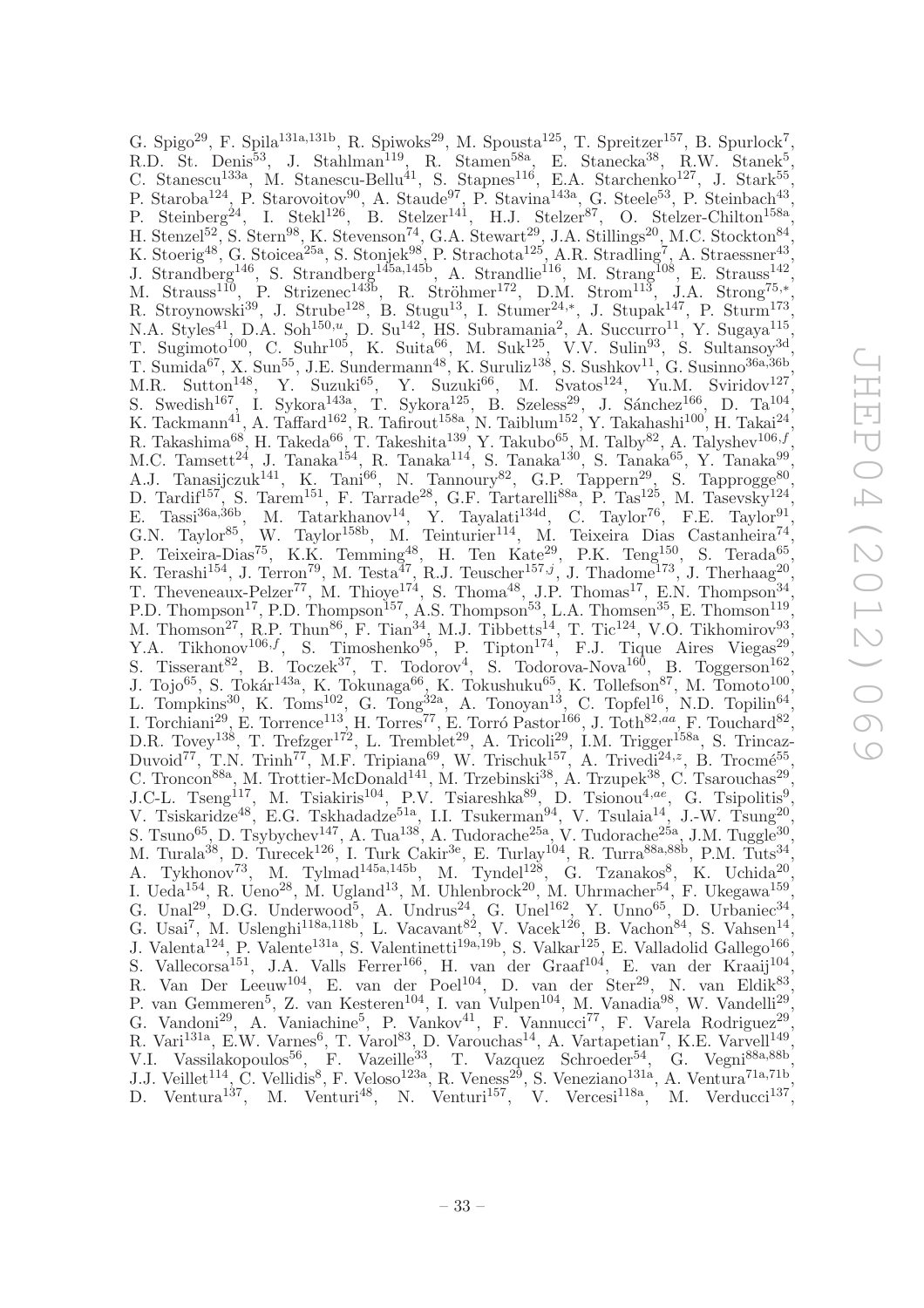W. Verkerke<sup>104</sup>, J.C. Vermeulen<sup>104</sup>, A. Vest<sup>43</sup>, M.C. Vetterli<sup>141,d</sup>, I. Vichou<sup>164</sup>, T. Vickey<sup>144b,af</sup>, O.E. Vickey Boeriu<sup>144b</sup>, G.H.A. Viehhauser<sup>117</sup>, S. Viel<sup>167</sup>, M. Villa<sup>19a,19b</sup>, M. Villaplana Perez<sup>166</sup>, E. Vilucchi<sup>47</sup>, M.G. Vincter<sup>28</sup>, E. Vinek<sup>29</sup>, V.B. Vinogradov<sup>64</sup>, M. Virchaux<sup>135,\*</sup>, J. Virzi<sup>14</sup>, O. Vitells<sup>170</sup>, M. Viti<sup>41</sup>, I. Vivarelli<sup>48</sup>, F. Vives Vaque<sup>2</sup>, S. Vlachos<sup>9</sup>, D. Vladoiu<sup>97</sup>, M. Vlasak<sup>126</sup>, N. Vlasov<sup>20</sup>, A. Vogel<sup>20</sup>, P. Vokac<sup>126</sup>, G. Volpi<sup>47</sup>, M. Volpi<sup>85</sup>, G. Volpini<sup>88a</sup>, H. von der Schmitt<sup>98</sup>, J. von Loeben<sup>98</sup>, H. von Radziewski<sup>48</sup>, E. von Toerne<sup>20</sup>, V. Vorobel<sup>125</sup>, A.P. Vorobiev<sup>127</sup>, V. Vorwerk<sup>11</sup>, M. Vos<sup>166</sup>, R. Voss<sup>29</sup>, T.T. Voss<sup>173</sup>, J.H. Vossebeld<sup>72</sup>, N. Vranjes<sup>135</sup>, M. Vranjes Milosavljevic<sup>104</sup>, V. Vrba<sup>124</sup>, M. Vreeswijk<sup>104</sup>, T. Vu Anh<sup>48</sup>, R. Vuillermet<sup>29</sup>, I. Vukotic<sup>114</sup>, W. Wagner<sup>173</sup>, P. Wagner<sup>119</sup>, H. Wahlen<sup>173</sup>, J. Wakabayashi<sup>100</sup>, S. Walch<sup>86</sup>, J. Walder<sup>70</sup>, R. Walker<sup>97</sup>, W. Walkowiak<sup>140</sup>, R. Wall<sup>174</sup>, P. Waller<sup>72</sup>, C. Wang<sup>44</sup>, H. Wang<sup>171</sup>, H. Wang<sup>32b,ag</sup>, J. Wang<sup>150</sup>, J. Wang<sup>55</sup>, J.C. Wang<sup>137</sup>, R. Wang<sup>102</sup>, S.M. Wang<sup>150</sup>, T. Wang<sup>20</sup>, A. Warburton<sup>84</sup>, C.P. Ward<sup>27</sup>, M. Warsinsky<sup>48</sup>, C. Wasicki<sup>41</sup>, P.M. Watkins<sup>17</sup>, A.T. Watson<sup>17</sup>, I.J. Watson<sup>149</sup>, M.F. Watson<sup>17</sup>, G. Watts<sup>137</sup>, S. Watts<sup>81</sup>, A.T. Waugh<sup>149</sup>, B.M. Waugh<sup>76</sup>, M. Weber<sup>128</sup>, M.S. Weber<sup>16</sup>, P. Weber<sup>54</sup>, A.R. Weidberg<sup>117</sup>, P. Weigell<sup>98</sup>, J. Weingarten<sup>54</sup>, C. Weiser<sup>48</sup>, H. Wellenstein<sup>22</sup>, P.S. Wells<sup>29</sup>, T. Wenaus<sup>24</sup>, D. Wendland<sup>15</sup>, S. Wendler<sup>122</sup>, Z. Weng<sup>150,*u*</sup>, T. Wengler<sup>29</sup>, S. Wenig<sup>29</sup>, N. Wermes<sup>20</sup>, M. Werner<sup>48</sup>, P. Werner<sup>29</sup>, M. Werth<sup>162</sup>, M. Wessels<sup>58a</sup>, J. Wetter<sup>160</sup>, C. Weydert<sup>55</sup>, K. Whalen<sup>28</sup>, S.J. Wheeler-Ellis<sup>162</sup>, S.P. Whitaker<sup>21</sup>, A. White<sup>7</sup>, M.J. White<sup>85</sup>, S.R. Whitehead<sup>117</sup>, D. Whiteson<sup>162</sup>, D. Whittington<sup>60</sup>, F. Wicek<sup>114</sup>, D. Wicke<sup>173</sup>, F.J. Wickens<sup>128</sup>, W. Wiedenmann<sup>171</sup>, M. Wielers<sup>128</sup>, P. Wienemann<sup>20</sup>, C. Wiglesworth<sup>74</sup>, L.A.M. Wiik-Fuchs<sup>48</sup>, P.A. Wijeratne<sup>76</sup>, A. Wildauer<sup>166</sup>, M.A. Wildt<sup>41,q'</sup>, I. Wilhelm<sup>125</sup>, H.G. Wilkens<sup>29</sup>, J.Z. Will<sup>97</sup>, E. Williams<sup>34</sup>, H.H. Williams<sup>119</sup>, W. Willis<sup>34</sup>, S. Willocq<sup>83</sup>, J.A. Wilson<sup>17</sup>, M.G. Wilson<sup>142</sup>, A. Wilson<sup>86</sup>, I. Wingerter-Seez<sup>4</sup>, S. Winkelmann<sup>48</sup>, F. Winklmeier<sup>29</sup>, M. Wittgen<sup>142</sup>, M.W. Wolter<sup>38</sup>, H. Wolters<sup>123a,h</sup>, W.C. Wong<sup>40</sup>, G. Wooden<sup>86</sup>, B.K. Wosiek<sup>38</sup>, J. Wotschack<sup>29</sup>, M.J. Woudstra $^{83}$ , K.W. Wozniak $^{38}$ , K. Wraight $^{53}$ , C. Wright $^{53}$ , M. Wright $^{53}$ , B. Wrona<sup>72</sup>, S.L. Wu<sup>171</sup>, X. Wu<sup>49</sup>, Y. Wu<sup>32b,ah</sup>, E. Wulf<sup>34</sup>, R. Wunstorf<sup>42</sup>, B.M. Wynne<sup>45</sup>, S. Xella<sup>35</sup>, M. Xiao<sup>135</sup>, S. Xie<sup>48</sup>, Y. Xie<sup>32a'</sup>, C. Xu<sup>32b,w</sup>, D. Xu<sup>138</sup>, G. Xu<sup>32a</sup>, B. Yabsley<sup>149'</sup>, S. Yacoob<sup>144b</sup>, M. Yamada<sup>65</sup>, H. Yamaguchi<sup>154</sup>, A. Yamamoto<sup>65</sup>, K. Yamamoto<sup>63</sup>, S. Yamamoto<sup>154</sup>, T. Yamamura<sup>154</sup>, T. Yamanaka<sup>154</sup>, J. Yamaoka<sup>44</sup>, T. Yamazaki<sup>154</sup>, Y. Yamazaki<sup>66</sup>, Z. Yan<sup>21</sup>, H. Yang<sup>86</sup>, U.K. Yang<sup>81</sup>, Y. Yang<sup>60</sup>, Y. Yang<sup>32</sup><sup>a</sup>, Z. Yang<sup>145a,145b</sup>, S. Yanush<sup>90</sup>, Y. Yao<sup>14</sup>, Y. Yasu<sup>65</sup>, G.V. Ybeles Smit<sup>129</sup>, J. Ye<sup>39</sup>, S. Ye<sup>24</sup>, M. Yilmaz<sup>3c</sup>, R. Yoosoofmiya<sup>122</sup>, K. Yorita<sup>169</sup>, R. Yoshida<sup>5</sup>, C. Young<sup>142</sup>, S. Youssef<sup>21</sup>, D. Yu<sup>24</sup>, J. Yu<sup>7</sup>, J. Yu<sup>111</sup>, L. Yuan<sup>32a,ai</sup>, A. Yurkewicz<sup>105</sup>, B. Zabinski<sup>38</sup>, V.G. Zaets<sup>127</sup>, R. Zaidan<sup>62</sup>, A.M. Zaitsev<sup>127</sup>, Z. Zajacova<sup>29</sup>, L. Zanello<sup>131a,131b</sup>, A. Zaytsev<sup>106</sup>, C. Zeitnitz<sup>173</sup>, M. Zeller<sup>174</sup>, M. Zeman<sup>124</sup>, A. Zemla<sup>38</sup>, C. Zendler<sup>20</sup>, O. Zenin<sup>127</sup>, T. Ženiš<sup>143a</sup>, Z. Zinonos<sup>121a,121b</sup>, S. Zenz<sup>14</sup>, D. Zerwas<sup>114</sup>, G. Zevi della Porta<sup>57</sup>, Z. Zhan<sup>32d</sup>, D. Zhang<sup>32b,ag</sup>, H. Zhang<sup>87</sup>, J. Zhang<sup>5</sup>, X. Zhang<sup>32d</sup>, Z. Zhang<sup>114</sup>, L. Zhao<sup>107</sup>, T. Zhao<sup>137</sup>, Z. Zhao<sup>32b</sup>, A. Zhemchugov<sup>64</sup>, S. Zheng<sup>32a</sup>, J. Zhong<sup>117</sup>, B. Zhou<sup>86</sup>, N. Zhou<sup>162</sup>, Y. Zhou<sup>150</sup>, C.G. Zhu<sup>32d</sup>, H. Zhu<sup>41</sup>, J. Zhu<sup>86</sup>, Y. Zhu<sup>32b</sup>, X. Zhuang<sup>97</sup>, V. Zhuravlov<sup>98</sup>, D. Zieminska<sup>60</sup>, R. Zimmermann<sup>20</sup>, S. Zimmermann<sup>20</sup>, S. Zimmermann<sup>48</sup>, M. Ziolkowski<sup>140</sup>, R. Zitoun<sup>4</sup>, L. Živković<sup>34</sup>, V.V. Zmouchko<sup>127,∗</sup>, G. Zobernig<sup>171</sup>, A. Zoccoli<sup>19a,19b</sup>, Y. Zolnierowski<sup>4</sup>, A. Zsenei<sup>29</sup>, M. zur Nedden<sup>15</sup>, V. Zutshi<sup>105</sup>, L. Zwalinski<sup>29</sup>.

<sup>1</sup> University at Albany, Albany NY, United States of America

<sup>2</sup> Department of Physics, University of Alberta, Edmonton AB, Canada

 $3(a)$ Department of Physics, Ankara University, Ankara;  $(b)$ Department of Physics, Dumlupinar University, Kutahya; <sup>(c)</sup>Department of Physics, Gazi University, Ankara; <sup>(d)</sup>Division of Physics, TOBB University of Economics and Technology, Ankara; <sup>(e)</sup>Turkish Atomic Energy Authority, Ankara, Turkey

 $4$  LAPP, CNRS/IN2P3 and Université de Savoie, Annecy-le-Vieux, France

<sup>5</sup> High Energy Physics Division, Argonne National Laboratory, Argonne IL, United States of America

<sup>6</sup> Department of Physics, University of Arizona, Tucson AZ, United States of America

<sup>7</sup> Department of Physics, The University of Texas at Arlington, Arlington TX, United States of America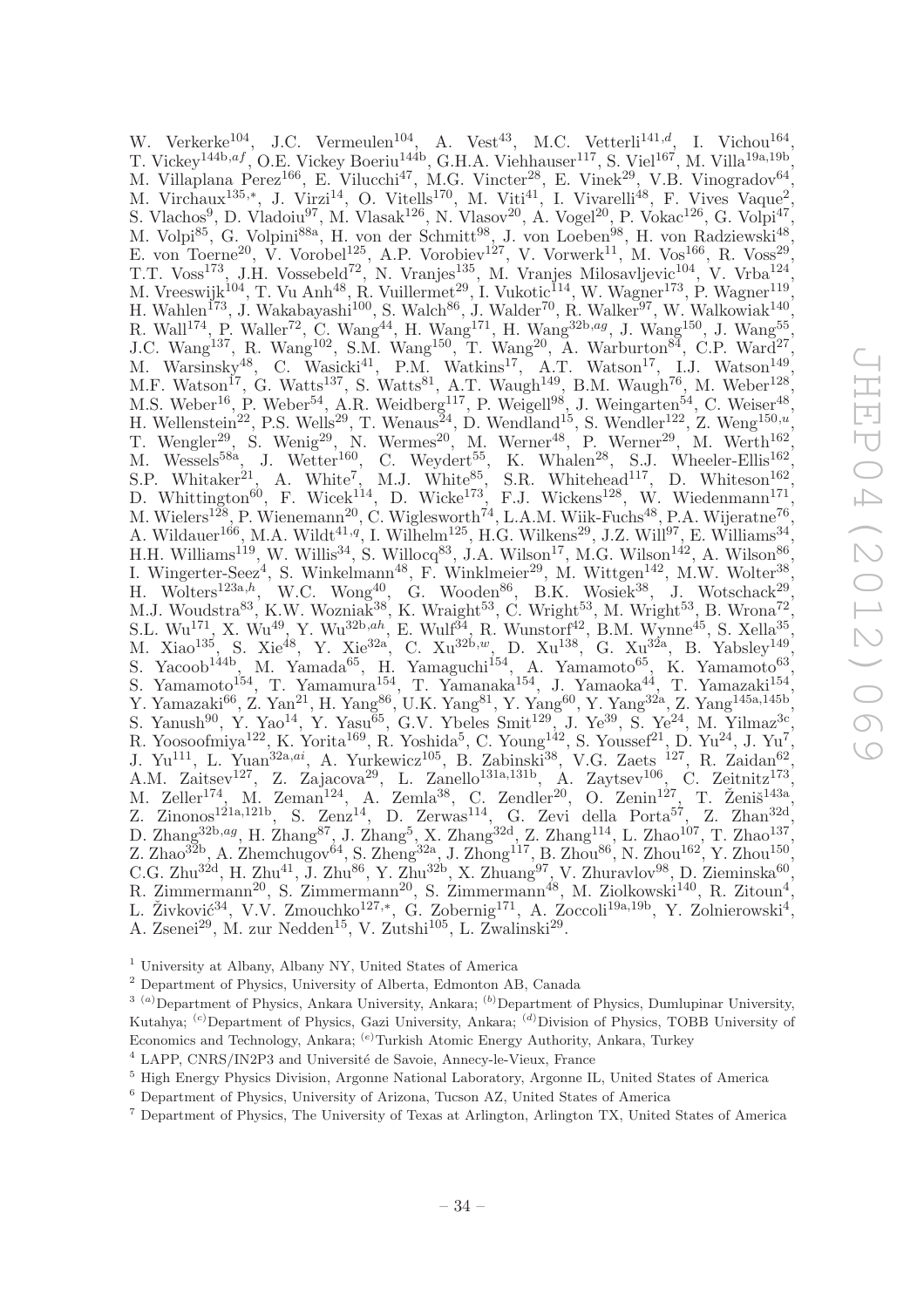<sup>8</sup> Physics Department, University of Athens, Athens, Greece

<sup>9</sup> Physics Department, National Technical University of Athens, Zografou, Greece

<sup>10</sup> Institute of Physics, Azerbaijan Academy of Sciences, Baku, Azerbaijan

<sup>11</sup> Institut de Física d'Altes Energies and Departament de Física de la Universitat Autònoma de Barcelona and ICREA, Barcelona, Spain

<sup>12 (a)</sup>Institute of Physics, University of Belgrade, Belgrade; <sup>(b)</sup>Vinca Institute of Nuclear Sciences, University of Belgrade, Belgrade, Serbia

<sup>13</sup> Department for Physics and Technology, University of Bergen, Bergen, Norway

<sup>14</sup> Physics Division, Lawrence Berkeley National Laboratory and University of California, Berkeley CA, United States of America

<sup>15</sup> Department of Physics, Humboldt University, Berlin, Germany

<sup>16</sup> Albert Einstein Center for Fundamental Physics and Laboratory for High Energy Physics, University of Bern, Bern, Switzerland

<sup>17</sup> School of Physics and Astronomy, University of Birmingham, Birmingham, United Kingdom

<sup>18 (a)</sup>Department of Physics, Bogazici University, Istanbul; <sup>(b)</sup>Division of Physics, Dogus University, Istanbul; <sup>(c)</sup>Department of Physics Engineering, Gaziantep University, Gaziantep; <sup>(d)</sup>Department of Physics, Istanbul Technical University, Istanbul, Turkey

<sup>19 (a)</sup> INFN Sezione di Bologna; <sup>(b)</sup> Dipartimento di Fisica, Università di Bologna, Bologna, Italy

<sup>20</sup> Physikalisches Institut, University of Bonn, Bonn, Germany

<sup>21</sup> Department of Physics, Boston University, Boston MA, United States of America

<sup>22</sup> Department of Physics, Brandeis University, Waltham MA, United States of America

<sup>23 (a)</sup>Universidade Federal do Rio De Janeiro COPPE/EE/IF, Rio de Janeiro; <sup>(b)</sup>Federal University of Juiz de Fora (UFJF), Juiz de Fora; (c)Federal University of Sao Joao del Rei (UFSJ), Sao Joao del Rei; (d) Instituto de Fisica, Universidade de Sao Paulo, Sao Paulo, Brazil

<sup>24</sup> Physics Department, Brookhaven National Laboratory, Upton NY, United States of America

 $^{25~(a)}$ National Institute of Physics and Nuclear Engineering, Bucharest;  $^{(b)}$ University Politehnica Bucharest, Bucharest; (c)West University in Timisoara, Timisoara, Romania

<sup>26</sup> Departamento de Física, Universidad de Buenos Aires, Buenos Aires, Argentina

<sup>27</sup> Cavendish Laboratory, University of Cambridge, Cambridge, United Kingdom

<sup>28</sup> Department of Physics, Carleton University, Ottawa ON, Canada

<sup>29</sup> CERN, Geneva, Switzerland

<sup>30</sup> Enrico Fermi Institute, University of Chicago, Chicago IL, United States of America

 $31 (a)$ Departamento de Fisica, Pontificia Universidad Católica de Chile, Santiago;  $(b)$ Departamento de Física, Universidad Técnica Federico Santa María, Valparaíso, Chile

<sup>32 (a)</sup>Institute of High Energy Physics, Chinese Academy of Sciences, Beijing; <sup>(b)</sup>Department of Modern Physics, University of Science and Technology of China, Anhui; <sup>(c)</sup>Department of Physics, Nanjing University, Jiangsu; (d)School of Physics, Shandong University, Shandong, China

<sup>33</sup> Laboratoire de Physique Corpusculaire, Clermont Université and Université Blaise Pascal and CNRS/IN2P3, Aubiere Cedex, France

<sup>34</sup> Nevis Laboratory, Columbia University, Irvington NY, United States of America

<sup>35</sup> Niels Bohr Institute, University of Copenhagen, Kobenhavn, Denmark

<sup>36 (a)</sup>INFN Gruppo Collegato di Cosenza; <sup>(b)</sup>Dipartimento di Fisica, Università della Calabria, Arcavata di Rende, Italy

<sup>37</sup> AGH University of Science and Technology, Faculty of Physics and Applied Computer Science, Krakow, Poland

<sup>38</sup> The Henryk Niewodniczanski Institute of Nuclear Physics, Polish Academy of Sciences, Krakow, Poland

<sup>39</sup> Physics Department, Southern Methodist University, Dallas TX, United States of America

<sup>40</sup> Physics Department, University of Texas at Dallas, Richardson TX, United States of America

<sup>41</sup> DESY, Hamburg and Zeuthen, Germany

 $42$  Institut für Experimentelle Physik IV, Technische Universität Dortmund, Dortmund, Germany

<sup>43</sup> Institut für Kern- und Teilchenphysik, Technical University Dresden, Dresden, Germany

<sup>44</sup> Department of Physics, Duke University, Durham NC, United States of America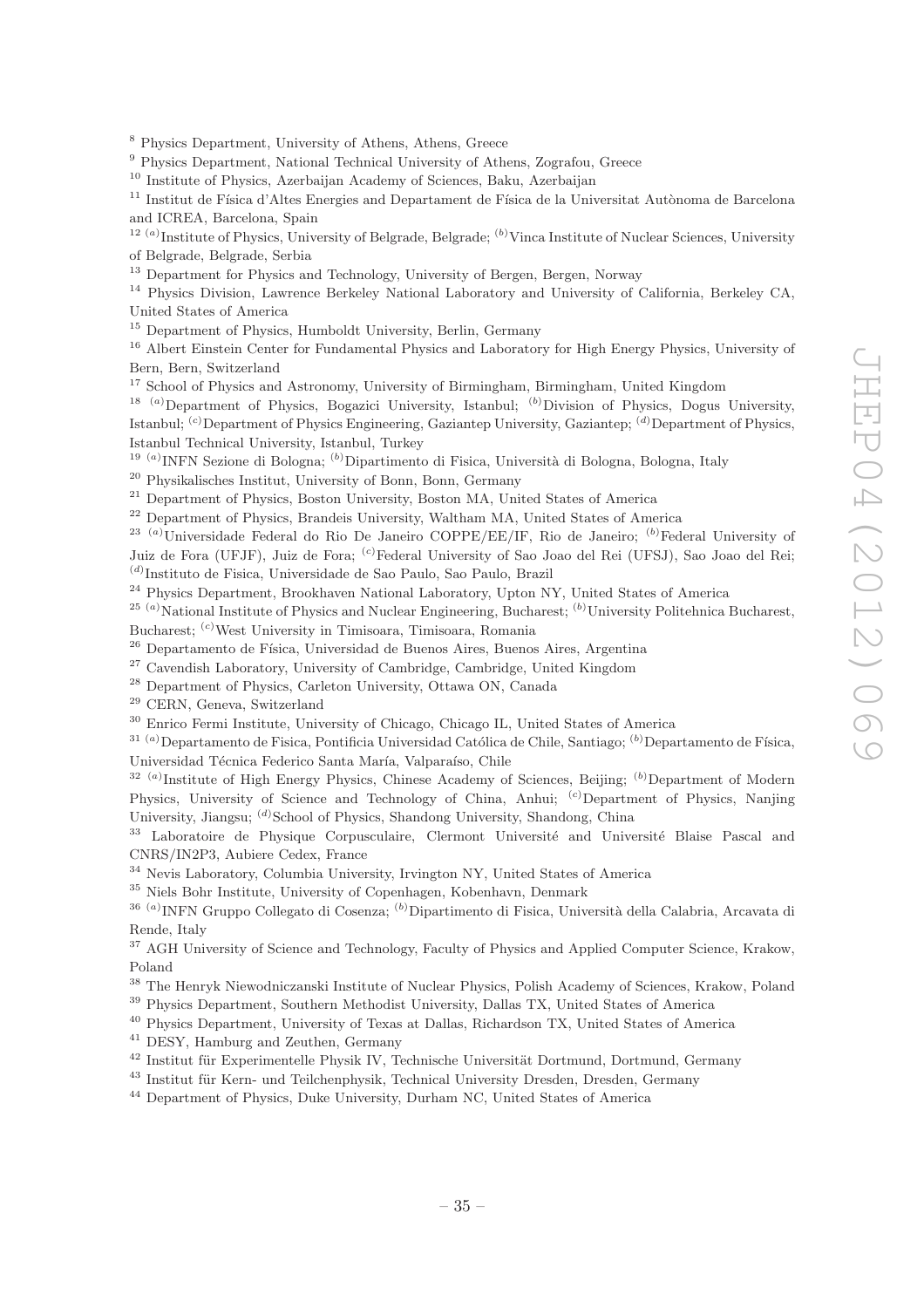<sup>45</sup> SUPA - School of Physics and Astronomy, University of Edinburgh, Edinburgh, United Kingdom

<sup>46</sup> Fachhochschule Wiener Neustadt, Johannes Gutenbergstrasse 3 2700 Wiener Neustadt, Austria

<sup>47</sup> INFN Laboratori Nazionali di Frascati, Frascati, Italy

 $^{48}$  Fakultät für Mathematik und Physik, Albert-Ludwigs-Universität, Freiburg i.Br., Germany

<sup>49</sup> Section de Physique, Université de Genève, Geneva, Switzerland

<sup>50 (a)</sup>INFN Sezione di Genova; <sup>(b)</sup>Dipartimento di Fisica, Università di Genova, Genova, Italy

<sup>51 (a)</sup>E.Andronikashvili Institute of Physics, Tbilisi State University, Tbilisi; <sup>(b)</sup>High Energy Physics Institute, Tbilisi State University, Tbilisi, Georgia

 $52$  II Physikalisches Institut, Justus-Liebig-Universität Giessen, Giessen, Germany

<sup>53</sup> SUPA - School of Physics and Astronomy, University of Glasgow, Glasgow, United Kingdom

 $54$  II Physikalisches Institut, Georg-August-Universität, Göttingen, Germany

<sup>55</sup> Laboratoire de Physique Subatomique et de Cosmologie, Université Joseph Fourier and CNRS/IN2P3 and Institut National Polytechnique de Grenoble, Grenoble, France

<sup>56</sup> Department of Physics, Hampton University, Hampton VA, United States of America

<sup>57</sup> Laboratory for Particle Physics and Cosmology, Harvard University, Cambridge MA, United States of America

<sup>58 (a)</sup>Kirchhoff-Institut für Physik, Ruprecht-Karls-Universität Heidelberg, Heidelberg; <sup>(b)</sup>Physikalisches Institut, Ruprecht-Karls-Universität Heidelberg, Heidelberg; <sup>(c)</sup>ZITI Institut für technische Informatik, Ruprecht-Karls-Universität Heidelberg, Mannheim, Germany

<sup>59</sup> Faculty of Applied Information Science, Hiroshima Institute of Technology, Hiroshima, Japan

<sup>60</sup> Department of Physics, Indiana University, Bloomington IN, United States of America

 $61$  Institut für Astro- und Teilchenphysik, Leopold-Franzens-Universität, Innsbruck, Austria

<sup>62</sup> University of Iowa, Iowa City IA, United States of America

<sup>63</sup> Department of Physics and Astronomy, Iowa State University, Ames IA, United States of America

<sup>64</sup> Joint Institute for Nuclear Research, JINR Dubna, Dubna, Russia

<sup>65</sup> KEK, High Energy Accelerator Research Organization, Tsukuba, Japan

<sup>66</sup> Graduate School of Science, Kobe University, Kobe, Japan

<sup>67</sup> Faculty of Science, Kyoto University, Kyoto, Japan

<sup>68</sup> Kyoto University of Education, Kyoto, Japan

<sup>69</sup> Instituto de Física La Plata, Universidad Nacional de La Plata and CONICET, La Plata, Argentina

<sup>70</sup> Physics Department, Lancaster University, Lancaster, United Kingdom

<sup>71 (a)</sup> INFN Sezione di Lecce; <sup>(b)</sup> Dipartimento di Fisica, Università del Salento, Lecce, Italy

<sup>72</sup> Oliver Lodge Laboratory, University of Liverpool, Liverpool, United Kingdom

<sup>73</sup> Department of Physics, Jožef Stefan Institute and University of Ljubljana, Ljubljana, Slovenia

<sup>74</sup> School of Physics and Astronomy, Queen Mary University of London, London, United Kingdom

<sup>75</sup> Department of Physics, Royal Holloway University of London, Surrey, United Kingdom

<sup>76</sup> Department of Physics and Astronomy, University College London, London, United Kingdom

<sup>77</sup> Laboratoire de Physique Nucléaire et de Hautes Energies, UPMC and Université Paris-Diderot and CNRS/IN2P3, Paris, France

<sup>78</sup> Fysiska institutionen, Lunds universitet, Lund, Sweden

<sup>79</sup> Departamento de Fisica Teorica C-15, Universidad Autonoma de Madrid, Madrid, Spain

80 Institut für Physik, Universität Mainz, Mainz, Germany

<sup>81</sup> School of Physics and Astronomy, University of Manchester, Manchester, United Kingdom

<sup>82</sup> CPPM, Aix-Marseille Université and CNRS/IN2P3, Marseille, France

<sup>83</sup> Department of Physics, University of Massachusetts, Amherst MA, United States of America

<sup>84</sup> Department of Physics, McGill University, Montreal QC, Canada

<sup>85</sup> School of Physics, University of Melbourne, Victoria, Australia

<sup>86</sup> Department of Physics, The University of Michigan, Ann Arbor MI, United States of America

<sup>87</sup> Department of Physics and Astronomy, Michigan State University, East Lansing MI, United States of America

<sup>88 (a)</sup>INFN Sezione di Milano; <sup>(b)</sup>Dipartimento di Fisica, Università di Milano, Milano, Italy

<sup>89</sup> B.I. Stepanov Institute of Physics, National Academy of Sciences of Belarus, Minsk, Republic of Belarus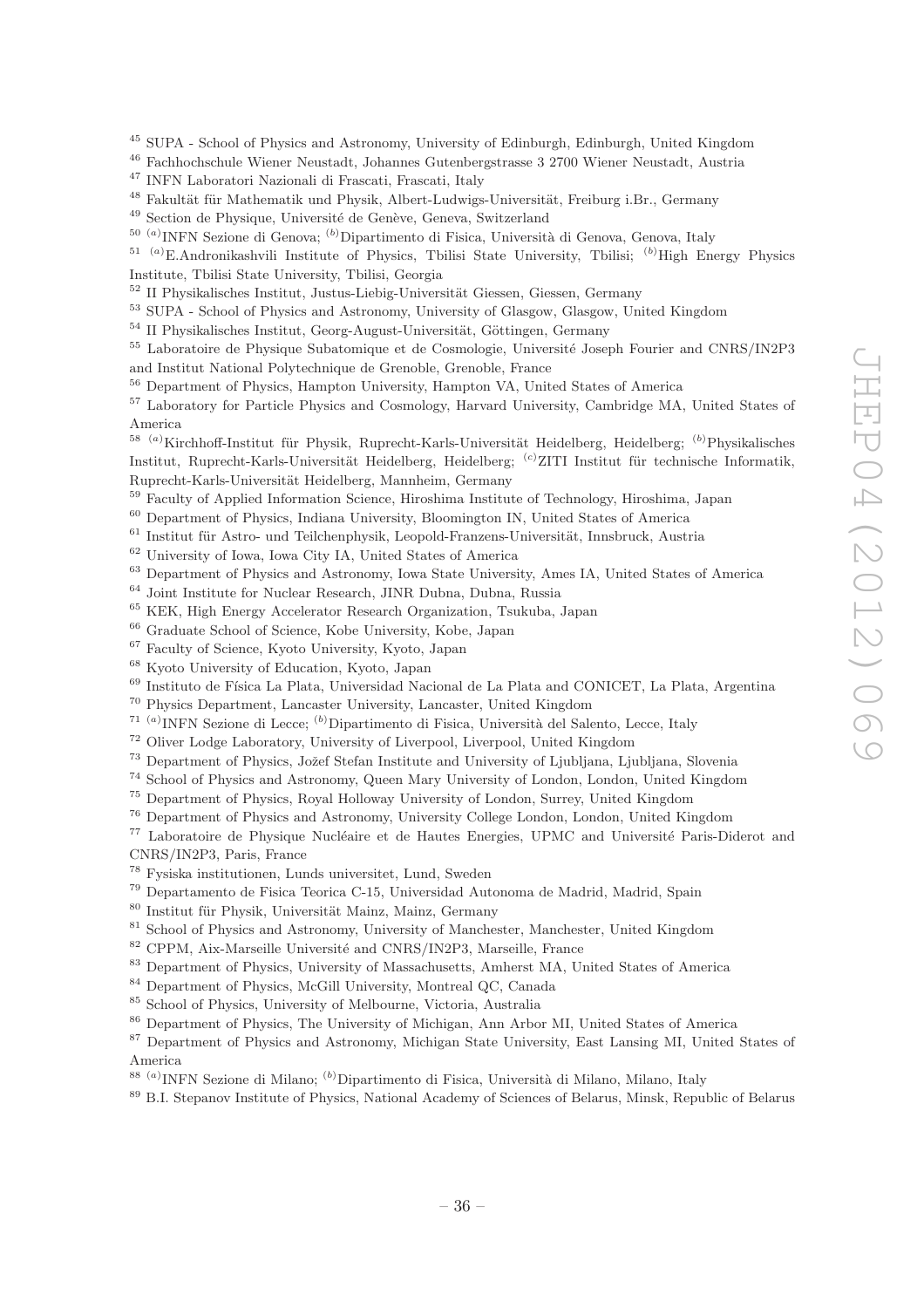<sup>90</sup> National Scientific and Educational Centre for Particle and High Energy Physics, Minsk, Republic of Belarus

- <sup>91</sup> Department of Physics, Massachusetts Institute of Technology, Cambridge MA, United States of America
- <sup>92</sup> Group of Particle Physics, University of Montreal, Montreal QC, Canada
- <sup>93</sup> P.N. Lebedev Institute of Physics, Academy of Sciences, Moscow, Russia
- <sup>94</sup> Institute for Theoretical and Experimental Physics (ITEP), Moscow, Russia
- <sup>95</sup> Moscow Engineering and Physics Institute (MEPhI), Moscow, Russia
- <sup>96</sup> Skobeltsyn Institute of Nuclear Physics, Lomonosov Moscow State University, Moscow, Russia
- 97 Fakultät für Physik, Ludwig-Maximilians-Universität München, München, Germany
- 98 Max-Planck-Institut für Physik (Werner-Heisenberg-Institut), München, Germany
- <sup>99</sup> Nagasaki Institute of Applied Science, Nagasaki, Japan
- <sup>100</sup> Graduate School of Science, Nagoya University, Nagoya, Japan
- <sup>101 (a)</sup>INFN Sezione di Napoli; <sup>(b)</sup>Dipartimento di Scienze Fisiche, Università di Napoli, Napoli, Italy

<sup>102</sup> Department of Physics and Astronomy, University of New Mexico, Albuquerque NM, United States of America

<sup>103</sup> Institute for Mathematics, Astrophysics and Particle Physics, Radboud University Nijmegen/Nikhef, Nijmegen, Netherlands

- <sup>104</sup> Nikhef National Institute for Subatomic Physics and University of Amsterdam, Amsterdam, Netherlands
- <sup>105</sup> Department of Physics, Northern Illinois University, DeKalb IL, United States of America
- <sup>106</sup> Budker Institute of Nuclear Physics, SB RAS, Novosibirsk, Russia
- <sup>107</sup> Department of Physics, New York University, New York NY, United States of America
- <sup>108</sup> Ohio State University, Columbus OH, United States of America
- <sup>109</sup> Faculty of Science, Okayama University, Okayama, Japan

<sup>110</sup> Homer L. Dodge Department of Physics and Astronomy, University of Oklahoma, Norman OK, United States of America

- <sup>111</sup> Department of Physics, Oklahoma State University, Stillwater OK, United States of America
- <sup>112</sup> Palacký University, RCPTM, Olomouc, Czech Republic
- <sup>113</sup> Center for High Energy Physics, University of Oregon, Eugene OR, United States of America
- <sup>114</sup> LAL, Univ. Paris-Sud and CNRS/IN2P3, Orsay, France
- <sup>115</sup> Graduate School of Science, Osaka University, Osaka, Japan
- <sup>116</sup> Department of Physics, University of Oslo, Oslo, Norway
- <sup>117</sup> Department of Physics, Oxford University, Oxford, United Kingdom
- <sup>118 (a)</sup>INFN Sezione di Pavia; <sup>(b)</sup>Dipartimento di Fisica, Università di Pavia, Pavia, Italy
- <sup>119</sup> Department of Physics, University of Pennsylvania, Philadelphia PA, United States of America
- <sup>120</sup> Petersburg Nuclear Physics Institute, Gatchina, Russia
- <sup>121 (a</sup>) INFN Sezione di Pisa; <sup>(b)</sup> Dipartimento di Fisica E. Fermi, Università di Pisa, Pisa, Italy
- <sup>122</sup> Department of Physics and Astronomy, University of Pittsburgh, Pittsburgh PA, United States of America
- 123 (a)Laboratorio de Instrumentacao e Fisica Experimental de Particulas LIP, Lisboa, Portugal;
- $<sup>(b)</sup>$ Departamento de Fisica Teorica y del Cosmos and CAFPE, Universidad de Granada, Granada, Spain</sup> <sup>124</sup> Institute of Physics, Academy of Sciences of the Czech Republic, Praha, Czech Republic
- <sup>125</sup> Faculty of Mathematics and Physics, Charles University in Prague, Praha, Czech Republic
- 
- <sup>126</sup> Czech Technical University in Prague, Praha, Czech Republic
- <sup>127</sup> State Research Center Institute for High Energy Physics, Protvino, Russia
- <sup>128</sup> Particle Physics Department, Rutherford Appleton Laboratory, Didcot, United Kingdom
- <sup>129</sup> Physics Department, University of Regina, Regina SK, Canada
- <sup>130</sup> Ritsumeikan University, Kusatsu, Shiga, Japan
- <sup>131 (a)</sup>INFN Sezione di Roma I; <sup>(b)</sup>Dipartimento di Fisica, Università La Sapienza, Roma, Italy
- <sup>132 (a)</sup>INFN Sezione di Roma Tor Vergata; <sup>(b)</sup>Dipartimento di Fisica, Università di Roma Tor Vergata, Roma, Italy
- <sup>133 (a)</sup>INFN Sezione di Roma Tre; <sup>(b)</sup>Dipartimento di Fisica, Università Roma Tre, Roma, Italy
- $134$ <sup>(a)</sup>Faculté des Sciences Ain Chock, Réseau Universitaire de Physique des Hautes Energies Université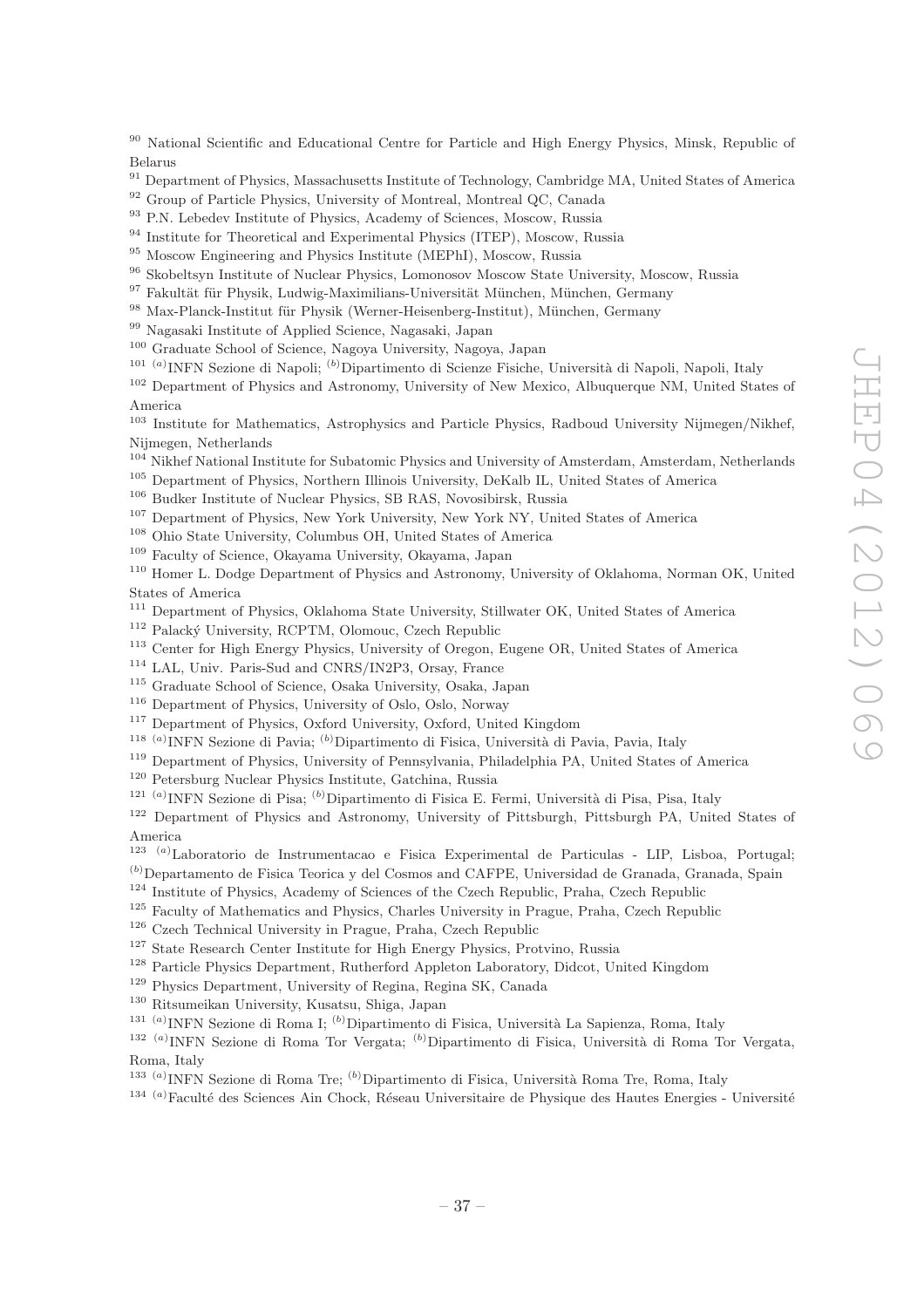Hassan II, Casablanca; <sup>(b)</sup>Centre National de l'Energie des Sciences Techniques Nucleaires, Rabat; <sup>(c)</sup>Faculté des Sciences Semlalia, Université Cadi Ayyad, LPHEA-Marrakech; <sup>(d)</sup>Faculté des Sciences, Université Mohamed Premier and LPTPM, Oujda; <sup>(e)</sup>Faculté des Sciences, Université Mohammed V- Agdal, Rabat, Morocco

<sup>135</sup> DSM/IRFU (Institut de Recherches sur les Lois Fondamentales de l'Univers), CEA Saclay (Commissariat a l'Energie Atomique), Gif-sur-Yvette, France

<sup>136</sup> Santa Cruz Institute for Particle Physics, University of California Santa Cruz, Santa Cruz CA, United States of America

<sup>137</sup> Department of Physics, University of Washington, Seattle WA, United States of America

<sup>138</sup> Department of Physics and Astronomy, University of Sheffield, Sheffield, United Kingdom

<sup>139</sup> Department of Physics, Shinshu University, Nagano, Japan

<sup>140</sup> Fachbereich Physik, Universität Siegen, Siegen, Germany

<sup>141</sup> Department of Physics, Simon Fraser University, Burnaby BC, Canada

<sup>142</sup> SLAC National Accelerator Laboratory, Stanford CA, United States of America

<sup>143 (a)</sup>Faculty of Mathematics, Physics & Informatics, Comenius University, Bratislava; <sup>(b)</sup>Department of Subnuclear Physics, Institute of Experimental Physics of the Slovak Academy of Sciences, Kosice, Slovak Republic

 $144\alpha$ <sup>(a)</sup>Department of Physics, University of Johannesburg, Johannesburg; <sup>(b)</sup>School of Physics, University of the Witwatersrand, Johannesburg, South Africa

<sup>145 (a)</sup>Department of Physics, Stockholm University; <sup>(b)</sup>The Oskar Klein Centre, Stockholm, Sweden

<sup>146</sup> Physics Department, Royal Institute of Technology, Stockholm, Sweden

<sup>147</sup> Departments of Physics & Astronomy and Chemistry, Stony Brook University, Stony Brook NY, United States of America

<sup>148</sup> Department of Physics and Astronomy, University of Sussex, Brighton, United Kingdom

<sup>149</sup> School of Physics, University of Sydney, Sydney, Australia

<sup>150</sup> Institute of Physics, Academia Sinica, Taipei, Taiwan

<sup>151</sup> Department of Physics, Technion: Israel Inst. of Technology, Haifa, Israel

<sup>152</sup> Raymond and Beverly Sackler School of Physics and Astronomy, Tel Aviv University, Tel Aviv, Israel

<sup>153</sup> Department of Physics, Aristotle University of Thessaloniki, Thessaloniki, Greece

<sup>154</sup> International Center for Elementary Particle Physics and Department of Physics, The University of Tokyo, Tokyo, Japan

<sup>155</sup> Graduate School of Science and Technology, Tokyo Metropolitan University, Tokyo, Japan

<sup>156</sup> Department of Physics, Tokyo Institute of Technology, Tokyo, Japan

<sup>157</sup> Department of Physics, University of Toronto, Toronto ON, Canada

<sup>158 (a)</sup>TRIUMF, Vancouver BC; <sup>(b)</sup>Department of Physics and Astronomy, York University, Toronto ON, Canada

<sup>159</sup> Institute of Pure and Applied Sciences, University of Tsukuba,1-1-1 Tennodai,Tsukuba, Ibaraki 305- 8571, Japan

<sup>160</sup> Science and Technology Center, Tufts University, Medford MA, United States of America

<sup>161</sup> Centro de Investigaciones, Universidad Antonio Narino, Bogota, Colombia

<sup>162</sup> Department of Physics and Astronomy, University of California Irvine, Irvine CA, United States of America

<sup>163 (a)</sup>INFN Gruppo Collegato di Udine; <sup>(b)</sup>ICTP, Trieste; <sup>(c)</sup>Dipartimento di Chimica, Fisica e Ambiente, Universit`a di Udine, Udine, Italy

<sup>164</sup> Department of Physics, University of Illinois, Urbana IL, United States of America

<sup>165</sup> Department of Physics and Astronomy, University of Uppsala, Uppsala, Sweden

<sup>166</sup> Instituto de Física Corpuscular (IFIC) and Departamento de Física Atómica, Molecular y Nuclear and Departamento de Ingeniería Electrónica and Instituto de Microelectrónica de Barcelona (IMB-CNM), University of Valencia and CSIC, Valencia, Spain

<sup>167</sup> Department of Physics, University of British Columbia, Vancouver BC, Canada

<sup>168</sup> Department of Physics and Astronomy, University of Victoria, Victoria BC, Canada

<sup>169</sup> Waseda University, Tokyo, Japan